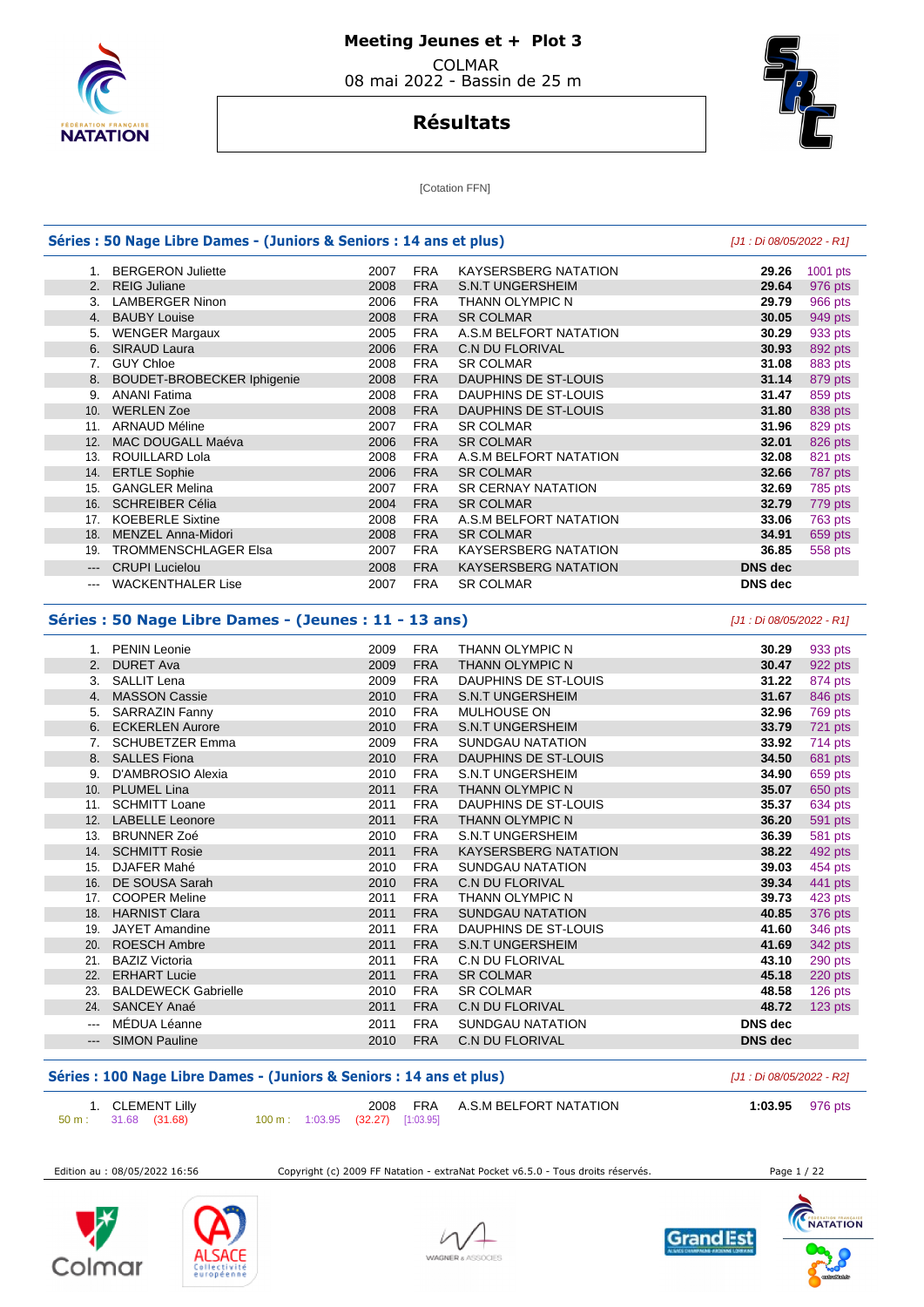

# **Meeting Jeunes et + Plot 3**

 COLMAR 08 mai 2022 - Bassin de 25 m

# **Résultats**



#### **(Suite) Séries : 100 Nage Libre Dames - (Juniors & Seniors : 14 ans et plus)** [J1 : Di 08/05/2022 - R2] 2. VAXELAIRE Emma 2006 FRA A.S.M BELFORT NATATION **1:04.95** 944 pts 32.15 (32.15) 3. WENGER Margaux 2005 FRA A.S.M BELFORT NATATION **1:05.16** 937 pts 31.57 (31.57) 4. GUYON Louane 2007 FRA DAUPHINS DE ST-LOUIS **1:05.79** 917 pts 50 m : 32.50 (32.50) 100 m : 1:05.79 (33.29) [1:05.79] 5. REIG Juliane 2008 FRA S.N.T UNGERSHEIM **1:05.97** 912 pts 32.23 (32.23) 100 m : 1:05.97 (33.74) 6. BOUDET-BROBECKER Iphigenie 2008 FRA DAUPHINS DE ST-LOUIS **1:06.89** 883 pts 50 m : 32.50 (32.50) 100 m : 1:06.89 (34.39) [1:06.89] 7. LAMBERGER Ninon 2006 FRA THANN OLYMPIC N **1:06.91** 882 pts  $(32.27)$  100 m : 1:06.91  $(34.64)$  8. JEANNEROT Julia 2008 FRA A.S.M BELFORT NATATION **1:08.26** 841 pts 50 m : 32.97 (32.97) 100 m : 1:08.26 (35.29) [1:08.26] 9. SIRAUD Laura 2006 FRA C.N DU FLORIVAL **1:08.32** 839 pts  $32.65$   $(32.65)$   $100 \text{ m}$  10. GASPAR Léna 2008 FRA SR COLMAR **1:08.59** 831 pts 50 m : 32.72 (32.72) 100 m : 1:08.59 (35.87) [1:08.59] 11. CASADEI Mathilde 2008 FRA A.S.M BELFORT NATATION **1:09.40** 807 pts  $[1:09.40]$  12. ANANI Fatima 2008 FRA DAUPHINS DE ST-LOUIS **1:10.15** 785 pts 34.16 (34.16) 13. WERLEN Zoe 2008 FRA DAUPHINS DE ST-LOUIS **1:11.45** 747 pts 50 m : 34.92 (34.92) 100 m : 1:11.45 (36.53) [1:11.45] 14. ARNAUD Méline 2007 FRA SR COLMAR **1:12.70** 712 pts 50 m : 35.35 (35.35) 100 m : 1:12.70 (37.35) [1:12.70] 15. KOEBERLE Sixtine 2008 FRA A.S.M BELFORT NATATION **1:13.12** 701 pts 35.07 (35.07) 16. GANGLER Melina 2007 FRA SR CERNAY NATATION **1:13.68** 685 pts 50 m : 34.61 (34.61) 100 m : 1:13.68 (39.07) 17. ROUILLARD Lola 2008 FRA A.S.M BELFORT NATATION **1:14.05** 675 pts  $(34.81)$ 18. GRUNENWALD-MOUTH Caly 2008 FRA SR CERNAY NATATION **1:19.37** 539 pts<br>
50 m i 38.11 (38.11) 100 m i 1:19.37 (41.26) [1:19.37]

### **Séries : 100 Nage Libre Dames - (Jeunes : 11 - 13 ans)** [J1 : Di 08/05/2022 - R2]

(38.11) 100 m : 1:19.37 (41.26) [1:19.37]

| 50 m:             | 1. BARRAUX Sohane<br>33.10 (33.10)                                |                          | $100 \text{ m}: 1:08.57$ (35.47)  | 2009                             | <b>FRA</b><br>[1:08.57] | A.S.M BELFORT NATATION | 1:08.57 | 832 pts |
|-------------------|-------------------------------------------------------------------|--------------------------|-----------------------------------|----------------------------------|-------------------------|------------------------|---------|---------|
|                   | 2. SALLIT Lena                                                    |                          |                                   | 2009                             | <b>FRA</b>              | DAUPHINS DE ST-LOUIS   | 1:10.10 | 786 pts |
| $50 \text{ m}$ :  | 33.58 (33.58)                                                     | $100 \text{ m}: 1:10.10$ |                                   | (36.52)                          | [1:10.10]               |                        |         |         |
|                   | 3. MASSON Cassie                                                  |                          |                                   | 2010                             | FRA                     | S.N.T UNGERSHEIM       | 1:10.75 | 768 pts |
|                   | $50 \text{ m}: 33.80 (33.80)$                                     |                          | $100 \text{ m}: 1:10.75$ (36.95)  |                                  | [1:10.75]               |                        |         |         |
|                   | 4. SARRAZIN Fanny                                                 |                          |                                   | 2010                             | <b>FRA</b>              | <b>MULHOUSE ON</b>     | 1:11.87 | 736 pts |
| 50 m:             | 34.83 (34.83)                                                     |                          | $100 \text{ m}: 1:11.87$ (37.04)  |                                  | [1:11.87]               |                        |         |         |
|                   | 5. SALLES Fiona                                                   |                          |                                   | 2010                             | FRA                     | DAUPHINS DE ST-LOUIS   | 1:14.82 | 655 pts |
| $50 \text{ m}$ :  | 36.12 (36.12)                                                     | $100 \text{ m}: 1:14.82$ |                                   | $(38.70)$ [1:14.82]              |                         |                        |         |         |
|                   | 6. NAJJARINE Sarah                                                |                          |                                   | 2009                             | <b>FRA</b>              | <b>MULHOUSE ON</b>     | 1:15.42 | 639 pts |
|                   | $50 \text{ m}: 36.52 (36.52)$                                     | $100 \text{ m}: 1:15.42$ |                                   | (38.90)                          | [1:15.42]               |                        |         |         |
|                   | 7. BOULCOURT Lisa                                                 |                          |                                   | 2010                             | FRA                     | DAUPHINS DE ST-LOUIS   | 1:15.65 | 633 pts |
| 50 m:             | 36.28 (36.28) 100 m : 1:15.65 (39.37) [1:15.65]                   |                          |                                   |                                  |                         |                        |         |         |
|                   | 8. MEYER Charline                                                 |                          |                                   | 2010                             | <b>FRA</b>              | THANN OLYMPIC N        | 1:17.54 | 584 pts |
| 50 m:             | 36.54 (36.54)                                                     |                          | $100 \text{ m}$ : 1:17.54 (41.00) |                                  | [1:17.54]               |                        |         |         |
|                   | 9. LOZAC'H Alienor                                                |                          |                                   | 2010                             | FRA                     | DAUPHINS DE ST-LOUIS   | 1:22.34 | 470 pts |
| $50 m$ :          | 39.63 (39.63)                                                     |                          | $100 \text{ m}: 1:22.34 (42.71)$  |                                  | $[1:22.34]$             |                        |         |         |
|                   | 10. PLUMEL Lina                                                   |                          |                                   | 2011                             | <b>FRA</b>              | THANN OLYMPIC N        | 1:22.39 | 468 pts |
| 50 m:             | 39.94 (39.94)                                                     | $100 \text{ m}: 1:22.39$ |                                   | (42.45)                          | [1:22.39]               |                        |         |         |
|                   | 11. LABELLE Leonore                                               |                          |                                   | 2011                             | FRA                     | THANN OLYMPIC N        | 1:22.87 | 458 pts |
|                   | $100 \text{ m}: 1:22.87$ (42.02)<br>$50 \text{ m}: 40.85 (40.85)$ |                          |                                   |                                  | [1:22.87]               |                        |         |         |
|                   | 12. SCHMITT Loane                                                 |                          |                                   | 2011                             | <b>FRA</b>              | DAUPHINS DE ST-LOUIS   | 1:23.84 | 436 pts |
| $50~\mathrm{m}$ : | 38.39 (38.39)                                                     |                          |                                   | 100 m: 1:23.84 (45.45) [1:23.84] |                         |                        |         |         |

Edition au : 08/05/2022 16:56 Copyright (c) 2009 FF Natation - extraNat Pocket v6.5.0 - Tous droits réservés. Page 2 / 22









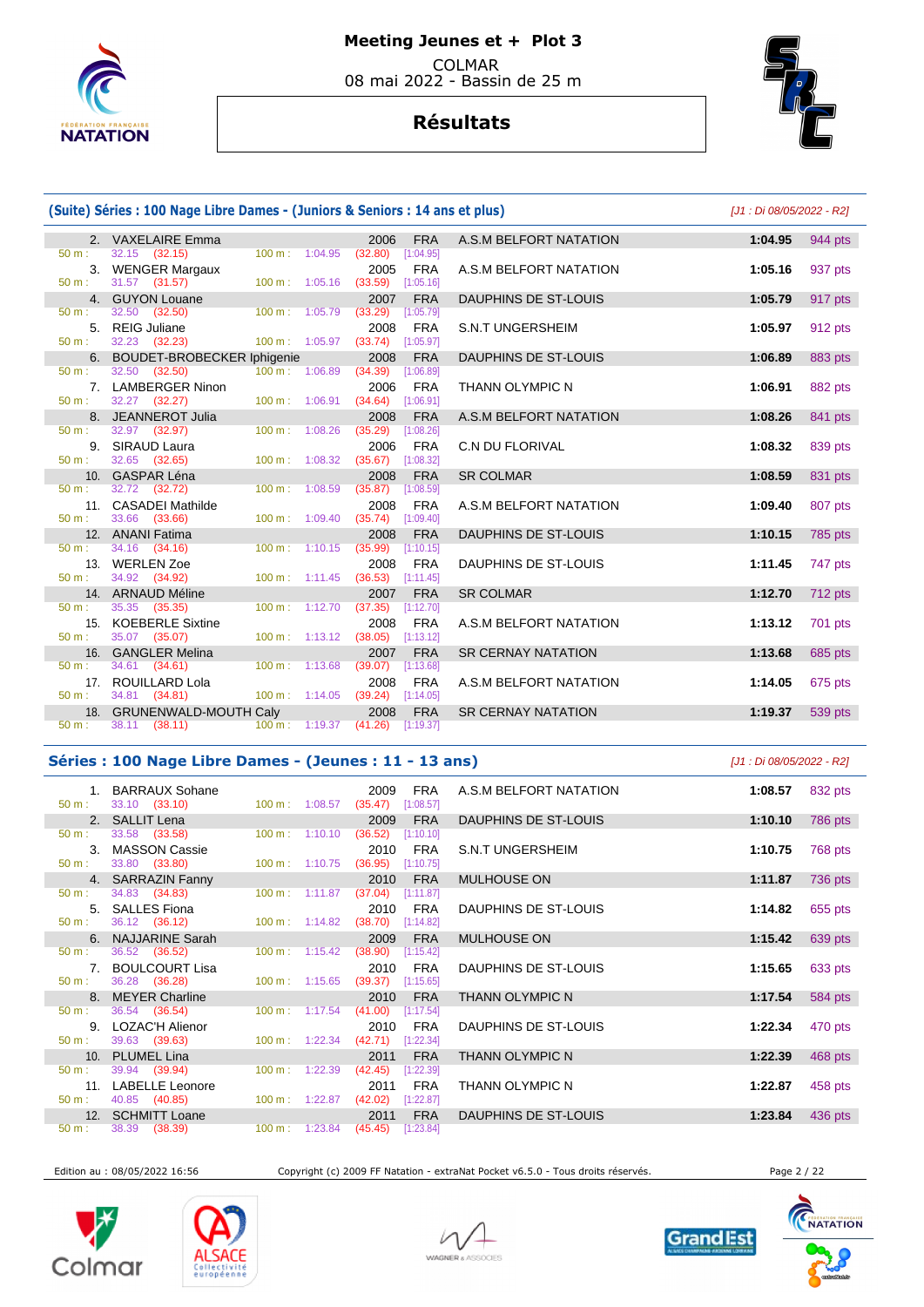

# **Résultats**



|                 | (Suite) Séries : 100 Nage Libre Dames - (Jeunes : 11 - 13 ans) |                          |                          |                                            |                         | [J1 : Di 08/05/2022 - R2] |           |
|-----------------|----------------------------------------------------------------|--------------------------|--------------------------|--------------------------------------------|-------------------------|---------------------------|-----------|
| 13.<br>$50 m$ : | VIENNOIS Mathilde<br>38.59 (38.59)                             |                          | $100 \text{ m}: 1:23.93$ | <b>FRA</b><br>2011<br>(45.34)<br>[1:23.93] | MULHOUSE ON             | 1:23.93                   | 434 pts   |
| 14.             | DORGE Leia                                                     |                          |                          | <b>FRA</b><br>2010                         | <b>THANN OLYMPIC N</b>  | 1:24.15                   | 430 pts   |
| $50 m$ :        | 39.46 (39.46)                                                  |                          | $100 \text{ m}: 1:24.15$ | (44.69)<br>[1:24.15]                       |                         |                           |           |
| 15 <sub>1</sub> | <b>SCHMITT Rosie</b>                                           |                          |                          | <b>FRA</b><br>2011                         | KAYSERSBERG NATATION    | 1:28.35                   | 344 pts   |
| $50 m$ :        | 41.53 (41.53)                                                  | $100 \text{ m}$ :        | 1:28.35                  | (46.82)<br>[1:28.35]                       |                         |                           |           |
|                 | 16. DE SOUSA Sarah                                             |                          |                          | <b>FRA</b><br>2010                         | <b>C.N DU FLORIVAL</b>  | 1:28.65                   | 338 pts   |
| 50 m:           | 42.91 (42.91)                                                  | $100 \text{ m}$ :        | 1:28.65                  | (45.74)<br>[1:28.65]                       |                         |                           |           |
|                 | 17. JAYET Amandine                                             |                          |                          | <b>FRA</b><br>2011                         | DAUPHINS DE ST-LOUIS    | 1:31.55                   | 285 pts   |
| $50 m$ :        | 44.06 (44.06)                                                  |                          | $100 \text{ m}: 1:31.55$ | (47.49)<br>[1:31.55]                       |                         |                           |           |
|                 | 18. ROESCH Ambre                                               |                          |                          | <b>FRA</b><br>2011                         | <b>S.N.T UNGERSHEIM</b> | 1:31.68                   | 282 pts   |
| 50 m:           | 43.88 (43.88)                                                  | $100 \text{ m}$ :        | 1:31.68                  | (47.80)<br>[1:31.68]                       |                         |                           |           |
|                 | 19. ERHART Lucie                                               |                          |                          | <b>FRA</b><br>2011                         | <b>SR COLMAR</b>        | 1:39.71                   | $159$ pts |
| $50 m$ :        | 47.57 (47.57)                                                  | $100 \text{ m}: 1:39.71$ |                          | (52.14)<br>[1:39.71]                       |                         |                           |           |
|                 | --- SIMON Pauline                                              |                          |                          | <b>FRA</b><br>2010                         | <b>C.N DU FLORIVAL</b>  | <b>DNS</b> dec            |           |

#### **Séries : 200 Nage Libre Dames - (Juniors & Seniors : 14 ans et plus)** [J1 : Di 08/05/2022 - R1]

 1. AVENEL Margot 2008 FRA DAUPHINS DE ST-LOUIS **2:12.75** 1087 pts 50 m : 31.02 (31.02) 100 m : 1:04.46 (33.44) [1:04.46] 150 m : 1:38.47 (34.01) 200 m : 2:12.75 (34.28) [1:08.29]<br>2. CLEMENT Lilly 2008 FRA A.S.M BELFORT NATATION 2:16.95 1024 p 2. CLEMENT Lilly 2008 FRA A.S.M BELFORT NATATION **2:16.95** 1024 pts 50 m : 32.27 (32.27) 100 m : 1:06.63 (34.36) [1:06.63] 150 m : 1:41.73 (35.10) 200 m : 2:16.95 (35.22) [1:10.32] 3. BERGERON Juliette 2007 FRA KAYSERSBERG NATATION **2:18.62** 1000 pts 50 m : 32.01 (32.01) 100 m : 1:07.40 (35.39) [1:07.40] 150 m : 1:44.30 (36.90) 200 m : 2:18.62 (34.32) [1:11.22] 4. WENGER Margaux 2005 FRA A.S.M BELFORT NATATION **2:19.26** 990 pts 50 m : 31.80 (31.80) 100 m : 1:06.79 (34.99) [1:06.79] 150 m : 1:43.28 (36.49) 200 m : 2:19.26 (35.98) [1:12.47] 5. BOUDET-BROBECKER Iphigenie 2008 FRA DAUPHINS DE ST-LOUIS **2:21.51** 958 pts 50 m : 33.84 (33.84) 100 m : 1:09.98 (36.14) [1:09.98] 150 m : 1:46.10 (36.12) 200 m : 2:21.51 (35.41) [1:11.53] 6. PAOLI Elea 2008 FRA A.S.M BELFORT NATATION **2:21.83** 953 pts 50 m : 33.66 (33.66) 100 m : 1:10.32 (36.66) [1:10.32] 150 m : 1:46.88 (36.56) 200 m : 2:21.83 (34.95) [1:11.51] 7. SCHWINDENHAMMER Anae 2008 FRA SR COLMAR **2:22.41** 945 pts 50 m : 33.93 (33.93) 100 m : 1:09.84 (35.91) [1:09.84] 150 m : 1:46.69 (36.85) 200 m : 2:22.41 (35.72) [1:12.57] 8. VAXELAIRE Emma 2006 FRA A.S.M BELFORT NATATION **2:26.77** 885 pts 50 m : 33.63 (33.63) 100 m : 1:10.30 (36.67) [1:10.30] 150 m : 1:48.24 (37.94) 200 m : 2:26.77 (38.53) [1:16.47] 9. GUYON Louane 2007 FRA DAUPHINS DE ST-LOUIS **2:27.82** 870 pts 50 m : 33.11 (33.11) 100 m : 1:10.24 (37.13) [1:10.24] 150 m : 1:49.11 (38.87) 200 m : 2:27.82 (38.71) [1:17.58] 10. GASPAR Léna 2008 FRA SR COLMAR **2:29.27** 851 pts 50 m : 34.66 (34.66) 100 m : 1:13.42 (38.76) [1:13.42] 150 m : 1:52.86 (39.44) 200 m : 2:29.27 (36.41) [1:15.85] 11. JEANNEROT Julia 2008 FRA A.S.M BELFORT NATATION **2:30.27** 837 pts 150 m : 1:51.62 (39.16) 12. CASADEI Mathilde 2008 FRA A.S.M BELFORT NATATION **2:31.91** 816 pts 50 m : 34.78 (34.78) 100 m : 1:13.18 (38.40) [1:13.18] 150 m : 1:53.52 (40.34) 200 m : 2:31.91 (38.39) [1:18.73] 13. ROUILLARD Lola 2008 FRA A.S.M BELFORT NATATION **2:33.83** 791 pts 50 m : 35.50 (35.50) 100 m : 1:14.04 (38.54) [1:14.04] 150 m : 1:54.23 (40.19) 200 m : 2:33.83 (39.60) [1:19.79] 14. GANGLER Melina 2007 FRA SR CERNAY NATATION **2:42.04** 688 pts 50 m : 35.30 (35.30) 100 m : 1:16.09 (40.79) [1:16.09] 150 m : 2:00.30 (44.21) 200 m : 2:42.04 (41.74) [1:25.95] 15. ERTLE Sophie 2006 FRA SR COLMAR **2:54.02** 551 pts 50 m : 38.95 (38.95) 100 m : 1:22.87 (43.92) [1:22.87] 150 m : 2:08.09 (45.22) 200 m : 2:54.02 (45.93) [1:31.15] --- CRUPI Lucielou 2008 FRA KAYSERSBERG NATATION **DNS dec** 

### **Séries : 200 Nage Libre Dames - (Jeunes : 11 - 13 ans)** [J1 : Di 08/05/2022 - R1]

| 1. PENIN Leonie<br>31.93 (31.93)<br>50 m: | 1:08.09<br>$100 \text{ m}$ : | <b>FRA</b><br>2009<br>[1:08.09]<br>(36.16) | THANN OLYMPIC N<br>150 m : 1:46.38<br>(38.29) | 2:23.50<br>(37.12)<br>[1:15.41]<br>2:23.50<br>$200 \text{ m}$ : | 930 pts |
|-------------------------------------------|------------------------------|--------------------------------------------|-----------------------------------------------|-----------------------------------------------------------------|---------|
| 2. DURET Ava                              |                              | FRA<br>2009                                | THANN OLYMPIC N                               | 2:25.78                                                         | 898 pts |
| 33.04<br>(33.04)<br>$50 \text{ m}$ :      | $100 \text{ m}$ : 1:10.65    | [1:10.65]<br>(37.61)                       | $150 \text{ m}: 1:48.74$ (38.09)              | (37.04)<br>200 m: 2:25.78<br>[1:15.13]                          |         |
| 3. MASSON Cassie                          |                              | FRA<br>2010                                | S.N.T UNGERSHEIM                              | 2:31.22                                                         | 825 pts |
| 33.14 (33.14)<br>$50 m$ :                 | $100 \text{ m}$ : 1:11.90    | [1:11.90]<br>(38.76)                       | 150 m : 1:51.92 (40.02)                       | (39.30)<br>[1:19.32]<br>200 m: 2:31.22                          |         |
| 4. SALLIT Lena                            |                              | <b>FRA</b><br>2009                         | DAUPHINS DE ST-LOUIS                          | 2:31.39                                                         | 822 pts |
| 34.27<br>(34.27)<br>$50 \text{ m}$ :      | $100 \text{ m}$ :<br>1:14.08 | [1:14.08]<br>(39.81)                       | 150 m : 1:53.74 (39.66)                       | (37.65)<br>[1:17.31]<br>$200 \text{ m}$ : 2:31.39               |         |

Edition au : 08/05/2022 16:56 Copyright (c) 2009 FF Natation - extraNat Pocket v6.5.0 - Tous droits réservés. Page 3 / 22









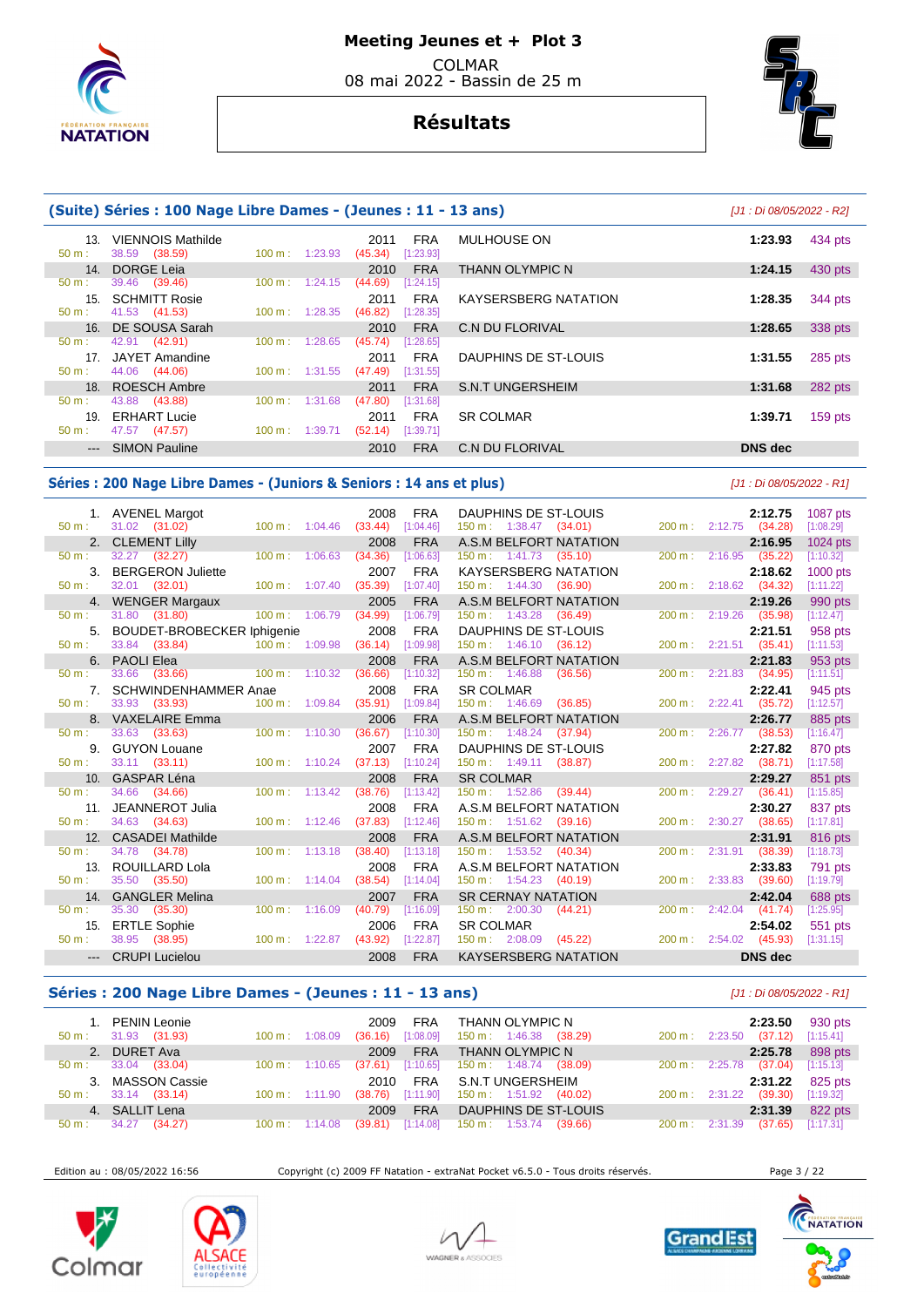

# **Résultats**



# **(Suite) Séries : 200 Nage Libre Dames - (Jeunes : 11 - 13 ans)** [J1 : Di 08/05/2022 - R1]

| $50 m$ :        | 5. SARRAZIN Fanny<br>35.42<br>(35.42)   |                   | 100 m: 1:16.32 | 2010<br>(40.90) | FRA<br>[1:16.32]        | <b>MULHOUSE ON</b><br>$150 \text{ m}: 1:58.50$ (42.18)    | 200 m: 2:38.47               | 2:38.47<br>(39.97) | 732 pts<br>[1:22.15] |
|-----------------|-----------------------------------------|-------------------|----------------|-----------------|-------------------------|-----------------------------------------------------------|------------------------------|--------------------|----------------------|
|                 | <b>ENON Mathilde</b>                    |                   |                |                 |                         |                                                           |                              |                    |                      |
| 6.<br>50 m:     | 36.23<br>(36.23)                        | 100 m:            | 1:17.27        | 2009<br>(41.04) | <b>FRA</b><br>[1:17.27] | <b>THANN OLYMPIC N</b><br>150 m: 1:58.00<br>(40.73)       | 2:38.93<br>200 m:            | 2:38.93<br>(40.93) | 726 pts<br>[1:21.66] |
| 7.              | <b>BOULCOURT Lisa</b>                   |                   |                | 2010            | <b>FRA</b>              | DAUPHINS DE ST-LOUIS                                      |                              | 2:41.43            | 695 pts              |
| 50 m:           | 36.03<br>(36.03)                        | 100 m:            | 1:16.34        | (40.31)         | [1:16.34]               | 150 m: 1:59.21 (42.87)                                    | 200 m:<br>2:41.43            | (42.22)            | [1:25.09]            |
| 8.              | <b>MARTINEZ Iliana</b>                  |                   |                | 2010            | <b>FRA</b>              | <b>S.N.T UNGERSHEIM</b>                                   |                              | 2:46.11            | 640 pts              |
| $50 m$ :        | 37.69<br>(37.69)                        | 100 m:            | 1:20.40        | (42.71)         | [1:20.40]               | 150 m: 2:04.28<br>(43.88)                                 | $200 \text{ m}$ :<br>2:46.11 | (41.83)            | [1:25.71]            |
| 9.              | LOZAC'H Alienor                         |                   |                | 2010            | <b>FRA</b>              | DAUPHINS DE ST-LOUIS                                      |                              | 2:48.41            | 613 pts              |
| 50 m:           | 39.32<br>(39.32)                        | 100 m:            | 1:22.37        | (43.05)         | [1:22.37]               | $150 \text{ m}: 2:06.69$<br>(44.32)                       | 200 m:<br>2:48.41            | (41.72)            | [1:26.04]            |
| 10.             | <b>BRUNNER Zoé</b>                      |                   |                | 2010            | <b>FRA</b>              | <b>S.N.T UNGERSHEIM</b>                                   |                              | 2:50.57            | 589 pts              |
| 50 m:           | 37.92<br>(37.92)                        | $100 \text{ m}$ : | 1:21.83        | (43.91)         | [1:21.83]               | 150 m:<br>2:07.88<br>(46.05)                              | 200 m:<br>2:50.57            | (42.69)            | [1:28.74]            |
| 11.             | <b>DORGE Leia</b>                       |                   |                | 2010            | <b>FRA</b>              | <b>THANN OLYMPIC N</b>                                    |                              | 2:51.08            | 583 pts              |
| 50 m:           | 37.28<br>(37.28)                        | 100 m:            | 1:20.81        | (43.53)         | [1:20.81]               | 150 m: 2:06.13<br>(45.32)                                 | 2:51.08<br>200 m:            | (44.95)            | [1:30.27]            |
| 12.             | D'AMBROSIO Alexia                       |                   |                | 2010            | <b>FRA</b>              | <b>S.N.T UNGERSHEIM</b>                                   |                              | 2:53.51            | 556 pts              |
| 50 m:           | 38.14<br>(38.14)                        | 100 m:            | 1:21.67        | (43.53)         | [1:21.67]               | 2:07.93<br>150 m:<br>(46.26)                              | 2:53.51<br>200 m:            | (45.58)            | [1:31.84]            |
| 13.             | <b>PLUMEL Lina</b>                      |                   |                | 2011            | <b>FRA</b>              | <b>THANN OLYMPIC N</b>                                    |                              | 2:54.02            | 551 pts              |
| 50 m:           | 40.23<br>(40.23)                        | 100 m:            | 1:24.80        | (44.57)         | [1:24.80]               | 150 m: 2:10.64<br>(45.84)                                 | 200 m:<br>2:54.02            | (43.38)            | [1:29.22]            |
| 14.             | <b>MEYER Charline</b>                   |                   |                | 2010            | <b>FRA</b>              | <b>THANN OLYMPIC N</b>                                    |                              | 2:54.31            | 548 pts              |
| 50 m:           | 38.39<br>(38.39)                        | 100 m:            | 1:22.81        | (44.42)         | [1:22.81]               | $150 \text{ m}: 2:09.66$<br>(46.85)                       | 200 m:<br>2:54.31            | (44.65)            | [1:31.50]            |
| 15.             | <b>LABELLE Leonore</b>                  |                   |                | 2011            | <b>FRA</b>              | <b>THANN OLYMPIC N</b>                                    |                              | 2:56.63            | 523 pts              |
| $50 m$ :        | 40.18<br>(40.18)                        | 100 m:            | 1:26.03        | (45.85)         | [1:26.03]               | $150 \text{ m}: 2:12.65$<br>(46.62)                       | 200 m:<br>2:56.63            | (43.98)            | [1:30.60]            |
| 16.             | <b>BRETAIRE Elora</b>                   |                   |                | 2011            | <b>FRA</b>              | <b>MULHOUSE ON</b>                                        |                              | 3:01.68            | 471 pts              |
| 50 m:           | 38.26<br>(38.26)                        | 100 m:            | 1:23.19        | (44.93)         | [1:23.19]               | $150 \text{ m}: 2:13.30$<br>(50.11)                       | 200 m:<br>3:01.68            | (48.38)            | [1:38.49]            |
| 17.             | <b>VIENNOIS Mathilde</b>                |                   |                | 2011            | <b>FRA</b>              | <b>MULHOUSE ON</b>                                        |                              | 3:03.31            | 455 pts              |
| $50 m$ :        | 39.48<br>(39.48)                        | 100 m:            | 1:26.30        | (46.82)         | [1:26.30]               | 150 m: 2:15.99<br>(49.69)                                 | 200 m:<br>3:03.31            | (47.32)            | [1:37.01]            |
| 18.             | DE SOUSA Sarah                          |                   |                | 2010            | <b>FRA</b>              | <b>C.N DU FLORIVAL</b>                                    |                              | 3:07.65            | 413 pts              |
| 50 m:           | 43.54<br>(43.54)                        | 100 m:            | 1:32.65        | (49.11)         | [1:32.65]               | 150 m : 2:22.12<br>(49.47)                                | 3:07.65<br>200 m:            | (45.53)            | [1:35.00]            |
| 19.             | <b>COOPER Meline</b>                    |                   |                | 2011            | <b>FRA</b>              | <b>THANN OLYMPIC N</b>                                    |                              | 3:09.88            | 393 pts              |
| $50 m$ :        | 42.25<br>(42.25)                        | 100 m:            | 1:31.07        | (48.82)         | [1:31.07]               | $150 \text{ m}: 2:22.50$<br>(51.43)                       | 200 m:<br>3:09.88            | (47.38)            | [1:38.81]            |
| 20.             | <b>SCHMITT Rosie</b>                    |                   |                | 2011            | <b>FRA</b>              | <b>KAYSERSBERG NATATION</b>                               |                              | 3:11.12            | <b>382 pts</b>       |
| 50 m:           | 41.21<br>(41.21)                        | 100 m:            | 1:30.78        | (49.57)         | [1:30.78]               | $150 \text{ m}: 2:22.72$ (51.94)                          | $200 \text{ m}$ :            | $3:11.12$ (48.40)  | [1:40.34]            |
| 21.             | <b>SABLONE</b> Jeanne                   |                   |                | 2011            | <b>FRA</b>              | MULHOUSE ON                                               |                              | 3:13.45            | 361 pts              |
| $50 m$ :        | 45.49<br>(45.49)                        | 100 m:            | 1:35.56        | (50.07)         | [1:35.56]               | $150 \text{ m}: 2:26.77$ (51.21)                          | 3:13.45<br>200 m:            | (46.68)            | [1:37.89]            |
| 22.<br>50 m:    | <b>ROESCH Ambre</b><br>(43.31)<br>43.31 | 100 m:            | 1:32.96        | 2011<br>(49.65) | FRA<br>[1:32.96]        | <b>S.N.T UNGERSHEIM</b>                                   | 200 m:<br>3:15.50            | 3:15.50            | 343 pts<br>[1:42.54] |
|                 |                                         |                   |                |                 |                         | $150 \text{ m}: 2:24.31$<br>(51.35)<br><b>MULHOUSE ON</b> |                              | (51.19)            |                      |
| 23.<br>$50 m$ : | SAADI Marwa Louiza<br>45.64<br>(45.64)  | 100 m:            | 1:38.25        | 2011<br>(52.61) | <b>FRA</b><br>[1:38.25] | 150 m: 2:32.50<br>(54.25)                                 | 200 m:<br>3:24.99            | 3:24.99<br>(52.49) | 267 pts<br>[1:46.74] |
| 24.             | <b>ERHART Lucie</b>                     |                   |                | 2011            | <b>FRA</b>              | <b>SR COLMAR</b>                                          |                              | 3:25.98            | $260$ pts            |
| 50 m:           | 47.06<br>(47.06)                        | 100 m:            | 1:40.88        | (53.82)         | [1:40.88]               | 150 m: 2:36.03<br>(55.15)                                 | 3:25.98<br>200 m:            | (49.95)            | [1:45.10]            |
| 25.             | STEGMANN Zoe                            |                   |                | 2011            | <b>FRA</b>              | MULHOUSE ON                                               |                              | 3:31.01            | 224 pts              |
| 50 m:           | 43.21<br>(43.21)                        | 100 m:            | 1:39.55        | (56.34)         | [1:39.55]               | 150 m: 2:36.03<br>(56.48)                                 | 200 m:<br>3:31.01            | (54.98)            | [1:51.46]            |
| 26.             | <b>BALDEWECK Gabrielle</b>              |                   |                | 2010            | <b>FRA</b>              | <b>SR COLMAR</b>                                          |                              | 3:43.24            | 147 pts              |
| $50 m$ :        | 48.01<br>(48.01)                        | 100 m:            | 1:45.61        | (57.60)         | [1:45.61]               | (1:00.52)<br>$150 \text{ m}: 2:46.13$                     | 3:43.24<br>200 m:            | (57.11)            | [1:57.63]            |
| 27.             | SANCEY Anaé                             |                   |                | 2011            | <b>FRA</b>              | <b>C.N DU FLORIVAL</b>                                    |                              | 3:45.63            | $134$ pts            |
| $50 m$ :        | 50.38<br>(50.38)                        |                   | 100 m: 1:49.84 | (59.46)         | [1:49.84]               | 150 m: 2:49.98<br>(1:00.14)                               | 3:45.63<br>200 m :           | (55.65)            | [1:55.79]            |
|                 | <b>BAZIZ Victoria</b>                   |                   |                | 2011            | <b>FRA</b>              | <b>C.N DU FLORIVAL</b>                                    |                              | <b>DSQ</b>         |                      |
| $-$             |                                         |                   |                |                 |                         |                                                           |                              | <b>DNS</b> dec     |                      |
|                 | <b>SIMON Pauline</b>                    |                   |                | 2010            | <b>FRA</b>              | <b>C.N DU FLORIVAL</b>                                    |                              |                    |                      |

## **Séries : 400 Nage Libre Dames - (Juniors & Seniors : 14 ans et plus)** [J1 : Di 08/05/2022 - R2]

| 1. AVENEL Margot                                                                |                                                  |                               | <b>FRA</b><br>2008     |                                                      | DAUPHINS DE ST-LOUIS |                             | 4:42.12                                  | 1060 pts               |
|---------------------------------------------------------------------------------|--------------------------------------------------|-------------------------------|------------------------|------------------------------------------------------|----------------------|-----------------------------|------------------------------------------|------------------------|
| 32.43<br>(32.43)<br>$50 \text{ m}$ :<br>2:54.67<br>(35.74)<br>$250 \text{ m}$ : | $100 \text{ m}$ :<br>$300 \text{ m}$ : $3:30.81$ | (35.05)<br>1:07.48<br>(36.14) | [1:07.48]<br>[1:11.88] | $150 \text{ m}: 1:43.31$<br>$350 \text{ m}: 4:06.90$ | (35.83)<br>(36.09)   | 200 m:<br>$400 \text{ m}$ : | (35.62)<br>2:18.93<br>4:42.12<br>(35.22) | [1:11.45]<br>[1:11.31] |
| 2. TOULET Cécile                                                                |                                                  |                               | <b>FRA</b><br>2004     | <b>SR COLMAR</b>                                     |                      |                             |                                          | 4:47.72 1018 pts       |
| 32.37<br>(32.37)<br>$50 \text{ m}$ :                                            | $100 \text{ m}$ :                                | (35.34)<br>1:07.71            | [1:07.71]              | 150 m : 1:44.00                                      | (36.29)              | $200 \text{ m}: 2:20.17$    | (36.17)                                  | [1:12.46]              |
| 250 m : 2:57.19 (37.02)                                                         | $300 \text{ m}$ : $3:34.45$                      | (37.26)                       | [1:14.28]              | 350 m : 4:11.15 (36.70)                              |                      | 400 m: 4:47.72              | (36.57)                                  | [1:13.27]              |
| 3. GUYON Louane                                                                 |                                                  |                               | FRA<br>2007            |                                                      | DAUPHINS DE ST-LOUIS |                             | 4:51.22                                  | 993 pts                |
| 34.23<br>(34.23)<br>50 m:                                                       | $100 \text{ m}$ :                                | (37.26)<br>1:11.49            | [1:11.49]              | 150 m: 1:48.87                                       | (37.38)              | $200 \text{ m}$ :           | (36.53)<br>2:25.40                       | [1:13.91]              |
| 3:02.50<br>(37.10)<br>250 m:                                                    | $300 \text{ m}$ : $3:39.32$                      | (36.82)                       | [1:13.92]              | $350 \text{ m}: 4:15.78$                             | (36.46)              | 400 m :                     | 4:51.22<br>(35.44)                       | [1:11.90]              |

Edition au : 08/05/2022 16:56 Copyright (c) 2009 FF Natation - extraNat Pocket v6.5.0 - Tous droits réservés. Page 4 / 22







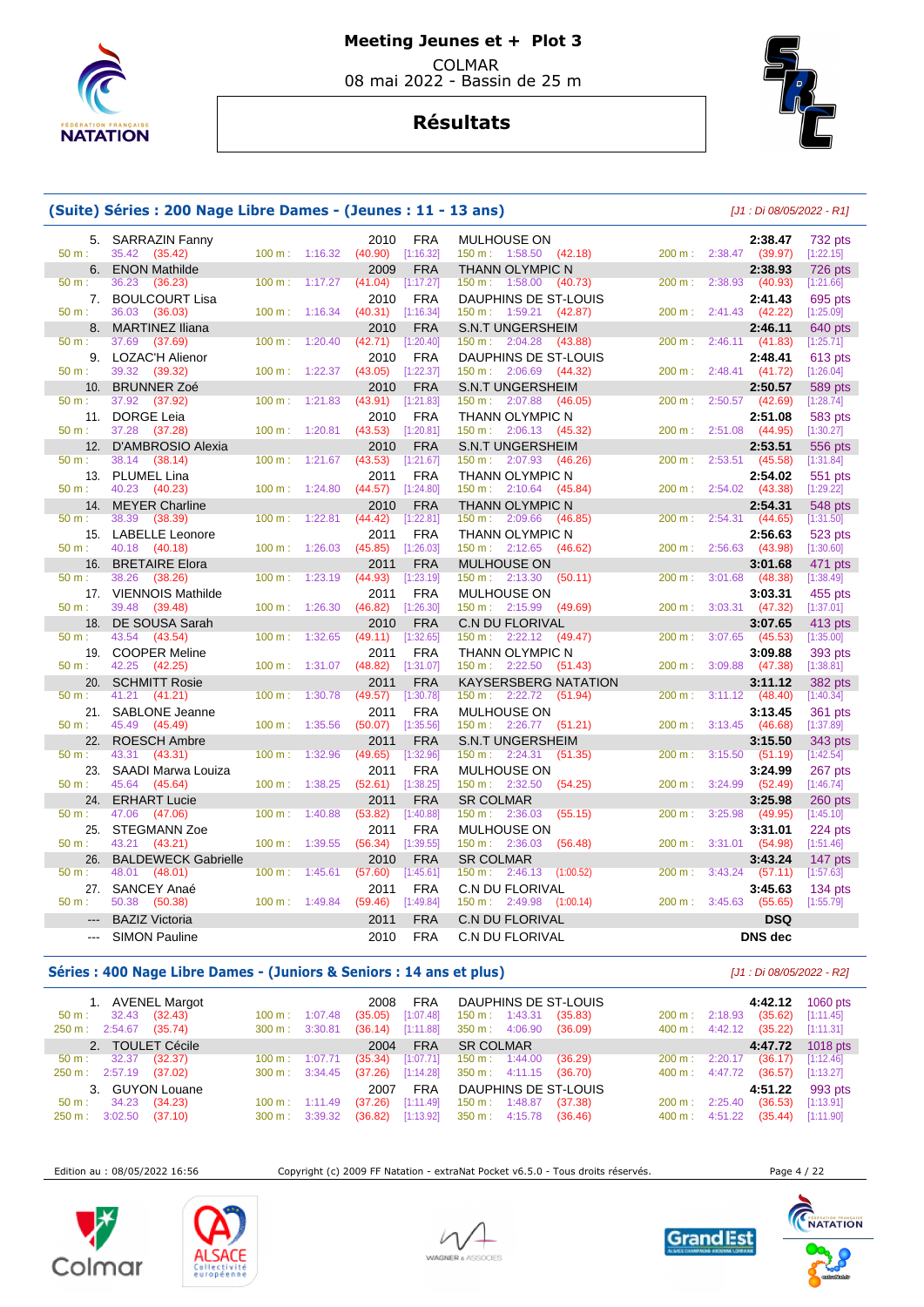



## **Résultats**

#### **(Suite) Séries : 400 Nage Libre Dames - (Juniors & Seniors : 14 ans et plus)** [J1 : Di 08/05/2022 - R2]

| 4. PAOLI Elea             |                                        |                             |         | 2008    | <b>FRA</b> |                          |                          | A.S.M BELFORT NATATION |                             |         | 4:53.82 | 975 pts   |
|---------------------------|----------------------------------------|-----------------------------|---------|---------|------------|--------------------------|--------------------------|------------------------|-----------------------------|---------|---------|-----------|
| 34.73<br>$50 \text{ m}$ : | (34.73)                                | $100 \text{ m}: 1:12.88$    |         | (38.15) | [1:12.88]  | $150 \text{ m}: 1:49.98$ |                          | (37.10)                | $200 \text{ m}$ :           | 2:27.13 | (37.15) | [1:14.25] |
| 250 m : 3:04.55 (37.42)   |                                        | $300 \text{ m}$ : $3:41.14$ |         | (36.59) | [1:14.01]  | $350 \text{ m}: 4:17.78$ |                          | (36.64)                | 400 m : 4:53.82             |         | (36.04) | [1:12.68] |
|                           | 5. BOUDET-BROBECKER Iphigenie 2008 FRA |                             |         |         |            |                          |                          | DAUPHINS DE ST-LOUIS   |                             |         | 4:58.54 | 941 pts   |
| 34.47<br>$50 \text{ m}$ : | (34.47)                                | $100 \text{ m}: 1:11.87$    |         | (37.40) | [1:11.87]  | 150 m : 1:50.17          |                          | (38.30)                | 200 m :                     | 2:28.34 | (38.17) | [1:16.47] |
| 250 m: 3:06.41            | (38.07)                                | $300 \text{ m}$ : $3:44.40$ |         | (37.99) | [1:16.06]  |                          | 350 m : 4:22.27          | (37.87)                | $400 \text{ m}$ : $4:58.54$ |         | (36.27) | [1:14.14] |
| 6. WERLEN Zoe             |                                        |                             |         | 2008    | <b>FRA</b> |                          |                          | DAUPHINS DE ST-LOUIS   |                             |         | 5:21.43 | 788 pts   |
| 37.29<br>$50 \text{ m}$ : | (37.29)                                | $100 \text{ m}$ :           | 1:19.30 | (42.01) | [1:19.30]  |                          | $150 \text{ m}: 2:00.95$ | (41.65)                | $200 \text{ m}$ :           | 2:42.31 | (41.36) | [1:23.01] |
| 3:23.97<br>250 m:         | (41.66)                                | $300 \text{ m}$ : 4:03.98   |         | (40.01) | [1:21.67]  |                          | $350 \text{ m}: 4:44.07$ | (40.09)                | $400 \text{ m}$ :           | 5:21.43 | (37.36) | [1:17.45] |

#### **Séries : 400 Nage Libre Dames - (Jeunes : 11 - 13 ans)** [J1 : Di 08/05/2022 - R2]

| 1. BARRAUX Sohane               |                              | 2009<br><b>FRA</b>   | A.S.M BELFORT NATATION                  |        | 5:02.28            | 915 pts   |
|---------------------------------|------------------------------|----------------------|-----------------------------------------|--------|--------------------|-----------|
| 35.17<br>(35.17)<br>$50 m$ :    | 1:13.96<br>$100 \text{ m}$ : | [1:13.96]<br>(38.79) | (38.15)<br>1:52.11<br>$150 \text{ m}$ : | 200 m: | 2:30.65<br>(38.54) | [1:16.69] |
| 3:09.43<br>(38.78)<br>250 m:    | 3:48.00<br>300 m:            | (38.57)<br>[1:17.35] | 4:26.94<br>350 m:<br>(38.94)            | 400 m: | 5:02.28<br>(35.34) | [1:14.28] |
| 2. PENIN Leonie                 |                              | <b>FRA</b><br>2009   | <b>THANN OLYMPIC N</b>                  |        | 5:05.29            | 895 pts   |
| (32.62)<br>32.62<br>$50 m$ :    | 1:11.22<br>100 m:            | (38.60)<br>[1:11.22] | 1:50.14<br>$150 \text{ m}$ :<br>(38.92) | 200 m: | (39.82)<br>2:29.96 | [1:18.74] |
| 3:09.12<br>250 m:<br>(39.16)    | 300 m:<br>3:47.86            | (38.74)<br>[1:17.90] | 4:27.50<br>350 m:<br>(39.64)            | 400 m: | 5:05.29<br>(37.79) | [1:17.43] |
| <b>SALLES Fiona</b><br>3.       |                              | <b>FRA</b><br>2010   | DAUPHINS DE ST-LOUIS                    |        | 5:32.86            | 717 pts   |
| (37.00)<br>37.00<br>$50 m$ :    | 1:19.37<br>$100 \text{ m}$ : | (42.37)<br>[1:19.37] | 2:02.08<br>(42.71)<br>150 m:            | 200 m: | 2:45.56<br>(43.48) | [1:26.19] |
| (42.61)<br>$250 m$ :<br>3:28.17 | 4:10.52<br>300 m:            | (42.35)<br>[1:24.96] | 4:53.13<br>350 m:<br>(42.61)            | 400 m: | 5:32.86<br>(39.73) | [1:22.34] |
| 4. BOULCOURT Lisa               |                              | <b>FRA</b><br>2010   | DAUPHINS DE ST-LOUIS                    |        | 5:33.90            | 711 pts   |
| 38.17<br>(38.17)<br>$50 m$ :    | 1:20.25<br>100 m:            | (42.08)<br>[1:20.25] | 2:02.86<br>(42.61)<br>$150 \text{ m}$ : | 200 m: | 2:45.21<br>(42.35) | [1:24.96] |
| (43.24)<br>250 m:<br>3:28.45    | 300 m:<br>4:11.07            | (42.62)<br>[1:25.86] | 350 m:<br>4:54.19<br>(43.12)            | 400 m: | 5:33.90<br>(39.71) | [1:22.83] |
| <b>MARTINEZ Iliana</b><br>5.    |                              | <b>FRA</b><br>2010   | <b>S.N.T UNGERSHEIM</b>                 |        | 5:54.02            | 594 pts   |
| (39.42)<br>39.42<br>$50 m$ :    | 100 m:<br>1:24.67            | (45.25)<br>[1:24.67] | 2:09.80<br>(45.13)<br>$150 \text{ m}$ : | 200 m: | 2:55.55<br>(45.75) | [1:30.88] |
| 3:39.89<br>250 m:<br>(44.34)    | 4:25.24<br>300 m:            | (45.35)<br>[1:29.69] | 350 m:<br>5:10.29<br>(45.05)            | 400 m: | 5:54.02<br>(43.73) | [1:28.78] |
| D'AMBROSIO Alexia               |                              | <b>FRA</b><br>2010   | <b>S.N.T UNGERSHEIM</b>                 |        | 6:06.81            | 525 pts   |
| 40.65<br>(40.65)<br>$50 m$ :    | 1:26.07<br>100 m:            | (45.42)<br>[1:26.07] | 2:12.75<br>(46.68)<br>$150 \text{ m}$ : | 200 m: | 3:00.45<br>(47.70) | [1:34.38] |
| 3:46.85<br>(46.40)<br>$250 m$ : | 4:34.67<br>300 m:            | (47.82)<br>[1:34.22] | 5:21.73<br>350 m:<br>(47.06)            | 400 m: | 6:06.81<br>(45.08) | [1:32.14] |
| 7. CHEVRIER Emma                |                              | <b>FRA</b><br>2009   | SUNDGAU NATATION                        |        | 6:08.47            | 516 pts   |
| 40.69<br>(40.69)<br>$50 m$ :    | 1:25.94<br>$100 \text{ m}$ : | (45.25)<br>[1:25.94] | 2:13.02<br>$150 \text{ m}$ :<br>(47.08) | 200 m: | 3:00.06<br>(47.04) | [1:34.12] |
| 3:47.45<br>(47.39)<br>250 m:    | 4:35.78<br>300 m:            | (48.33)<br>[1:35.72] | 350 m:<br>5:22.69<br>(46.91)            | 400 m: | 6:08.47<br>(45.78) | [1:32.69] |

#### **Séries : 800 Nage Libre Dames - (Juniors & Seniors : 14 ans et plus)** [J1 : Di 08/05/2022 - R1]

 1. TOULET Cécile 2004 FRA SR COLMAR **9:51.72** 1006 pts 50 m : 32.16 (32.16) 100 m : 1:07.19 (35.03) [1:07.19] 150 m : 1:43.60 (36.41) 200 m : 2:20.11 (36.51) [1:12.92] 250 m : 2:57.20 (37.09) 300 m : 3:34.37 (37.17) [1:14.26] 350 m : 4:12.92 (38.55) 400 m : 4:50.69 (37.77) [1:16.32] 450 m : 5:28.22 (37.53) 500 m : 6:06.35 (38.13) [1:15.66] 550 m : 6:44.05 (37.70) 600 m : 7:22.38 (38.33) [1:16.03] 650 m : 8:00.67 (38.29) 700 m : 8:39.09 (38.42) [1:16.71] 750 m : 9:16.35 (37.26) 800 m : 9:51.72 (35.37) [1:12.63] 2. BERGERON Juliette **2007 FRA KAYSERSBERG NATATION 10:02.84** 966 pts<br>
50 m : 33.12 (33.12) 100 m : 1:09.64 (36.52) [1:09.64] 150 m : 1:46.97 (37.33) 200 m : 2:24.76 (37.79) [1:15.12] 50 m : 33.12 (33.12) 100 m : 1:09.64 (36.52) [1:09.64] 150 m : 1:46.97 (37.33) 200 m : 2:24.76 (37.79) [1:15.12] 250 m : 3:02.87 (38.11) 300 m : 3:41.96 (39.09) [1:17.20] 350 m : 4:20.46 (38.50) 400 m : 4:57.94 (37.48) [1:15.98] 450 m : 5:36.55 (38.61) 500 m : 6:14.81 (38.26) [1:16.87] 550 m : 6:53.18 (38.37) 600 m : 7:31.69 (38.51) [1:16.88] 650 m : 8:10.04 (38.35) 700 m : 8:48.43 (38.39) [1:16.74] 750 m : 9:26.97 (38.54) 800 m : 10:02.84 (35.87) [1:14.41] 3. BOUDET-BROBECKER Iphigenie 2008 FRA DAUPHINS DE ST-LOUIS **10:08.53** 946 pts 50 m : 34.64 (34.64) 100 m : 1:12.17 (37.53) [1:12.17] 150 m : 1:50.34 (38.17) 200 m : 2:29.02 (38.68) [1:16.85] 250 m : 3:07.56 (38.54) 300 m : 3:46.55 (38.99) [1:17.53] 350 m : 4:25.63 (39.08) 400 m : 5:04.27 (38.64) [1:17.72]<br>450 m : 5:43.05 (38.78) 500 m : 6:21.92 (38.87) [1:17.65] 550 m : 7:00.67 (38.75) 600 m : 7:39.12 (38.45) 450 m : 5:43.05 (38.78) 500 m : 6:21.92 (38.87) [1:17.65] 550 m : 7:00.67 (38.75) 600 m : 7:39.12 (38.45) [1:17.20] 650 m : 8:17.57 (38.45) 700 m : 8:56.04 (38.47) [1:16.92] 750 m : 9:34.22 (38.18) 800 m : 10:08.53 (34.31) [1:12.49] 4. GUYON Louane 2007 FRA DAUPHINS DE ST-LOUIS **10:09.17** 943 pts 50 m : 35.03 (35.03) 100 m : 1:12.68 (37.65) [1:12.68] 150 m : 1:50.61 (37.93) 200 m : 2:29.18 (38.57) [1:16.50] 250 m : 3:07.92 (38.74) 300 m : 3:46.65 (38.73) [1:17.47] 350 m : 4:25.33 (38.68) 400 m : 5:04.74 (39.41) [1:18.09] 450 m : 5:44.31 (39.57) 500 m : 6:24.28 (39.97) [1:19.54] 550 m : 7:02.21 (37.93) 600 m : 7:39.68 (37.47) [1:15.40] 650 m : 8:18.18 (38.50) 700 m : 8:56.07 (37.89) [1:16.39] 750 m : 9:33.32 (37.25) 800 m : 10:09.17 (35.85) [1:13.10] 5. UMAC Aylin 2007 FRA SR COLMAR **10:34.37** 857 pts 50 m : 33.62 (33.62) 100 m : 1:10.16 (36.54) [1:10.16] 150 m : 1:47.57 (37.41) 200 m : 2:26.07 (38.50) [1:15.91] 250 m : 3:04.63 (38.56) 300 m : 3:44.54 (39.91) [1:18.47] 350 m : 4:24.48 (39.94) 400 m : 5:04.69 (40.21) [1:20.15] 450 m : 5:45.14 (40.45) 500 m : 6:26.02 (40.88) [1:21.33] 550 m : 7:07.34 (41.32) 600 m : 7:48.90 (41.56) [1:22.88] 650 m : 8:31.12 (42.22) 700 m : 9:13.45 (42.33) [1:24.55] 750 m : 9:54.60 (41.15) 800 m : 10:34.37 (39.77) [1:20.92]

Edition au : 08/05/2022 16:56 Copyright (c) 2009 FF Natation - extraNat Pocket v6.5.0 - Tous droits réservés. Page 5 / 22







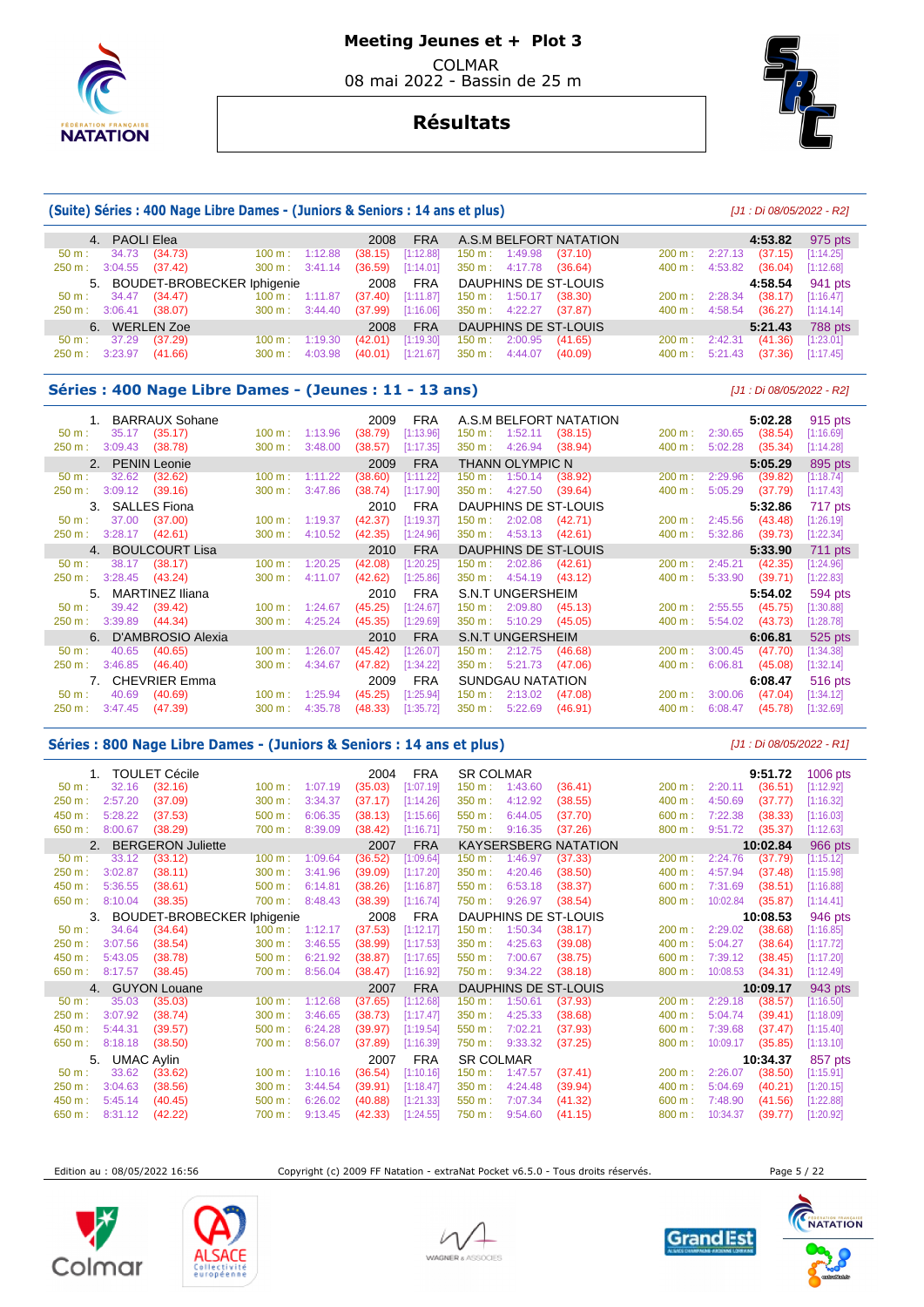

## **Résultats**

**(Suite) Séries : 800 Nage Libre Dames - (Juniors & Seniors : 14 ans et plus)** [J1 : Di 08/05/2022 - R1]

| 6.                                                                                  | <b>REIG Juliane</b>          |         | 2008    | <b>FRA</b> | <b>S.N.T UNGERSHEIM</b> |         |        |          | 10:57.95       | 780 pts   |
|-------------------------------------------------------------------------------------|------------------------------|---------|---------|------------|-------------------------|---------|--------|----------|----------------|-----------|
| 35.64<br>$50 m$ :                                                                   | (35.64)<br>100 m:            | 1:14.60 | (38.96) | [1:14.60]  | 1:54.84<br>150 m :      | (40.24) | 200 m: | 2:34.85  | (40.01)        | [1:20.25] |
| 3:14.68<br>250 m:                                                                   | (39.83)<br>300 m:            | 3:56.04 | (41.36) | [1:21.19]  | 4:38.10<br>350 m:       | (42.06) | 400 m: | 5:19.97  | (41.87)        | [1:23.93] |
| 450 m:<br>6:02.78                                                                   | (42.81)<br>500 m:            | 6:45.32 | (42.54) | [1:25.35]  | 7:28.26<br>$550 m$ :    | (42.94) | 600 m: | 8:11.47  | (43.21)        | [1:26.15] |
| 650 m:<br>8:54.73                                                                   | (43.26)<br>$700 \text{ m}$ : | 9:37.30 | (42.57) | [1:25.83]  | 10:19.42<br>750 m :     | (42.12) | 800 m: | 10:57.95 | (38.53)        | [1:20.65] |
|                                                                                     | <b>WACKENTHALER Lise</b>     |         | 2007    | <b>FRA</b> | <b>SR COLMAR</b>        |         |        |          | <b>DNS</b> dec |           |
| Séries : 800 Nage Libre Dames - (Jeunes : 11 - 13 ans)<br>[J1 : Di 08/05/2022 - R1] |                              |         |         |            |                         |         |        |          |                |           |
|                                                                                     |                              |         |         |            |                         |         |        |          |                |           |
|                                                                                     | <b>BARRAUX Sohane</b>        |         | 2009    | <b>FRA</b> | A.S.M BELFORT NATATION  |         |        |          | 10:25.05       | 889 pts   |
| 35.00<br>50 m:                                                                      | (35.00)<br>100 m:            | 1:14.36 | (39.36) | [1:14.36]  | 1:53.67<br>150 m:       | (39.31) | 200 m: | 2:33.66  | (39.99)        | [1:19.30] |
| 3:14.49<br>250 m:                                                                   | (40.83)<br>300 m:            | 3:53.52 | (39.03) | [1:19.86]  | 4:33.81<br>$350 m$ :    | (40.29) | 400 m: | 5:13.55  | (39.74)        | [1:20.03] |
| 5:52.18<br>450 m:                                                                   | (38.63)<br>500 m:            | 6:31.71 | (39.53) | [1:18.16]  | 7:12.09<br>550 m:       | (40.38) | 600 m: | 7:51.13  | (39.04)        | [1:19.42] |
| 650 m:<br>8:30.18                                                                   | (39.05)<br>$700 \text{ m}$ : | 9:10.76 | (40.58) | [1:19.63]  | 750 m :<br>9:48.62      | (37.86) | 800 m: | 10:25.05 | (36.43)        | [1:14.29] |
|                                                                                     | MAC DOUGALL Joanna           |         | 2009    | <b>FRA</b> | <b>SR COLMAR</b>        |         |        |          | 11:58.05       | 601 pts   |
| 39.07<br>50 m:                                                                      | (39.07)<br>100 m:            | 1:22.86 | (43.79) | [1:22.86]  | 2:07.65<br>$150 m$ :    | (44.79) | 200 m: | 2:52.79  | (45.14)        | [1:29.93] |
| $250 m$ :<br>3:38.21                                                                | (45.42)<br>300 m:            | 4:23.82 | (45.61) | [1:31.03]  | 5:10.12<br>350 m:       | (46.30) | 400 m: | 5:55.91  | (45.79)        | [1:32.09] |
| 450 m:<br>6:41.99                                                                   | (46.08)<br>500 m:            | 7:28.00 | (46.01) | [1:32.09]  | 8:13.97<br>550 m:       | (45.97) | 600 m: | 8:59.87  | (45.90)        | [1:31.87] |

#### **Séries : 50 Dos Dames - (Juniors & Seniors : 14 ans et plus)** [J1 : Di 08/05/2022 - R1]

|       | <b>AVENEL Margot</b>        | 2008 | <b>FRA</b> | DAUPHINS DE ST-LOUIS        | 32.19   | 1067 pts |
|-------|-----------------------------|------|------------|-----------------------------|---------|----------|
|       | 2. BAUBY Louise             | 2008 | <b>FRA</b> | <b>SR COLMAR</b>            | 32.50   | 1050 pts |
| 3.    | <b>VAXELAIRE Emma</b>       | 2006 | <b>FRA</b> | A.S.M BELFORT NATATION      | 33.93   | 976 pts  |
| 4.    | <b>TOULET Cécile</b>        | 2004 | <b>FRA</b> | <b>SR COLMAR</b>            | 34.03   | 971 pts  |
| 5.    | <b>UMAC Aylin</b>           | 2007 | <b>FRA</b> | <b>SR COLMAR</b>            | 34.22   | 961 pts  |
| 6.    | JEANNEROT Julia             | 2008 | <b>FRA</b> | A.S.M BELFORT NATATION      | 34.82   | 931 pts  |
|       | <b>PAOLI Elea</b>           | 2008 | <b>FRA</b> | A.S.M BELFORT NATATION      | 34.99   | 922 pts  |
| 8.    | <b>WENGER Margaux</b>       | 2005 | <b>FRA</b> | A.S.M BELFORT NATATION      | 35.66   | 889 pts  |
| 9.    | <b>SIRAUD Laura</b>         | 2006 | <b>FRA</b> | <b>C.N DU FLORIVAL</b>      | 36.01   | 872 pts  |
| 10.   | <b>GASPAR Léna</b>          | 2008 | <b>FRA</b> | <b>SR COLMAR</b>            | 36.23   | 861 pts  |
| 11.   | <b>ANANI Fatima</b>         | 2008 | <b>FRA</b> | DAUPHINS DE ST-LOUIS        | 37.12   | 819 pts  |
| 12.   | <b>KOEBERLE Sixtine</b>     | 2008 | <b>FRA</b> | A.S.M BELFORT NATATION      | 37.51   | 801 pts  |
| 13.   | <b>WERLEN Zoe</b>           | 2008 | <b>FRA</b> | DAUPHINS DE ST-LOUIS        | 37.63   | 795 pts  |
| 14.   | <b>CASADEI Mathilde</b>     | 2008 | <b>FRA</b> | A.S.M BELFORT NATATION      | 40.53   | 667 pts  |
| 15.   | <b>TROMMENSCHLAGER Elsa</b> | 2007 | <b>FRA</b> | <b>KAYSERSBERG NATATION</b> | 42.63   | 581 pts  |
| $---$ | <b>CRUPI Lucielou</b>       | 2008 | <b>FRA</b> | <b>KAYSERSBERG NATATION</b> | DNS dec |          |

#### **Séries : 50 Dos Dames - (Jeunes : 11 - 13 ans)** [J1 : Di 08/05/2022 - R1]

|                           | <b>MASSON Cassie</b>   | 2010 | <b>FRA</b> | S.N.T UNGERSHEIM        | 35.44          | 900 pts |
|---------------------------|------------------------|------|------------|-------------------------|----------------|---------|
|                           | MAC DOUGALL Joanna     | 2009 | <b>FRA</b> | <b>SR COLMAR</b>        | 38.31          | 764 pts |
| 3.                        | <b>BOULCOURT Lisa</b>  | 2010 | <b>FRA</b> | DAUPHINS DE ST-LOUIS    | 38.66          | 748 pts |
| 4.                        | <b>NAJJARINE Sarah</b> | 2009 | <b>FRA</b> | <b>MULHOUSE ON</b>      | 39.14          | 727 pts |
| 5.                        | LOZAC'H Alienor        | 2010 | <b>FRA</b> | DAUPHINS DE ST-LOUIS    | 40.79          | 656 pts |
| 6.                        | <b>MARTINEZ Iliana</b> | 2010 | <b>FRA</b> | <b>S.N.T UNGERSHEIM</b> | 42.15          | 600 pts |
|                           | <b>TARKHANI Lina</b>   | 2009 | <b>FRA</b> | <b>SR COLMAR</b>        | 42.33          | 593 pts |
| 8.                        | <b>DJAFER Mahé</b>     | 2010 | <b>FRA</b> | <b>SUNDGAU NATATION</b> | 44.71          | 501 pts |
| 9.                        | DE SOUSA Sarah         | 2010 | <b>FRA</b> | <b>C.N DU FLORIVAL</b>  | 46.89          | 425 pts |
| 10.                       | <b>BAZIZ Victoria</b>  | 2011 | <b>FRA</b> | <b>C.N DU FLORIVAL</b>  | 48.05          | 386 pts |
| 11.                       | <b>ERHART Lucie</b>    | 2011 | <b>FRA</b> | <b>SR COLMAR</b>        | 51.19          | 292 pts |
| 12.                       | <b>ROESCH Ambre</b>    | 2011 | <b>FRA</b> | <b>S.N.T UNGERSHEIM</b> | 53.10          | 241 pts |
| $\qquad \qquad \cdots$    | <b>JAYET Amandine</b>  | 2011 | <b>FRA</b> | DAUPHINS DE ST-LOUIS    | <b>DSQ</b>     |         |
| $\qquad \qquad -\qquad -$ | SANCEY Anaé            | 2011 | <b>FRA</b> | <b>C.N DU FLORIVAL</b>  | <b>DSQ</b>     |         |
| $---$                     | MÉDUA Léanne           | 2011 | <b>FRA</b> | SUNDGAU NATATION        | <b>DNS</b> dec |         |

Edition au : 08/05/2022 16:56 Copyright (c) 2009 FF Natation - extraNat Pocket v6.5.0 - Tous droits réservés. Page 6 / 22











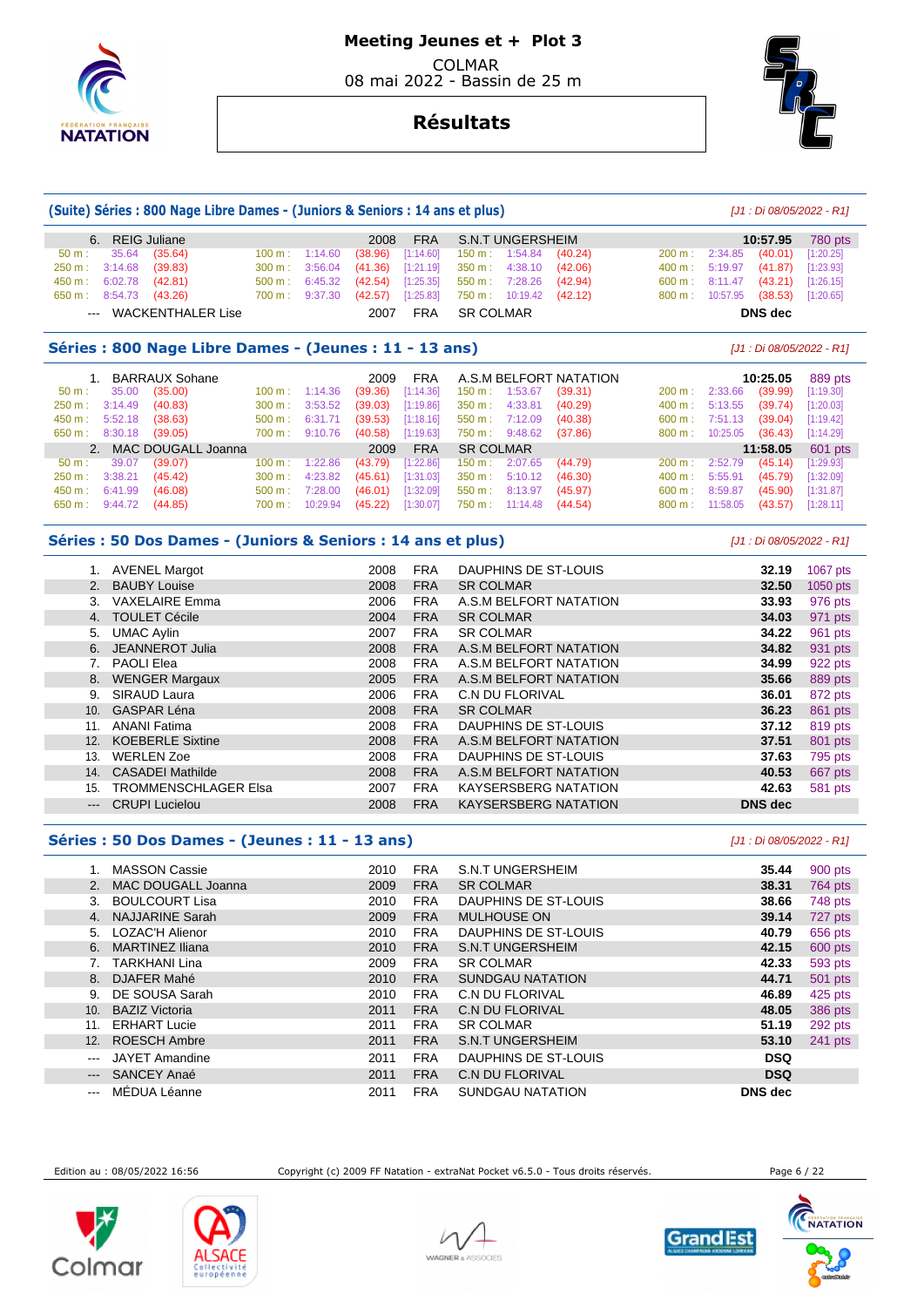

# **Résultats**



## **Séries : 100 Dos Dames - (Juniors & Seniors : 14 ans et plus)** [J1 : Di 08/05/2022 - R2]

|                  | 1. AVENEL Margot                 |        |                          | 2008                             | <b>FRA</b> |
|------------------|----------------------------------|--------|--------------------------|----------------------------------|------------|
| 50 m:            | 33.63 (33.63)                    |        |                          | $100 \text{ m}: 1:08.45$ (34.82) | [1:08.45]  |
|                  | 2. CLEMENT Lilly                 |        |                          | 2008                             | <b>FRA</b> |
| 50 m:            | 36.26 (36.26)                    |        | $100 \text{ m}: 1:13.44$ | (37.18)                          | [1:13.44]  |
| 3.               | VAXELAIRE Emma                   |        |                          | 2006                             | <b>FRA</b> |
| $50 \text{ m}$ : | 36.63 (36.63)                    |        | $100 \text{ m}: 1:13.85$ | $(37.22)$ [1:13.85]              |            |
|                  | 4. PAOLI Elea                    |        |                          |                                  | 2008 FRA   |
| 50 m:            | 36.11 (36.11)                    | 100 m: | 1:14.09                  | (37.98)                          | [1:14.09]  |
|                  | 5. JEANNEROT Julia               |        |                          | 2008                             | <b>FRA</b> |
| 50 m:            | 36.60 (36.60)                    |        | $100 \text{ m}: 1:14.77$ | (38.17)                          | [1:14.77]  |
|                  | 6. ARNAUD Méline                 |        |                          | 2007                             | <b>FRA</b> |
| 50 m:            | 40.43 (40.43)                    |        | $100 \text{ m}: 1:21.38$ | $(40.95)$ [1:21.38]              |            |
|                  | 7. WERLEN Zoe                    |        |                          | 2008                             | <b>FRA</b> |
|                  | $50 \text{ m}$ : $40.15$ (40.15) |        | 100 m: 1:21.72           | (41.57)                          | [1:21.72]  |
|                  | 8. KOEBERLE Sixtine              |        |                          | 2008                             | <b>FRA</b> |
| 50 m:            | 39.20 (39.20)                    |        | $100 \text{ m}: 1:22.38$ | (43.18)                          | [1:22.38]  |
| 9.               | ROUILLARD Lola                   |        |                          | 2008                             | <b>FRA</b> |
| 50 m:            | 41.84 (41.84)                    |        | $100 \text{ m}: 1:23.41$ | $(41.57)$ [1:23.41]              |            |
|                  | 10. CASADEI Mathilde             |        |                          | 2008                             | <b>FRA</b> |
| $50 \text{ m}$ : | 41.66 (41.66)                    |        | $100 \text{ m}: 1:24.75$ | (43.09)                          | [1:24.75]  |
|                  | 11. GRUNENWALD-MOUTH Caly 2008   |        |                          |                                  | <b>FRA</b> |
| 50 m:            | 42.78 (42.78)                    |        | 100 m: 1:27.79           | (45.01)                          | [1:27.79]  |
|                  |                                  |        |                          |                                  |            |

| 1.              | <b>AVENEL Margot</b><br>33.63 (33.63) | 100 m: 1:08.45           |                                                      | 2008<br>(34.82) | FRA<br>[1:08.45] | DAUPHINS DE ST-LOUIS      | 1:08.45 | 1068 pts |
|-----------------|---------------------------------------|--------------------------|------------------------------------------------------|-----------------|------------------|---------------------------|---------|----------|
| 2.              | <b>CLEMENT Lilly</b>                  |                          |                                                      | 2008            | <b>FRA</b>       | A.S.M BELFORT NATATION    | 1:13.44 | 941 pts  |
|                 | 36.26 (36.26)                         | $100 \text{ m}: 1:13.44$ |                                                      | (37.18)         | [1:13.44]        |                           |         |          |
| 3.              | <b>VAXELAIRE Emma</b>                 |                          |                                                      | 2006            | <b>FRA</b>       | A.S.M BELFORT NATATION    | 1:13.85 | 931 pts  |
|                 | 36.63 (36.63)                         | $100 \text{ m}: 1:13.85$ |                                                      | (37.22)         | [1:13.85]        |                           |         |          |
| 4.              | <b>PAOLI Elea</b>                     |                          |                                                      | 2008            | <b>FRA</b>       | A.S.M BELFORT NATATION    | 1:14.09 | 925 pts  |
|                 | 36.11 (36.11)                         | 100 m: 1:14.09           |                                                      | (37.98)         | [1:14.09]        |                           |         |          |
| 5.              | JEANNEROT Julia                       |                          |                                                      | 2008            | <b>FRA</b>       | A.S.M BELFORT NATATION    | 1:14.77 | 909 pts  |
|                 | 36.60 (36.60)                         | $100 \text{ m}: 1:14.77$ |                                                      | (38.17)         | [1:14.77]        |                           |         |          |
| 6.              | <b>ARNAUD Méline</b>                  |                          |                                                      | 2007            | <b>FRA</b>       | <b>SR COLMAR</b>          | 1:21.38 | 756 pts  |
|                 | 40.43 (40.43)                         | $100 \text{ m}: 1:21.38$ |                                                      | (40.95)         | [1:21.38]        |                           |         |          |
| 7.              | <b>WERLEN Zoe</b>                     |                          |                                                      | 2008            | <b>FRA</b>       | DAUPHINS DE ST-LOUIS      | 1:21.72 | 749 pts  |
|                 | 40.15 (40.15)                         | 100 m: 1:21.72           |                                                      | (41.57)         | [1:21.72]        |                           |         |          |
| 8.              | <b>KOEBERLE Sixtine</b>               |                          |                                                      | 2008            | <b>FRA</b>       | A.S.M BELFORT NATATION    | 1:22.38 | 734 pts  |
|                 | 39.20 (39.20)                         | $100 \text{ m}$ :        | 1:22.38                                              | (43.18)         | [1:22.38]        |                           |         |          |
| 9.              | ROUILLARD Lola                        |                          |                                                      | 2008            | <b>FRA</b>       | A.S.M BELFORT NATATION    | 1:23.41 | 712 pts  |
| ÷.              | 41.84 (41.84)                         | 100 m: 1:23.41           |                                                      | (41.57)         | [1:23.41]        |                           |         |          |
| 10 <sub>1</sub> | <b>CASADEI Mathilde</b>               |                          |                                                      | 2008            | <b>FRA</b>       | A.S.M BELFORT NATATION    | 1:24.75 | 684 pts  |
|                 | 41.66 (41.66)                         | 100 m: 1:24.75           |                                                      | (43.09)         | [1:24.75]        |                           |         |          |
|                 | 11. GRUNENWALD-MOUTH Caly             |                          |                                                      | 2008            | <b>FRA</b>       | <b>SR CERNAY NATATION</b> | 1:27.79 | 621 pts  |
|                 | $10.70$ $110.70$                      |                          | $100 \, \text{m}$ $\cdot$ $107.70$ $14.01$ $1107.70$ |                 |                  |                           |         |          |

#### **Séries : 100 Dos Dames - (Jeunes : 11 - 13 ans)** [J1 : Di 08/05/2022 - R2]

| $50 \text{ m}$ : | 1. PENIN Leonie<br>36.39 (36.39) 100 m : 1:15.14 (38.75) [1:15.14] |                           | FRA<br>2009          | THANN OLYMPIC N         | 1:15.14    | 900 pts   |
|------------------|--------------------------------------------------------------------|---------------------------|----------------------|-------------------------|------------|-----------|
|                  | 2. BARRAUX Sohane                                                  |                           | 2009<br><b>FRA</b>   | A.S.M BELFORT NATATION  | 1:17.05    | 854 pts   |
| $50 \text{ m}$ : | 36.70 (36.70)                                                      | $100 \text{ m}: 1:17.05$  | (40.35)<br>[1:17.05] |                         |            |           |
|                  | 3. BOULCOURT Lisa                                                  |                           | <b>FRA</b><br>2010   | DAUPHINS DE ST-LOUIS    | 1:25.89    | 660 pts   |
| $50 \text{ m}$ : | 40.90 (40.90)                                                      | $100 \text{ m}: 1:25.89$  | $(44.99)$ [1:25.89]  |                         |            |           |
|                  | 4. NAJJARINE Sarah                                                 |                           | <b>FRA</b><br>2009   | <b>MULHOUSE ON</b>      | 1:26.94    | 638 pts   |
| $50 \text{ m}$ : | 42.64 (42.64)                                                      | $100 \text{ m}: 1:26.94$  | (44.30)<br>[1:26.94] |                         |            |           |
|                  | 5. MARTINEZ Iliana                                                 |                           | FRA<br>2010          | S.N.T UNGERSHEIM        | 1:28.47    | 608 pts   |
| $50 \text{ m}$ : | 43.08 (43.08)                                                      | $100 \text{ m}: 1:28.47$  | $(45.39)$ [1:28.47]  |                         |            |           |
|                  | 6. SARRAZIN Fanny                                                  |                           | 2010<br>FRA          | MULHOUSE ON             | 1:29.83    | 581 pts   |
| $50 m$ :         | 44.33 (44.33)                                                      | $100 \text{ m}: 1:29.83$  | (45.50)<br>[1:29.83] |                         |            |           |
|                  | 7. CHEVRIER Emma                                                   |                           | 2009<br>FRA          | SUNDGAU NATATION        | 1:30.01    | 578 pts   |
| $50 \text{ m}$ : | 44.05 (44.05) 100 m : 1:30.01                                      |                           | (45.96)<br>[1:30.01] |                         |            |           |
|                  | 8. D'AMBROSIO Alexia                                               |                           | 2010<br><b>FRA</b>   | <b>S.N.T UNGERSHEIM</b> | 1:33.40    | $514$ pts |
| $50 \text{ m}$ : | 45.64 (45.64)                                                      | $100 \text{ m}$ : 1:33.40 | (47.76)<br>[1:33.40] |                         |            |           |
|                  | 9. BRETAIRE Elora                                                  |                           | 2011<br>FRA          | MULHOUSE ON             | 1:41.49    | 378 pts   |
| $50 \text{ m}$ : | 49.67 (49.67) 100 m : 1:41.49 (51.82)                              |                           | [1:41.49]            |                         |            |           |
|                  | 10. DE SOUSA Sarah                                                 |                           | 2010<br><b>FRA</b>   | C.N DU FLORIVAL         | 1:41.65    | 375 pts   |
| $50 \text{ m}$ : | 51.53 (51.53) 100 m : 1:41.65                                      |                           | (50.12)<br>[1:41.65] |                         |            |           |
|                  | 11. BALDEWECK Gabrielle                                            |                           | 2010<br><b>FRA</b>   | <b>SR COLMAR</b>        | 1:57.66    | 168 $pts$ |
| $50 \text{ m}$ : | 56.77 (56.77) 100 m : 1:57.66 (1:00.89) [1:57.66]                  |                           |                      |                         |            |           |
|                  | --- STEGMANN Zoe                                                   |                           | 2011<br><b>FRA</b>   | <b>MULHOUSE ON</b>      | <b>DSQ</b> |           |

#### **Séries : 200 Dos Dames - (Juniors & Seniors : 14 ans et plus)** [J1 : Di 08/05/2022 - R1]

#### 1. UMAC Aylin 2007 FRA SR COLMAR **2:36.18** 938 pts 150 m : 1:56.56 (40.33) 200 m : 2:36.18 (39.62) 2. PAOLI Elea 2008 FRA A.S.M BELFORT NATATION **2:37.72** 919 pts 50 m : 36.94 (36.94) 100 m : 1:16.95 (40.01) [1:16.95] 150 m : 1:58.17 (41.22) 200 m : 2:37.72 (39.55) [1:20.77] 3. WERLEN Zoe 2008 FRA DAUPHINS DE ST-LOUIS **2:44.29** 840 pts 50 m : 40.14 (40.14) 100 m : 1:22.67 (42.53) [1:22.67] 150 m : 2:03.76 (41.09) 4. SCHWINDENHAMMER Anae 2008 FRA SR COLMAR **2:55.12** 718 pts 50 m : 2:10.45 (44.16) 150 m : 2:55.12 (44.67) contract to the 1.67 m : 2:55.12 (44.67) contract to the 1.67 m : 2.59.54 5. MENZEL Anna-Midori 2008 FRA SR COLMAR **2:59.54** 671 pts 50 m : 42.07 (42.07) 100 m : 1:27.53 (45.46) [1:27.53] 150 m : 2:13.95 (46.42) 200 m : 2:59.54 (45.59) [1:32.01]

Edition au : 08/05/2022 16:56 Copyright (c) 2009 FF Natation - extraNat Pocket v6.5.0 - Tous droits réservés. Page 7 / 22









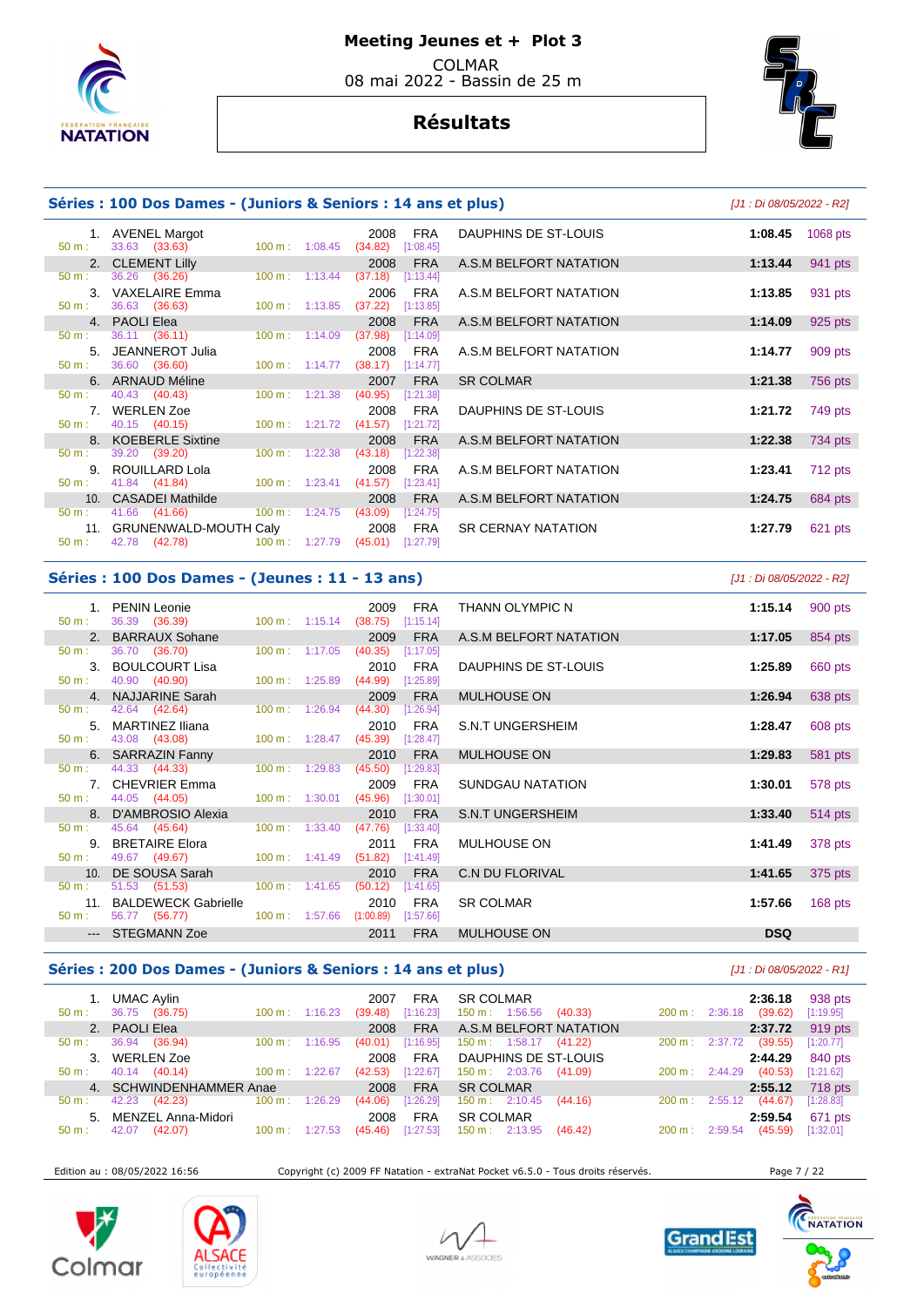

# **Résultats**



|                            | Séries : 200 Dos Dames - (Jeunes : 11 - 13 ans) |                              |                                            |                                                               |                   | [J1 : Di 08/05/2022 - R1]     |                      |
|----------------------------|-------------------------------------------------|------------------------------|--------------------------------------------|---------------------------------------------------------------|-------------------|-------------------------------|----------------------|
| $50 m$ :                   | <b>BARRAUX Sohane</b><br>36.27<br>(36.27)       | $100 \text{ m}$ :<br>1:17.45 | <b>FRA</b><br>2009<br>[1:17.45]<br>(41.18) | A.S.M BELFORT NATATION<br>$150 \text{ m}: 1:59.41$<br>(41.96) | $200 \text{ m}$ : | 2:38.96<br>2:38.96<br>(39.55) | 904 pts<br>[1:21.51] |
| $50 m$ :                   | 2. BOULCOURT Lisa<br>42.63<br>(42.63)           | 1:29.41<br>100 m:            | <b>FRA</b><br>2010<br>[1:29.41]<br>(46.78) | DAUPHINS DE ST-LOUIS<br>$150 \text{ m}: 2:16.75$<br>(47.34)   | 200 m:            | 3:04.43<br>3:04.43<br>(47.68) | 621 pts<br>[1:35.02] |
| 3 <sub>1</sub><br>$50 m$ : | NAJJARINE Sarah<br>43.12 (43.12)                | 100 m:<br>1:29.55            | <b>FRA</b><br>2009<br>[1:29.55]<br>(46.43) | MULHOUSE ON<br>150 m: 2:18.97<br>(49.42)                      | $200 \text{ m}$ : | 3:05.54<br>(46.57)<br>3:05.54 | 610 pts<br>[1:35.99] |
| $50 m$ :                   | 4. MEYER Charline<br>44.86<br>(44.86)           | 1:33.21<br>100 m:            | <b>FRA</b><br>2010<br>[1:33.21]<br>(48.35) | <b>THANN OLYMPIC N</b><br>$150 \text{ m}: 2:22.87$<br>(49.66) | 200 m:            | 3:10.11<br>(47.24)<br>3:10.11 | 565 pts<br>[1:36.90] |
| 5 <sub>1</sub><br>$50 m$ : | DORGE Leia<br>(46.09)<br>46.09                  | 100 m:<br>1:36.55            | <b>FRA</b><br>2010<br>[1:36.55]<br>(50.46) | <b>THANN OLYMPIC N</b><br>150 m : 2:26.45<br>(49.90)          | $200 \text{ m}$ : | 3:15.46<br>(49.01)<br>3:15.46 | 515 pts<br>[1:38.91] |
| 50 m:                      | 6. TARKHANI Lina<br>(48.97)<br>48.97            | 100 m:<br>:38.93             | <b>FRA</b><br>2009<br>[1:38.93]<br>(49.96) | <b>SR COLMAR</b><br>2:30.01<br>$150 \text{ m}$ :<br>(51.08)   | $200 \text{ m}$ : | 3:19.05<br>3:19.05<br>(49.04) | 483 pts<br>[1:40.12] |

## Séries : 50 Brasse Dames - (Juniors & Seniors : 14 ans et plus)  $[J1:Di 08/05/2022 - R2]$

| 1. BERGERON Juliette  |                               | 2007 | <b>FRA</b> | <b>KAYSERSBERG NATATION</b> | 34.88          | 1104 $pts$ |
|-----------------------|-------------------------------|------|------------|-----------------------------|----------------|------------|
| 2. GUYON Louane       |                               | 2007 | <b>FRA</b> | DAUPHINS DE ST-LOUIS        | 38.33          | 930 pts    |
| 3. BAUBY Louise       |                               | 2008 | <b>FRA</b> | <b>SR COLMAR</b>            | 39.62          | 869 pts    |
|                       | 4. BOUDET-BROBECKER Iphigenie | 2008 | <b>FRA</b> | DAUPHINS DE ST-LOUIS        | 41.52          | 782 pts    |
| 5. MENZEL Anna-Midori |                               | 2008 | <b>FRA</b> | <b>SR COLMAR</b>            | 44.08          | 673 pts    |
| 6. HAEN Jessica       |                               | 2006 | <b>FRA</b> | C.N DU FLORIVAL             | 44.49          | 656 pts    |
| GUY Chloe<br>$\cdots$ |                               | 2008 | <b>FRA</b> | <b>SR COLMAR</b>            | DNS dec        |            |
| $\qquad \qquad - -$   | <b>WACKENTHALER Lise</b>      | 2007 | <b>FRA</b> | <b>SR COLMAR</b>            | <b>DNS</b> dec |            |

## **Séries : 50 Brasse Dames - (Jeunes : 11 - 13 ans)** [J1 : Di 08/05/2022 - R2]

|    | <b>ENON Mathilde</b>   | 2009 | <b>FRA</b> | THANN OLYMPIC N         | 36.77          | 1007 pts |
|----|------------------------|------|------------|-------------------------|----------------|----------|
|    | SALLIT Lena            | 2009 | <b>FRA</b> | DAUPHINS DE ST-LOUIS    | 39.94          | 854 pts  |
| 3. | MAC DOUGALL Joanna     | 2009 | <b>FRA</b> | <b>SR COLMAR</b>        | 42.77          | 728 pts  |
| 4. | SCHUBETZER Emma        | 2009 | <b>FRA</b> | <b>SUNDGAU NATATION</b> | 44.76          | 645 pts  |
| 5. | TARKHANI Lina          | 2009 | <b>FRA</b> | <b>SR COLMAR</b>        | 46.97          | 559 pts  |
| 6. | <b>BRUNNER Zoé</b>     | 2010 | <b>FRA</b> | <b>S.N.T UNGERSHEIM</b> | 47.45          | 541 pts  |
|    | SAADI Marwa Louiza     | 2011 | <b>FRA</b> | MULHOUSE ON             | 49.69          | 462 pts  |
| 8. | <b>BAZIZ Victoria</b>  | 2011 | <b>FRA</b> | <b>C.N DU FLORIVAL</b>  | 59.48          | 188 pts  |
| 9. | SANCEY Anaé            | 2011 | <b>FRA</b> | <b>C.N DU FLORIVAL</b>  | 1:01.95        | 139 pts  |
|    | <b>ECKERLEN Aurore</b> | 2010 | <b>FRA</b> | <b>S.N.T UNGERSHEIM</b> | <b>DSQ</b>     |          |
|    | MÉDUA Léanne           | 2011 | <b>FRA</b> | SUNDGAU NATATION        | <b>DNS</b> dec |          |
|    |                        |      |            |                         |                |          |

|                  | Séries : 100 Brasse Dames - (Juniors & Seniors : 14 ans et plus) |                          |         |                              |                                      |         |         |  |  |  |  |
|------------------|------------------------------------------------------------------|--------------------------|---------|------------------------------|--------------------------------------|---------|---------|--|--|--|--|
| 50 m:            | MAC DOUGALL Maéva<br>39.73 (39.73)                               | $100 \text{ m}: 1:23.11$ |         | 2006<br>(43.38)<br>[1:23.11] | <b>FRA</b><br><b>SR COLMAR</b>       | 1:23.11 | 951 pts |  |  |  |  |
|                  | 2. GUYON Louane                                                  |                          |         | 2007                         | <b>FRA</b><br>DAUPHINS DE ST-LOUIS   | 1:25.25 | 906 pts |  |  |  |  |
| 50 m:            | 39.74 (39.74)                                                    | $100 \text{ m}$ :        | 1:25.25 | (45.51)<br>[1:25.25]         |                                      |         |         |  |  |  |  |
|                  | 3. TOULET Cécile                                                 |                          |         | 2004                         | <b>FRA</b><br><b>SR COLMAR</b>       | 1:27.00 | 870 pts |  |  |  |  |
| 50 m:            | 41.47 (41.47)                                                    | $100 \text{ m}$ :        | 1:27.00 | (45.53)<br>[1:27.00]         |                                      |         |         |  |  |  |  |
|                  | 4. SIRAUD Laura                                                  |                          |         | 2006                         | <b>FRA</b><br>C.N DU FLORIVAL        | 1:27.11 | 868 pts |  |  |  |  |
| 50 m:            | 40.95 (40.95)                                                    | $100 \text{ m}$ :        | 1:27.11 | (46.16)<br>[1:27.11]         |                                      |         |         |  |  |  |  |
|                  | 5. GUY Chloe                                                     |                          |         | 2008                         | FRA<br><b>SR COLMAR</b>              | 1:29.75 | 815 pts |  |  |  |  |
| $50 \text{ m}$ : | 43.44 (43.44)                                                    | $100 \text{ m}$ :        | 1:29.75 | $(46.31)$ [1:29.75]          |                                      |         |         |  |  |  |  |
|                  | 6. ROUILLARD Lola                                                |                          |         | 2008                         | A.S.M BELFORT NATATION<br><b>FRA</b> | 1:31.49 | 780 pts |  |  |  |  |
| $50 m$ :         | 42.85 (42.85)                                                    | $100 \text{ m}$ :        | 1:31.49 | (48.64)<br>[1:31.49]         |                                      |         |         |  |  |  |  |
|                  | <b>SCHREIBER Célia</b>                                           |                          |         | 2004                         | <b>FRA</b><br><b>SR COLMAR</b>       | 1:36.56 | 685 pts |  |  |  |  |
| $50 m$ :         | 44.22 (44.22)                                                    | $100 \text{ m}$ :        | 1:36.56 | (52.34)<br>[1:36.56]         |                                      |         |         |  |  |  |  |

# **Séries : 100 Brasse Dames - (Jeunes : 11 - 13 ans)** [J1 : Di 08/05/2022 - R1]

| 1. ENON Mathilde     |  |                                   | 2009 FRA THANN OLYMPIC N | 1:23.20 $949 \text{ pts}$ |  |
|----------------------|--|-----------------------------------|--------------------------|---------------------------|--|
| 50 m : 38.63 (38.63) |  | 100 m : 1:23.20 (44.57) [1:23.20] |                          |                           |  |

Edition au : 08/05/2022 16:56 Copyright (c) 2009 FF Natation - extraNat Pocket v6.5.0 - Tous droits réservés. Page 8 / 22









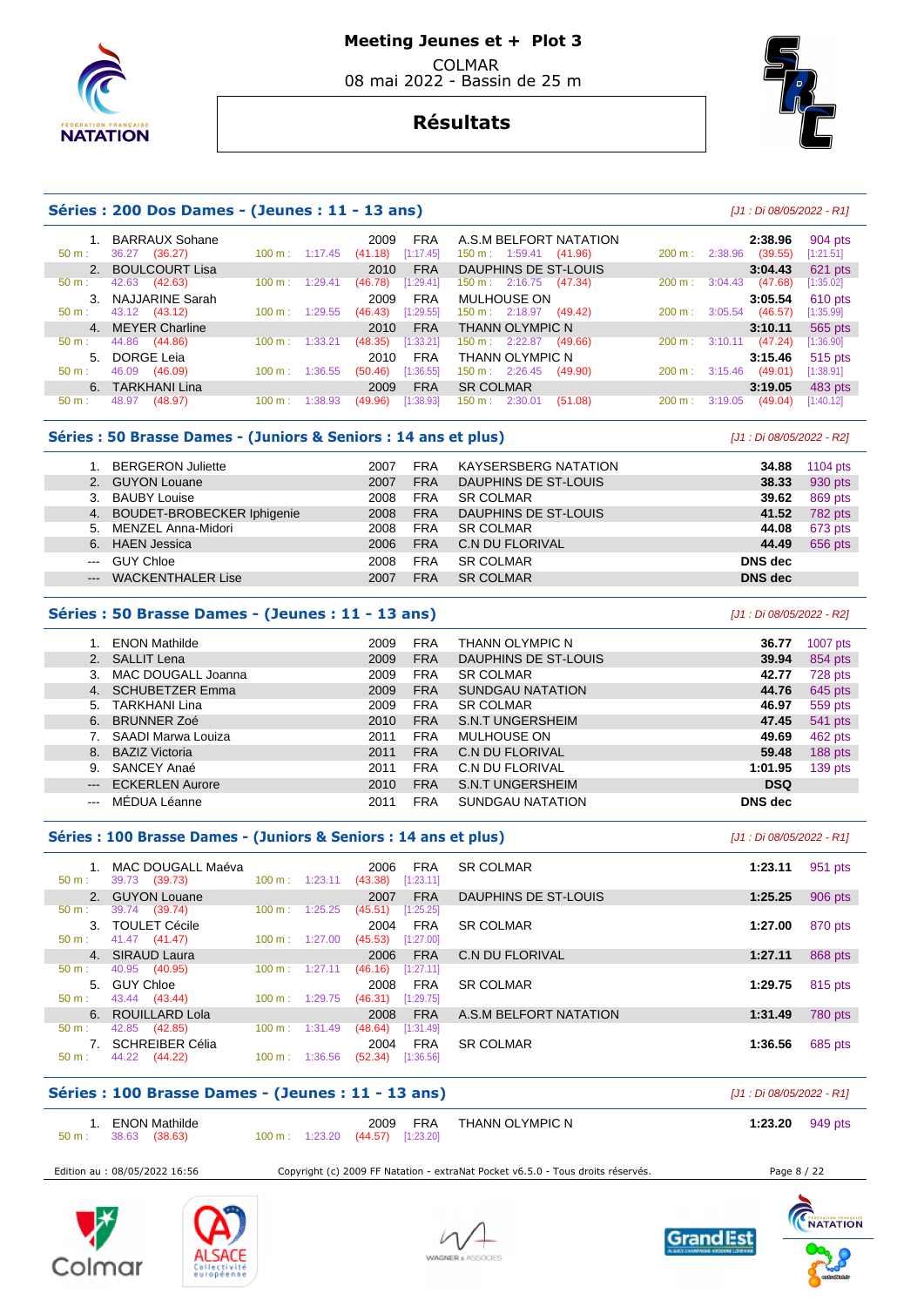

# **Résultats**



#### **(Suite) Séries : 100 Brasse Dames - (Jeunes : 11 - 13 ans)** [J1 : Di 08/05/2022 - R1] 2. SALLIT Lena 2009 FRA DAUPHINS DE ST-LOUIS **1:31.67** 777 pts **1:31.67** 777 pts **1:31.67 1:31.67 1:31.67 1:31.67 1:31.67 1:31.67 1:31.67 1:31.67 1:31.67 1:31.67 1:31.67 1:31.67 1:31.67 1:31.67** 42.85 (42.85) 100 m : 1:31.67 (48.82) [1:31.67] 3. ECKERLEN Aurore 2010 FRA S.N.T UNGERSHEIM **1:35.13** 711 pts 43.41 (43.41) 4. BRUNNER Zoé 2010 FRA S.N.T UNGERSHEIM **1:44.11** 555 pts 50 m : 47.41 (47.41) 100 m : 1:44.11 (56.70) [1:44.11] 5. D'AMBROSIO Alexia 2010 FRA S.N.T UNGERSHEIM **1:50.70** 452 pts 50 m : 52.21 (52.21) 100 m : 1:50.70 (58.49) [1:50.70] 6. BALDEWECK Gabrielle 2010 FRA SR COLMAR **1:56.01** 377 pts 53.87 (53.87) 100 m : 1:56.01 (1:02.14) 7. COOPER Meline 2011 FRA THANN OLYMPIC N **1:59.04** 338 pts 57.14 (57.14) --- HARNIST Clara 2011 FRA SUNDGAU NATATION **DSQ**  --- SIMON Pauline 2010 FRA C.N DU FLORIVAL **DNS dec**

## **Séries : 200 Brasse Dames - (Juniors & Seniors : 14 ans et plus)** [J1 : Di 08/05/2022 - R2]

 1. SCHWINDENHAMMER Anae 2008 FRA SR COLMAR **3:07.25** 834 pts 150 m : 2:19.75 2. REIG Juliane 2008 FRA S.N.T UNGERSHEIM **3:12.37** 783 pts 50 m : 43.13 (43.13) 100 m : 1:31.61 (48.48) [1:31.61] 150 m : 2:21.43 (49.82) 200 m : 3:12.37 (50.94) [1:40.76] 3. KOEBERLE Sixtine 2008 FRA A.S.M BELFORT NATATION **3:12.39** 783 pts 50 m : 42.02 (42.02) 100 m : 1:31.31 (49.29) [1:31.31] 150 m : 2:21.96 (50.65) 200 m : 3:12.39 (50.43) [1:41.08] 4. UMAC Aylin 2007 FRA SR COLMAR **3:14.30** 764 pts 50 m : 44.08 (44.08) 100 m : 1:33.74 (49.66) [1:33.74] 150 m : 2:24.53 (50.79) 200 m : 3:14.30 (49.77) [1:40.56] 5. ROUILLARD Lola 2008 FRA A.S.M BELFORT NATATION **3:16.12** 747 pts 150 m : 2:25.41 (51.96) 6. MENZEL Anna-Midori 2008 FRA SR COLMAR **3:17.79** 731 pts 50 m : 45.84 (45.84) 100 m : 1:36.91 (51.07) [1:36.91] 150 m : 2:27.15 (50.24) 200 m : 3:17.79 (50.64) [1:40.88] 7. BAUBY Louise 2008 FRA SR COLMAR **3:25.24** 662 pts 50 m : 45.07 (45.07) 100 m : 1:37.15 (52.08) [1:37.15] 150 m : 2:32.15 (55.00) 200 m : 3:25.24 (53.09) [1:48.09] 8. GASPAR Léna 2008 FRA SR COLMAR **3:26.32** 652 pts 50 m : 46.85 (46.85) 100 m : 1:39.51 (52.66) 1:39.51 (52.66) 1:39.51 (52.66) 1:39.51 (53.65) 150 m : 2:33.16 (53.65) 200 m : 3:26.32 (53.16) [1:46.81]

## **Séries : 200 Brasse Dames - (Jeunes : 11 - 13 ans)** [J1 : Di 08/05/2022 - R2]

|                  | <b>ENON Mathilde</b>   |                           |         | FRA<br>2009          | THANN OLYMPIC N                     |        | 2:58.77                             | 922 pts   |
|------------------|------------------------|---------------------------|---------|----------------------|-------------------------------------|--------|-------------------------------------|-----------|
| $50 \text{ m}$ : | 39.78<br>(39.78)       | $100 \text{ m}: 1:25.72$  |         | [1:25.72]<br>(45.94) | (46.61)<br>$150 \text{ m}: 2:12.33$ |        | (46.44)<br>$200 \text{ m}: 2:58.77$ | [1:33.05] |
|                  | 2. SALLIT Lena         |                           |         | <b>FRA</b><br>2009   | <b>DAUPHINS DE ST-LOUIS</b>         |        | 3:12.87                             | 778 pts   |
| 50 m:            | (43.18)<br>43.18       | 100 m:                    | 1:32.15 | [1:32.15]<br>(48.97) | 150 m: 2:22.80<br>(50.65)           | 200 m: | 3:12.87<br>(50.07)                  | [1:40.72] |
|                  | 3. MAC DOUGALL Joanna  |                           |         | 2009<br><b>FRA</b>   | <b>SR COLMAR</b>                    |        | 3:25.68                             | 658 pts   |
| $50 \text{ m}$ : | 47.68<br>(47.68)       | $100 \text{ m}$ :         | 1:40.63 | (52.95)<br>[1:40.63] | $150 \text{ m}: 2:34.13$<br>(53.50) | 200 m: | 3:25.68<br>(51.55)                  | [1:45.05] |
|                  | 4. ECKERLEN Aurore     |                           |         | <b>FRA</b><br>2010   | <b>S.N.T UNGERSHEIM</b>             |        | 3:29.75                             | 622 pts   |
| $50 \text{ m}$ : | 45.78 (45.78)          | 100 m:                    | 1:39.26 | (53.48)<br>[1:39.26] | $150 \text{ m}: 2:35.00$<br>(55.74) | 200 m: | 3:29.75<br>(54.75)                  | [1:50.49] |
|                  | 5. TARKHANI Lina       |                           |         | <b>FRA</b><br>2009   | <b>SR COLMAR</b>                    |        | 3:30.18                             | 618 pts   |
| $50 \text{ m}$ : | 49.17<br>(49.17)       | $100 \text{ m}: 1:42.29$  |         | [1:42.29]<br>(53.12) | $150 \text{ m}: 2:36.95$<br>(54.66) |        | $200 \text{ m}: 3:30.18$<br>(53.23) | [1:47.89] |
|                  | 6. LOZAC'H Alienor     |                           |         | <b>FRA</b><br>2010   | DAUPHINS DE ST-LOUIS                |        | 3:35.74                             | 571 pts   |
| $50 \text{ m}$ : | 50.16<br>(50.16)       | 100 m:                    | 1:45.21 | [1:45.21]<br>(55.05) | $150 \text{ m}: 2:41.37$<br>(56.16) | 200 m: | 3:35.74<br>(54.37)                  | [1:50.53] |
|                  | <b>EICHHOLTZER Eva</b> |                           |         | <b>FRA</b><br>2011   | MULHOUSE ON                         |        | 3:46.13                             | 487 pts   |
| $50 m$ :         | (52.04)<br>52.04       | $100 \text{ m}$ : 1:50.12 |         | [1:50.12]<br>(58.08) | $150 \text{ m}: 2:49.24$<br>(59.12) | 200 m: | 3:46.13<br>(56.89)                  | [1:56.01] |

#### **Séries : 50 Papillon Dames - (Juniors & Seniors : 14 ans et plus)** [J1 : Di 08/05/2022 - R2]

|    | AVENEL Margot        | 2008 | <b>FRA</b> | DAUPHINS DE ST-LOUIS   | 31.43 | 996 pts |
|----|----------------------|------|------------|------------------------|-------|---------|
| 2. | <b>HAEN Jessica</b>  | 2006 | <b>FRA</b> | C.N DU FLORIVAL        | 31.66 | 982 pts |
|    | 3. LAMBERGER Ninon   | 2006 | <b>FRA</b> | THANN OLYMPIC N        | 31.82 | 973 pts |
|    | 4. ALACAPUNAR Selena | 2008 | <b>FRA</b> | A.S.M BELFORT NATATION | 33.34 | 885 pts |
|    | 5. GASPAR Léna       | 2008 | <b>FRA</b> | <b>SR COLMAR</b>       | 33.46 | 878 pts |
| 6. | <b>REIG Juliane</b>  | 2008 | <b>FRA</b> | S.N.T UNGERSHEIM       | 33.47 | 878 pts |
|    | <b>SIRAUD Laura</b>  | 2006 | <b>FRA</b> | C.N DU FLORIVAL        | 33.51 | 875 pts |

 **Edition au : 08/05/2022 16:56 Copyright (c) 2009 FF Natation - extraNat Pocket v6.5.0 - Tous droits réservés. Page 9 / 22** 









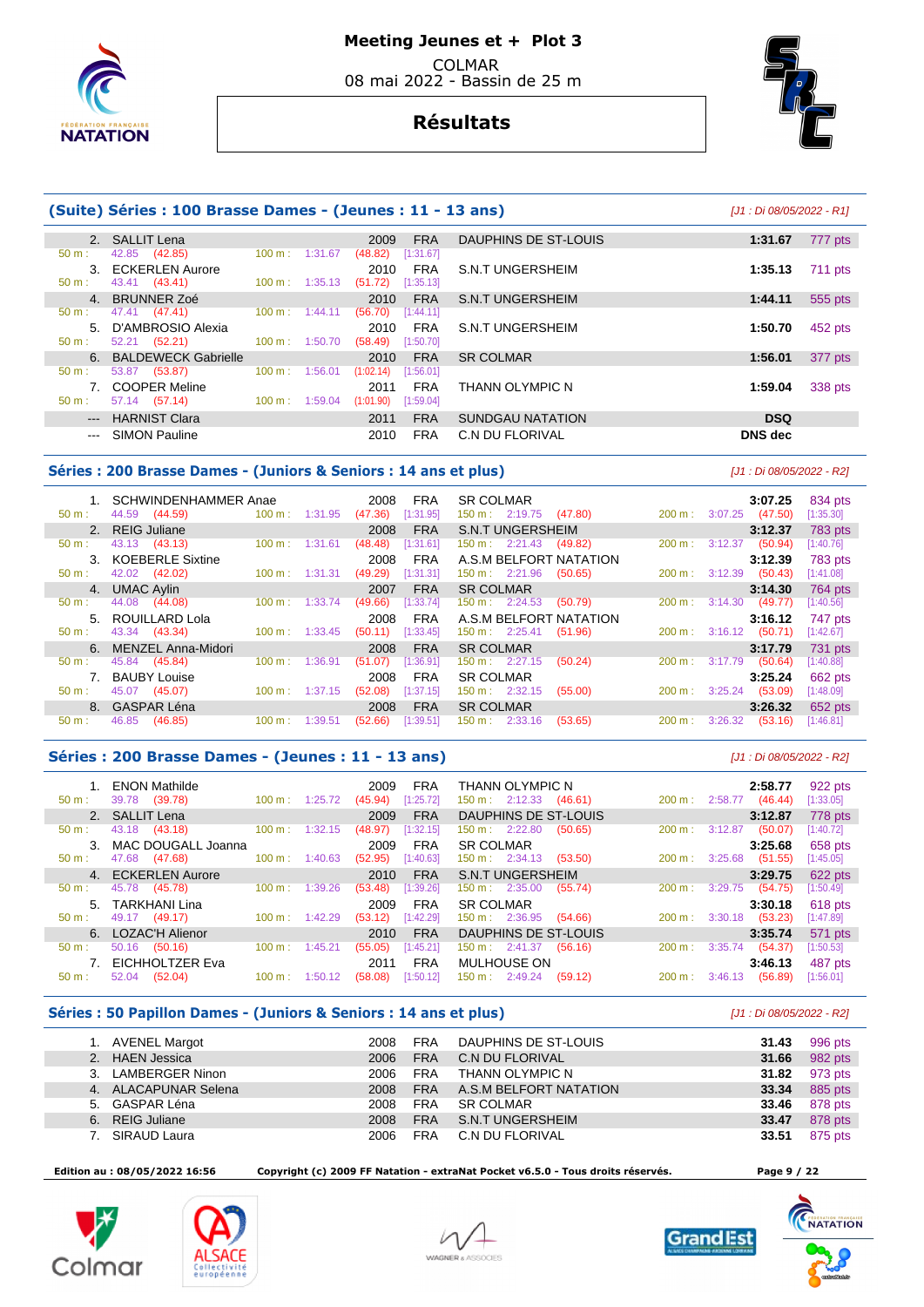

## **Meeting Jeunes et + Plot 3 COLMAR 08 mai 2022 - Bassin de 25 m**



## **Résultats**

|             | (Suite) Séries : 50 Papillon Dames - (Juniors & Seniors : 14 ans et plus) |      | [J1 : Di 08/05/2022 - R2] |                             |                |                |
|-------------|---------------------------------------------------------------------------|------|---------------------------|-----------------------------|----------------|----------------|
|             | 8. WENGER Margaux                                                         | 2005 | <b>FRA</b>                | A.S.M BELFORT NATATION      | 33.75          | 862 pts        |
| 9.          | MAC DOUGALL Maéva                                                         | 2006 | <b>FRA</b>                | <b>SR COLMAR</b>            | 34.36          | 828 pts        |
| 10.         | <b>ANANI Fatima</b>                                                       | 2008 | <b>FRA</b>                | DAUPHINS DE ST-LOUIS        | 34.60          | 815 pts        |
| 11.         | <b>ERTLE Sophie</b>                                                       | 2006 | <b>FRA</b>                | <b>SR COLMAR</b>            | 35.45          | 770 pts        |
| 12.         | <b>UMAC Aylin</b>                                                         | 2007 | <b>FRA</b>                | <b>SR COLMAR</b>            | 36.45          | 718 pts        |
| 13.         | <b>GANGLER Melina</b>                                                     | 2007 | <b>FRA</b>                | <b>SR CERNAY NATATION</b>   | 38.60          | 613 pts        |
| $\cdots$    | <b>GUY Chloe</b>                                                          | 2008 | <b>FRA</b>                | <b>SR COLMAR</b>            | <b>DNS</b> dec |                |
|             | Séries : 50 Papillon Dames - (Jeunes : 11 - 13 ans)                       |      |                           | [J1 : Di 08/05/2022 - R2]   |                |                |
| $1_{\cdot}$ | <b>DURET Ava</b>                                                          | 2009 | <b>FRA</b>                | <b>THANN OLYMPIC N</b>      | 33.38          | 883 pts        |
| 2.          | <b>MASSON Cassie</b>                                                      | 2010 | <b>FRA</b>                | <b>S.N.T UNGERSHEIM</b>     | 34.33          | 830 pts        |
| 3.          | <b>SALLES Fiona</b>                                                       | 2010 | <b>FRA</b>                | DAUPHINS DE ST-LOUIS        | 38.34          | 626 pts        |
| 4.          | <b>ECKERLEN Aurore</b>                                                    | 2010 | <b>FRA</b>                | <b>S.N.T UNGERSHEIM</b>     | 40.67          | 520 pts        |
| 5.          | <b>MEYER Charline</b>                                                     | 2010 | <b>FRA</b>                | <b>THANN OLYMPIC N</b>      | 40.76          | <b>516 pts</b> |
| 6.          | <b>BRUNNER Zoé</b>                                                        | 2010 | <b>FRA</b>                | <b>S.N.T UNGERSHEIM</b>     | 41.27          | 495 pts        |
| 7.          | <b>LOZAC'H Alienor</b>                                                    | 2010 | <b>FRA</b>                | DAUPHINS DE ST-LOUIS        | 41.84          | 471 pts        |
| 8.          | <b>PLUMEL Lina</b>                                                        | 2011 | <b>FRA</b>                | <b>THANN OLYMPIC N</b>      | 42.89          | 429 pts        |
| 9.          | <b>EICHHOLTZER Eva</b>                                                    | 2011 | <b>FRA</b>                | <b>MULHOUSE ON</b>          | 43.50          | 405 pts        |
| 10.         | <b>TARKHANI Lina</b>                                                      | 2009 | <b>FRA</b>                | <b>SR COLMAR</b>            | 43.65          | 399 pts        |
| 11.         | <b>DORGE Leia</b>                                                         | 2010 | <b>FRA</b>                | <b>THANN OLYMPIC N</b>      | 44.43          | 370 pts        |
| 12.         | <b>LABELLE Leonore</b>                                                    | 2011 | <b>FRA</b>                | <b>THANN OLYMPIC N</b>      | 45.79          | 323 pts        |
| 13.         | <b>SCHMITT Rosie</b>                                                      | 2011 | <b>FRA</b>                | <b>KAYSERSBERG NATATION</b> | 46.03          | 314 pts        |
| 14.         | <b>BAZIZ Victoria</b>                                                     | 2011 | <b>FRA</b>                | <b>C.N DU FLORIVAL</b>      | 51.63          | 154 pts        |
| 15.         | <b>ERHART Lucie</b>                                                       | 2011 | <b>FRA</b>                | <b>SR COLMAR</b>            | 52.37          | 138 pts        |
| 16.         | <b>ROESCH Ambre</b>                                                       | 2011 | <b>FRA</b>                | <b>S.N.T UNGERSHEIM</b>     | 54.91          | 87 pts         |
| 17.         | SANCEY Anaé                                                               | 2011 | <b>FRA</b>                | C.N DU FLORIVAL             | 58.48          | 35 pts         |
| $---$       | <b>SIMON Pauline</b>                                                      | 2010 | <b>FRA</b>                | <b>C.N DU FLORIVAL</b>      | <b>DNS</b> dec |                |

#### **Séries : 100 Papillon Dames - (Juniors & Seniors : 14 ans et plus)** [J1 : Di 08/05/2022 - R1]

| $50 m$ : | <b>HAEN Jessica</b><br>32.95<br>(32.95) | $100 \text{ m}$ : | 1:11.85 | 2006<br>(38.90) | FRA<br>[1:11.85] | C.N DU FLORIVAL        | 1:11.85 | 955 pts |
|----------|-----------------------------------------|-------------------|---------|-----------------|------------------|------------------------|---------|---------|
|          | 2. LAMBERGER Ninon                      |                   |         | 2006            | <b>FRA</b>       | THANN OLYMPIC N        | 1:13.70 | 908 pts |
| $50 m$ : | 33.72<br>(33.72)                        | $100 \text{ m}$ : | 1:13.70 | (39.98)         | [1:13.70]        |                        |         |         |
| 3.       | <b>ANANI Fatima</b>                     |                   |         | 2008            | <b>FRA</b>       | DAUPHINS DE ST-LOUIS   | 1:16.66 | 836 pts |
| $50 m$ : | 35.28<br>(35.28)                        | $100 \text{ m}$ : | 1:16.66 | (41.38)         | [1:16.66]        |                        |         |         |
|          | 4. ALACAPUNAR Selena                    |                   |         | 2008            | <b>FRA</b>       | A.S.M BELFORT NATATION | 1:19.96 | 758 pts |
| $50 m$ : | 35.64<br>(35.64)                        | 100 m:            | 1:19.96 | (44.32)         | [1:19.96]        |                        |         |         |
| 5.       | ARNAUD Méline                           |                   |         | 2007            | <b>FRA</b>       | <b>SR COLMAR</b>       | 1:26.61 | 613 pts |
| $50 m$ : | (37.33)<br>37.33                        | 100 m:            | 1:26.61 | (49.28)         | [1:26.61]        |                        |         |         |
|          |                                         |                   |         |                 |                  |                        |         |         |

## **Séries : 100 Papillon Dames - (Jeunes : 11 - 13 ans)** [J1 : Di 08/05/2022 - R1]

| 1. SALLES Fiona<br>39.99 (39.99)<br>50 m: |                          | FRA<br>2010<br>100 m: 1:31.74 (51.75) [1:31.74] | DAUPHINS DE ST-LOUIS | 1:31.74 $512 \text{ pts}$ |  |
|-------------------------------------------|--------------------------|-------------------------------------------------|----------------------|---------------------------|--|
| 2. EICHHOLTZER Eva                        |                          | 2011 FRA                                        | MULHOUSE ON          | 1:42.30 $332 \text{ pts}$ |  |
| 46.38 (46.38)<br>$50 \text{ m}$ :         | $100 \text{ m}: 1:42.30$ | $(55.92)$ [1:42.30]                             |                      |                           |  |
| 3. SCHMITT Loane                          |                          | <b>FRA</b><br>2011                              | DAUPHINS DE ST-LOUIS | 1:48.77 241 pts           |  |
| 44.37<br>(44.37)<br>$50 m$ :              | 100 m: 1:48.77           | $(1:04.40)$ [1:48.77]                           |                      |                           |  |

#### Séries : 200 Papillon Dames - (Juniors & Seniors : 14 ans et plus)  $[J1:Di 08/05/2022 - R2]$

| 50 m:            | 1. SCHWINDENHAMMER Anae<br>39.06 ( <b>39.06</b> ) | 100 m: 1:22.87           | 2008 FRA<br>$(43.81)$ [1:22.87]                     |     | SR COLMAR<br>150 m : 2:07.68 (44.81) |                                 |                          | 200 m : 2:51.95 (44.27)          |         | 2:51.95 742 pts<br>[1:29.08] |
|------------------|---------------------------------------------------|--------------------------|-----------------------------------------------------|-----|--------------------------------------|---------------------------------|--------------------------|----------------------------------|---------|------------------------------|
|                  | 2. ALACAPUNAR Selena                              |                          |                                                     |     |                                      | 2008 FRA A.S.M BELFORT NATATION |                          |                                  |         | 2:52.27 738 pts              |
|                  | $50 \text{ m}: 37.61 (37.61)$                     | 100 m: 1:21.70           | $(44.09)$ [1:21.70] 150 m : 2:06.59 (44.89)         |     |                                      |                                 | $200 \text{ m}: 2:52.27$ |                                  | (45.68) | [1:30.57]                    |
| $50 \text{ m}$ : | 3. ANANI Fatima<br>39.82 (39.82)                  | $100 \text{ m}: 1:24.99$ | 2008<br>$(45.17)$ [1:24.99] 150 m : 2:10.67 (45.68) | FRA |                                      | DAUPHINS DE ST-LOUIS            |                          | 200 m: 2:56.09 (45.42) [1:31.10] | 2:56.09 | 694 pts                      |

Edition au : 08/05/2022 16:56 Copyright (c) 2009 FF Natation - extraNat Pocket v6.5.0 - Tous droits réservés. Page 10 / 22









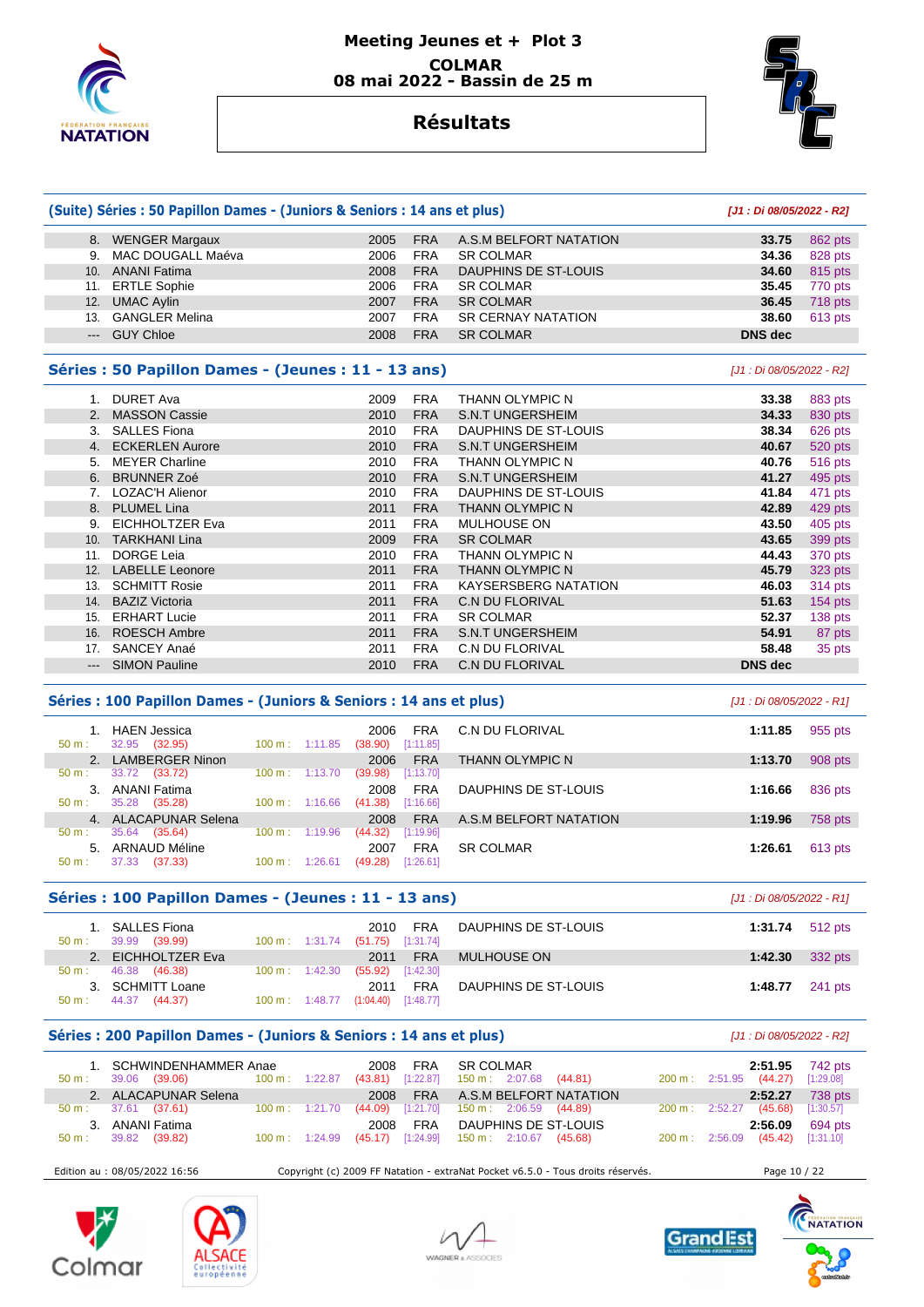

# **Résultats**



|                 | (Suite) Séries : 200 Papillon Dames - (Juniors & Seniors : 14 ans et plus) |        | [J1 : Di 08/05/2022 - R2] |                             |                         |                                                   |                   |                               |                      |
|-----------------|----------------------------------------------------------------------------|--------|---------------------------|-----------------------------|-------------------------|---------------------------------------------------|-------------------|-------------------------------|----------------------|
|                 | 4. MENZEL Anna-Midori                                                      |        |                           | 2008                        | <b>FRA</b>              | <b>SR COLMAR</b>                                  |                   | 3:24.26                       | 415 pts              |
| 50 m:           | 43.81<br>(43.81)                                                           |        | 100 m: 1:36.11            | $(52.30)$ [1:36.11]         |                         | 150 m: 2:30.49<br>(54.38)                         | 200 m:            | 3:24.26<br>(53.77)            | [1:48.15]            |
|                 | Séries : 200 Papillon Dames - (Jeunes : 11 - 13 ans)                       |        |                           |                             |                         |                                                   |                   | [J1 : Di 08/05/2022 - R2]     |                      |
|                 | 1. DURET Ava                                                               |        |                           | 2009                        | <b>FRA</b>              | THANN OLYMPIC N                                   |                   | 2:44.39                       | 832 pts              |
| $50 m$ :        | 38.41 (38.41)                                                              |        | $100 \text{ m}: 1:21.14$  | $(42.73)$ [1:21.14]         |                         | $150 \text{ m}: 2:05.19$ (44.05)                  | $200 \text{ m}$ : | 2:44.39<br>(39.20)            | [1:23.25]            |
| 2.<br>50 m:     | <b>MARTINEZ Iliana</b><br>43.51<br>(43.51)                                 | 100 m: | 1:38.13                   | 2010<br>(54.62)             | <b>FRA</b><br>[1:38.13] | <b>S.N.T UNGERSHEIM</b><br>150 m: 2:32.73 (54.60) | 200 m:            | 3:25.48<br>3:25.48<br>(52.75) | 404 pts<br>[1:47.35] |
| 3.              | D'AMBROSIO Alexia                                                          |        |                           | 2010                        | <b>FRA</b>              | <b>S.N.T UNGERSHEIM</b>                           |                   | 3:31.76                       | 352 pts              |
| $50 m$ :        | 46.03<br>(46.03)                                                           | 100 m: | 1:40.02                   | (53.99)                     | [1:40.02]               | 150 m : 2:36.78 (56.76)                           | 200 m:            | (54.98)<br>3:31.76            | [1:51.74]            |
| 4.              | <b>BRUNNER Zoé</b>                                                         |        |                           | 2010                        | <b>FRA</b>              | <b>S.N.T UNGERSHEIM</b>                           |                   | 3:38.50                       | 300 pts              |
| 50 m:           | 45.70<br>(45.70)                                                           | 100 m: | 1:40.31                   | (54.61)                     | [1:40.31]               | 150 m: 2:39.91<br>(59.60)                         | 200 m:            | 3:38.50<br>(58.59)            | [1:58.19]            |
|                 | Séries : 100 4 Nages Dames - (Juniors & Seniors : 14 ans et plus)          |        |                           |                             |                         |                                                   |                   | [J1 : Di 08/05/2022 - R2]     |                      |
| 1.              | <b>BERGERON Juliette</b>                                                   |        |                           | 2007                        | <b>FRA</b>              | <b>KAYSERSBERG NATATION</b>                       |                   | 1:11.30                       | 1034 pts             |
| $50 m$ :        | 34.05<br>(34.05)                                                           |        | $100 \text{ m}: 1:11.30$  | (37.25)                     | [1:11.30]               |                                                   |                   |                               |                      |
| 2.<br>$50 m$ :  | <b>TOULET Cécile</b><br>32.96<br>(32.96)                                   | 100 m: | 1:12.31                   | 2004<br>(39.35)             | <b>FRA</b><br>[1:12.31] | <b>SR COLMAR</b>                                  |                   | 1:12.31                       | $1007$ pts           |
| 3.              | <b>CLEMENT Lilly</b>                                                       |        |                           | 2008                        | <b>FRA</b>              | A.S.M BELFORT NATATION                            |                   | 1:13.35                       | 980 pts              |
| $50 m$ :        | 35.22<br>(35.22)                                                           |        | 100 m: 1:13.35            | (38.13)                     | [1:13.35]               |                                                   |                   |                               |                      |
|                 | 4. VAXELAIRE Emma                                                          |        |                           | 2006                        | <b>FRA</b>              | A.S.M BELFORT NATATION                            |                   | 1:14.01                       | 963 pts              |
| 50 m:           | 34.46<br>(34.46)                                                           | 100 m: | 1:14.01                   | (39.55)                     | [1:14.01]               |                                                   |                   |                               |                      |
|                 | 5. HAEN Jessica                                                            |        |                           | 2006                        | <b>FRA</b>              | <b>C.N DU FLORIVAL</b>                            |                   | 1:15.37                       | 928 pts              |
| $50 m$ :        | 33.51<br>(33.51)                                                           |        | $100 m$ : 1:15.37         | (41.86)                     | [1:15.37]               |                                                   |                   |                               |                      |
| 6.              | MAC DOUGALL Maéva                                                          |        |                           | 2006                        | <b>FRA</b>              | <b>SR COLMAR</b>                                  |                   | 1:16.16                       | 908 pts              |
| 50 m:           | 35.81<br>(35.81)                                                           | 100 m: | 1:16.16                   | (40.35)                     | [1:16.16]               |                                                   |                   |                               |                      |
| 7.<br>50 m:     | <b>SIRAUD Laura</b><br>34.94<br>(34.94)                                    |        | $100 \text{ m}$ : 1:16.28 | 2006<br>$(41.34)$ [1:16.28] | <b>FRA</b>              | <b>C.N DU FLORIVAL</b>                            |                   | 1:16.28                       | 905 pts              |
| 8.              | <b>UMAC Aylin</b>                                                          |        |                           | 2007                        | <b>FRA</b>              | <b>SR COLMAR</b>                                  |                   | 1:16.95                       | 888 pts              |
| $50 m$ :        | 34.68<br>(34.68)                                                           | 100 m: | 1:16.95                   | (42.27)                     | [1:16.95]               |                                                   |                   |                               |                      |
| 9.              | JEANNEROT Julia                                                            |        |                           | 2008                        | <b>FRA</b>              | A.S.M BELFORT NATATION                            |                   | 1:17.39                       | 877 pts              |
| $50 m$ :        | 34.92<br>(34.92)                                                           |        | 100 m: 1:17.39            | (42.47)                     | [1:17.39]               |                                                   |                   |                               |                      |
|                 | 10. ALACAPUNAR Selena                                                      |        |                           | 2008                        | <b>FRA</b>              | A.S.M BELFORT NATATION                            |                   | 1:17.50                       | 874 pts              |
| 50 m:           | 35.65<br>(35.65)                                                           | 100 m: | 1:17.50                   | (41.85)                     | [1:17.50]               |                                                   |                   |                               |                      |
|                 | 11. WENGER Margaux                                                         |        |                           | 2005                        | <b>FRA</b>              | A.S.M BELFORT NATATION                            |                   | 1:18.93                       | 839 pts              |
| $50 m$ :        | 36.51<br>(36.51)                                                           | 100 m: | 1:18.93                   | (42.42)                     | [1:18.93]               |                                                   |                   |                               |                      |
| 12.<br>$50 m$ : | <b>CASADEI Mathilde</b><br>39.16<br>(39.16)                                | 100 m: | 1:21.30                   | 2008<br>(42.14)             | <b>FRA</b><br>[1:21.30] | A.S.M BELFORT NATATION                            |                   | 1:21.30                       | 782 pts              |
|                 | 13. ARNAUD Méline                                                          |        |                           | 2007                        | <b>FRA</b>              | <b>SR COLMAR</b>                                  |                   | 1:24.89                       | 700 pts              |
| 50 m:           | 37.98<br>(37.98)                                                           |        | $100 \text{ m}: 1:24.89$  | (46.91)                     | [1:24.89]               |                                                   |                   |                               |                      |
| 14.             | <b>GANGLER Melina</b>                                                      |        |                           | 2007                        | <b>FRA</b>              | <b>SR CERNAY NATATION</b>                         |                   | 1:28.73                       | 618 pts              |
| 50 m:           | 41.22<br>(41.22)                                                           | 100 m: | 1:28.73                   | (47.51)                     | [1:28.73]               |                                                   |                   |                               |                      |
| 15.             | <b>GRUNENWALD-MOUTH Caly</b>                                               |        |                           | 2008                        | <b>FRA</b>              | <b>SR CERNAY NATATION</b>                         |                   | 1:34.54                       | 503 pts              |
| $50 m$ :        | 41.96 (41.96)                                                              |        | 100 m: 1:34.54            | (52.58)                     | [1:34.54]               |                                                   |                   |                               |                      |
|                 | <b>WACKENTHALER Lise</b>                                                   |        |                           | 2007                        | <b>FRA</b>              | <b>SR COLMAR</b>                                  |                   | <b>DNS</b> dec                |                      |
|                 |                                                                            |        |                           |                             |                         |                                                   |                   |                               |                      |

## **Séries : 100 4 Nages Dames - (Jeunes : 11 - 13 ans)** [J1 : Di 08/05/2022 - R2]

| <b>MASSON Cassie</b><br>35.79<br>(35.79)<br>50 m: | $100 \text{ m}$ : 1:21.67    | FRA<br>2010<br>[1:21.67]<br>(45.88) | S.N.T UNGERSHEIM     | 774 pts<br>1:21.67 |
|---------------------------------------------------|------------------------------|-------------------------------------|----------------------|--------------------|
| 2. CHEVRIER Emma                                  |                              | <b>FRA</b><br>2009                  | SUNDGAU NATATION     | 541 pts<br>1:32.52 |
| 42.55<br>(42.55)<br>$50 m$ :                      | 1:32.52<br>100 m:            | [1:32.52]<br>(49.97)                |                      |                    |
| <b>SCHMITT Loane</b><br>3.                        |                              | FRA<br>2011                         | DAUPHINS DE ST-LOUIS | 455 pts<br>1:37.11 |
| 46.00<br>(46.00)<br>$50 m$ :                      | $100 \text{ m}$ :<br>1:37.11 | [1:37.11]<br>(51.11)                |                      |                    |
| <b>BRETAIRE Elora</b><br>4.                       |                              | <b>FRA</b><br>2011                  | <b>MULHOUSE ON</b>   | 396 pts<br>1:40.57 |
| 47.54<br>(47.54)<br>$50 m$ :                      | 100 m:<br>1:40.57            | [1:40.57]<br>(53.03)                |                      |                    |
| DE SOUSA Sarah<br>5.                              |                              | <b>FRA</b><br>2010                  | C.N DU FLORIVAL      | 393 pts<br>1:40.76 |
| 48.50<br>(48.50)<br>50 m:                         | 100 m:<br>.76                | (52.26)<br>[1:40.76]                |                      |                    |

Edition au : 08/05/2022 16:56 Copyright (c) 2009 FF Natation - extraNat Pocket v6.5.0 - Tous droits réservés. Page 11 / 22









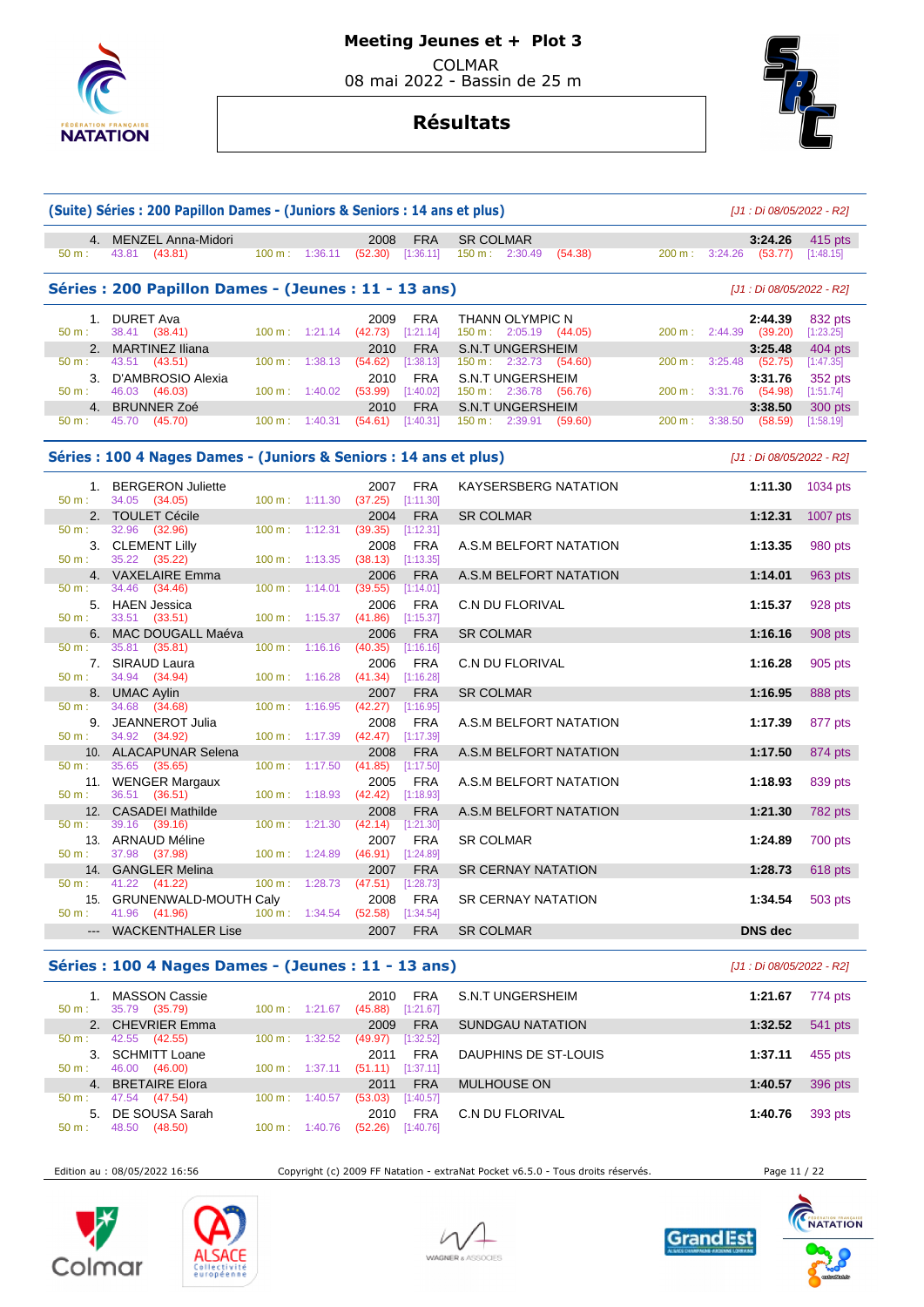

# **Résultats**



|                 | (Suite) Séries : 100 4 Nages Dames - (Jeunes : 11 - 13 ans) |                          | [J1 : Di 08/05/2022 - R2] |            |                             |                |           |
|-----------------|-------------------------------------------------------------|--------------------------|---------------------------|------------|-----------------------------|----------------|-----------|
|                 | 6. SCHMITT Rosie                                            |                          | 2011                      | <b>FRA</b> | <b>KAYSERSBERG NATATION</b> | 1:42.62        | 362 pts   |
| $50 m$ :        | 47.40 (47.40)                                               | $100 \text{ m}: 1:42.62$ | (55.22)                   | [1:42.62]  |                             |                |           |
|                 | 7. SAADI Marwa Louiza                                       |                          | 2011                      | FRA        | <b>MULHOUSE ON</b>          | 1:43.19        | 353 pts   |
| $50 m$ :        | 49.08 (49.08)                                               | $100 \text{ m}: 1:43.19$ | (54.11)                   | [1:43.19]  |                             |                |           |
|                 | 8. STEGMANN Zoe                                             |                          | 2011                      | <b>FRA</b> | <b>MULHOUSE ON</b>          | 1:47.02        | 295 pts   |
| $50 m$ :        | 50.65 (50.65)                                               | $100 \text{ m}: 1:47.02$ | (56.37)                   | [1:47.02]  |                             |                |           |
| 9.              | JAYET Amandine                                              |                          | 2011                      | FRA        | DAUPHINS DE ST-LOUIS        | 1:49.14        | $266$ pts |
| $50 m$ :        | 51.53 (51.53)                                               | $100 \text{ m}: 1:49.14$ | (57.61)                   | [1:49.14]  |                             |                |           |
|                 | 10. BAZIZ Victoria                                          |                          | 2011                      | <b>FRA</b> | C.N DU FLORIVAL             | 1:51.79        | 231 pts   |
| 50 m:           | 49.89 (49.89)                                               | $100 \text{ m}: 1:51.79$ | (1:01.90)                 | [1:51.79]  |                             |                |           |
| 11 <sub>1</sub> | <b>BALDEWECK Gabrielle</b>                                  |                          | 2010                      | <b>FRA</b> | <b>SR COLMAR</b>            | 1:52.06        | 227 pts   |
| $50 m$ :        | 55.04 (55.04)                                               | $100 \text{ m}: 1:52.06$ | (57.02)                   | [1:52.06]  |                             |                |           |
|                 | 12. ROESCH Ambre                                            |                          | 2011                      | <b>FRA</b> | S.N.T UNGERSHEIM            | 1:53.47        | $210$ pts |
| 50 m:           | 54.90 (54.90)                                               | $100 \text{ m}: 1:53.47$ | (58.57)                   | [1:53.47]  |                             |                |           |
|                 | 13. SANCEY Anaé                                             |                          | 2011                      | <b>FRA</b> | C.N DU FLORIVAL             | 2:01.02        | $128$ pts |
| $50 m$ :        | 57.49 (57.49)                                               | $100 \text{ m}: 2:01.02$ | (1:03.53)                 | [2:01.02]  |                             |                |           |
|                 | --- SCHUBETZER Emma                                         |                          | 2009                      | <b>FRA</b> | SUNDGAU NATATION            | <b>DSQ</b>     |           |
| $---$           | <b>SIMON Pauline</b>                                        |                          | 2010                      | <b>FRA</b> | <b>C.N DU FLORIVAL</b>      | <b>DNS</b> dec |           |

## **Séries : 200 4 Nages Dames - (Juniors & Seniors : 14 ans et plus)** [J1 : Di 08/05/2022 - R1]

| $50 \text{ m}$ : | 1. CLEMENT Lilly<br>(34.37)<br>34.37 | $100 \text{ m}$ : 1:13.21 |                          | FRA<br>2008<br>[1:13.21]<br>(38.84) | A.S.M BELFORT NATATION<br>$150 \text{ m}: 1:57.84$ (44.63) | $200 \text{ m}: 2:33.91$ | 2:33.91<br>(36.07) | 990 pts<br>[1:20.70] |
|------------------|--------------------------------------|---------------------------|--------------------------|-------------------------------------|------------------------------------------------------------|--------------------------|--------------------|----------------------|
|                  | 2. AVENEL Margot                     |                           |                          | <b>FRA</b><br>2008                  | DAUPHINS DE ST-LOUIS                                       |                          | 2:35.26            | 972 pts              |
| 50 m:            | 34.55 (34.55)                        | $100 \text{ m}$ : 1:13.34 |                          | [1:13.34]<br>(38.79)                | $150 \text{ m}: 2:00.19$<br>(46.85)                        | $200 \text{ m}$ :        | (35.07)<br>2:35.26 | [1:21.92]            |
|                  | 3. HAEN Jessica                      |                           |                          | FRA<br>2006                         | C.N DU FLORIVAL                                            |                          | 2:39.41            | 919 pts              |
| $50 \text{ m}$ : | 34.15 (34.15)                        |                           | $100 \text{ m}: 1:14.15$ | (40.00)                             | $[1:14.15]$ 150 m : 2:04.70 (50.55)                        | $200 \text{ m}: 2:39.41$ | (34.71)            | [1:25.26]            |
|                  | 4. ALACAPUNAR Selena                 |                           |                          | <b>FRA</b><br>2008                  | A.S.M BELFORT NATATION                                     |                          | 2:42.90            | 875 pts              |
| $50 \text{ m}$ : | 34.45 (34.45)                        | $100 \text{ m}: 1:15.54$  |                          | [1:15.54]<br>(41.09)                | $150 \text{ m}: 2:04.15$ (48.61)                           | $200 \text{ m}: 2:42.90$ | (38.75)            | [1:27.36]            |

## **Séries : 200 4 Nages Dames - (Jeunes : 11 - 13 ans)** [J1 : Di 08/05/2022 - R1]

 1. SALLES Fiona 2010 FRA DAUPHINS DE ST-LOUIS **3:08.62** 585 pts 50 m : 40.11 (40.11) 100 m : 1:30.54 (50.43) [1:30.54] 150 m : 2:28.59 (58.05) 200 m : 3:08.62 (40.03) [1:38.08] 2. MARTINEZ Iliana 2010 FRA S.N.T UNGERSHEIM **3:09.58** 575 pts 50 m : 43.67 (43.67) 100 m : 1:31.85 (48.18) [1:31.85] 150 m : 2:27.17 (55.32) 200 m : 3:09.58 (42.41) [1:37.73] 3. LOZAC'H Alienor 2010 FRA DAUPHINS DE ST-LOUIS **3:13.08** 541 pts 50 m : 43.71 (43.71) 100 m : 1:31.83 (48.12) [1:31.83] 150 m : 2:28.44 (56.61) 200 m : 3:13.08 (44.64) [1:41.25] 4. ECKERLEN Aurore 2010 FRA S.N.T UNGERSHEIM **3:17.96** 494 pts 50 m : 45.11 (45.11) 100 m : 1:37.76 (52.65) [1:37.76] 150 m : 2:31.75 (53.99) 200 m : 3:17.96 (46.21) [1:40.20] 5. VIENNOIS Mathilde 2011 FRA MULHOUSE ON **3:22.82** 450 pts  $150 m : 2:38.30$  6. EICHHOLTZER Eva 2011 FRA MULHOUSE ON **3:26.34** 419 pts 50 m : 50.41 (50.41) 100 m : 1:41.74 (51.33) [1:41.74] 150 m : 2:41.45 (59.71) 200 m : 3:26.34 (44.89) [1:44.60] 7. BRETAIRE Elora 2011 FRA MULHOUSE ON **3:34.38** 353 pts 50 m : 48.78 (48.78) 100 m : 1:44.70 (55.92) [1:44.70] 150 m : 2:48.07 (1:03.37) 200 m : 3:34.38 (46.31) [1:49.68] 8. SABLONE Jeanne 2011 FRA MULHOUSE ON **3:36.63** 336 pts 50 m : 51.19 (51.19) 100 m : 1:47.48 (56.29) [1:47.48] 150 m : 2:49.83 (1:02.35) 200 m : 3:36.63 (46.80) [1:49.15] 9. SAADI Marwa Louiza 2011 FRA MULHOUSE ON **3:40.48** 307 pts 50 m : 50.08 (50.08) 11:63.11] 100 m : 1:47.37 (57.29) [1:47.37] 150 m : 2:48.40 (1:01.03) 200 m : 3:40.48 (52.08) [1:53.11] 10. STEGMANN Zoe 2011 FRA MULHOUSE ON **3:50.08** 240 pts 50 m : 56.17 (56.17) 100 m : 1:49.74 (53.57) [1:49.74] 150 m : 2:56.70 (1:06.96) 200 m : 3:50.08 (53.38) [2:00.34]

## **Série : 400 4 Nages Dames - (Juniors & Seniors : 14 ans et plus)** [J1 : Di 08/05/2022 - R2]

|                         |                               | 1. TOULET Cécile |  |  | 2004 FRA SR COLMAR                                                  |  |  |                                  | 5:25.17 972 pts |
|-------------------------|-------------------------------|------------------|--|--|---------------------------------------------------------------------|--|--|----------------------------------|-----------------|
|                         | $50 \text{ m}: 33.66 (33.66)$ |                  |  |  | $100 \text{ m}$ : 1:12.64 (38.98) [1:12.64] 150 m : 1:55.99 (43.35) |  |  | 200 m: 2:39.25 (43.26) [1:26.61] |                 |
| 250 m : 3:27.41 (48.16) |                               |                  |  |  | 300 m: 4:15.27 (47.86) [1:36.02] 350 m: 4:50.56 (35.29)             |  |  | 400 m: 5:25.17 (34.61) [1:09.90] |                 |

Edition au : 08/05/2022 16:56 Copyright (c) 2009 FF Natation - extraNat Pocket v6.5.0 - Tous droits réservés. Page 12 / 22







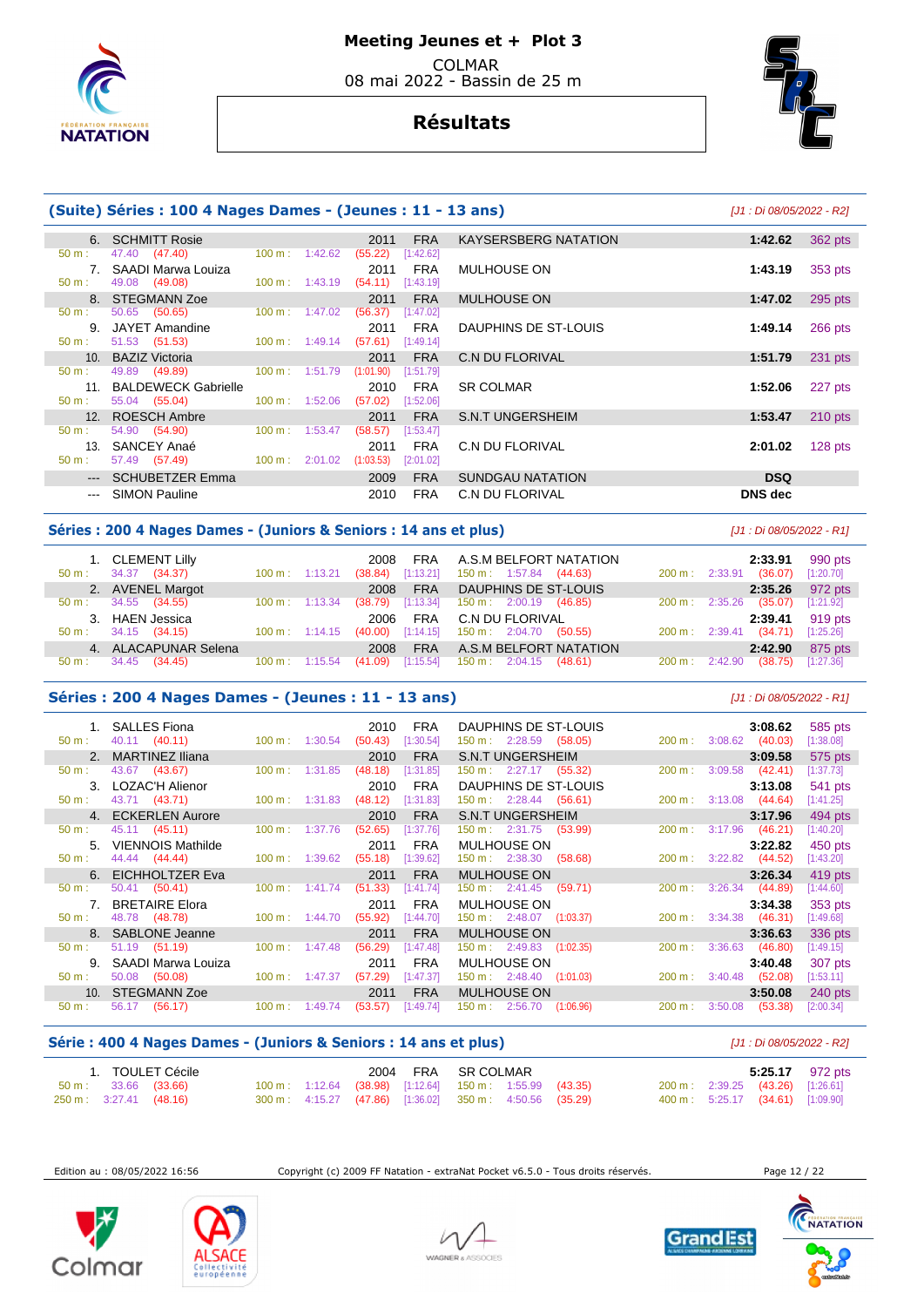

# **Résultats**

**Série : 400 4 Nages Dames - (Jeunes : 11 - 13 ans)** [J1 : Di 08/05/2022 - R2]

| 50 m:<br>250 m: 4:33.99 | 1. VIENNOIS Mathilde<br>46.76<br>(46.76)<br>(58.30)                          | $100 \text{ m}: 1:43.12$<br>300 m: 5:33.14 | 2011<br>(56.36)<br>(59.15) | <b>FRA</b><br>[1:43.12]<br>[1:57.45] | MULHOUSE ON<br>150 m : 2:38.32 (55.20)<br>350 m: 6:22.10 (48.96) | 200 m: 3:35.69<br>400 m: 7:08.13 | 7:08.13<br>(57.37)<br>(46.03) | 418 pts<br>[1:52.57]<br>[1:34.99] |
|-------------------------|------------------------------------------------------------------------------|--------------------------------------------|----------------------------|--------------------------------------|------------------------------------------------------------------|----------------------------------|-------------------------------|-----------------------------------|
|                         | Séries : 50 Nage Libre Messieurs - (Juniors & Seniors : 15 ans et plus)      |                                            |                            |                                      |                                                                  |                                  | [J1 : Di 08/05/2022 - R1]     |                                   |
|                         | 1. ROBIN Mateo                                                               |                                            | 2005                       | <b>FRA</b>                           | A.S.M BELFORT NATATION                                           |                                  | 25.97                         | 1037 pts                          |
|                         | 2. HEINRICH Paul                                                             |                                            | 2007                       | <b>FRA</b>                           | <b>KAYSERSBERG NATATION</b>                                      |                                  | 26.68                         | 990 pts                           |
|                         | 3. VIELJUS Léo                                                               |                                            | 2005                       | <b>FRA</b>                           | <b>C.N DU FLORIVAL</b>                                           |                                  | 27.01                         | 969 pts                           |
|                         | 4. BELLION EDESE Killian                                                     |                                            | 2005                       | <b>FRA</b>                           | A.S.M BELFORT NATATION                                           |                                  | 27.36                         | 946 pts                           |
|                         | 5. AIMEUR Romain                                                             |                                            | 2007                       | <b>FRA</b>                           | <b>THANN OLYMPIC N</b>                                           |                                  | 27.58                         | 932 pts                           |
|                         | 6. KEHRWILLER Antoine                                                        |                                            | 2005                       | <b>FRA</b>                           | A.S.M BELFORT NATATION                                           |                                  | 27.85                         | 915 pts                           |
|                         | 7. MADMOUNE Camil                                                            |                                            | 2007                       | <b>FRA</b>                           | A.S.M BELFORT NATATION                                           |                                  | 27.90                         | 912 pts                           |
|                         | 8. PERIN Josué                                                               |                                            | 2005                       | <b>FRA</b>                           | <b>SR CERNAY NATATION</b>                                        |                                  | 28.67                         | 864 pts                           |
|                         | 9. WENGER Lucas                                                              |                                            | 2007                       | <b>FRA</b>                           | A.S.M BELFORT NATATION                                           |                                  | 29.22                         | 831 pts                           |
|                         | 10. GISIE Henri                                                              |                                            | 2007                       | <b>FRA</b>                           | <b>KAYSERSBERG NATATION</b>                                      |                                  | 29.24                         | 830 pts                           |
|                         | 11. WAEGELE Bastien                                                          |                                            | 2007                       | <b>FRA</b>                           | <b>KAYSERSBERG NATATION</b>                                      |                                  | 30.09                         | 780 pts                           |
|                         | 12. PLUMEL Julien                                                            |                                            | 1986                       | <b>FRA</b>                           | <b>THANN OLYMPIC N</b>                                           |                                  | 30.21                         | 773 pts                           |
|                         | Séries : 50 Nage Libre Messieurs - (Jeunes : 12 - 14 ans)<br>1. JAEGY Julien |                                            | 2009                       | <b>FRA</b>                           | DAUPHINS DE ST-LOUIS                                             |                                  | 26.95                         | 973 pts                           |
|                         | 2. BEAUJON Cyril                                                             |                                            | 2008                       | <b>FRA</b>                           | A.S.M BELFORT NATATION                                           |                                  | 27.65                         | 928 pts                           |
|                         | 3. HOAREAU Yoen                                                              |                                            | 2008                       | <b>FRA</b>                           | <b>C.N DU FLORIVAL</b>                                           |                                  | 27.79                         | 919 pts                           |
|                         | 4. COQUELLE Ewan                                                             |                                            | 2008                       | <b>FRA</b>                           | <b>S.N.T UNGERSHEIM</b>                                          |                                  | 29.44                         | 818 pts                           |
|                         | 5. RUPPERT Mael                                                              |                                            | 2010                       | <b>FRA</b>                           | KAYSERSBERG NATATION                                             |                                  | 29.93                         | 789 pts                           |
|                         | 6. BRUNNER Arthur                                                            |                                            | 2008                       | <b>FRA</b>                           | <b>S.N.T UNGERSHEIM</b>                                          |                                  | 30.93                         | 732 pts                           |
| 7.                      | <b>DONAS Maxime</b>                                                          |                                            | 2008                       | <b>FRA</b>                           | THANN OLYMPIC N                                                  |                                  | 31.40                         | 706 pts                           |
|                         | 8. RUPPERT Enzo                                                              |                                            | 2010                       | <b>FRA</b>                           | <b>KAYSERSBERG NATATION</b>                                      |                                  | 32.03                         | 672 pts                           |
| 9.                      | <b>HAMLAOUI Ilyas</b>                                                        |                                            | 2009                       | <b>FRA</b>                           | THANN OLYMPIC N                                                  |                                  | 32.34                         | 655 pts                           |
|                         | 10. JACKSON Milo                                                             |                                            | 2009                       | <b>FRA</b>                           | DAUPHINS DE ST-LOUIS                                             |                                  | 32.70                         | 636 pts                           |
|                         | 11. MARC Robin                                                               |                                            | 2008                       | <b>FRA</b>                           | DAUPHINS DE ST-LOUIS                                             |                                  | 33.52                         | 594 pts                           |
|                         | 11. WEISS Maxence                                                            |                                            | 2010                       | <b>FRA</b>                           | <b>S.N.T UNGERSHEIM</b>                                          |                                  | 33.52                         | 594 pts                           |
| 13.                     | <b>BERGERON Gabin</b>                                                        |                                            | 2010                       | <b>FRA</b>                           | <b>KAYSERSBERG NATATION</b>                                      |                                  | 34.20                         | <b>560 pts</b>                    |
|                         | 14. GALMICHE Romain                                                          |                                            | 2010                       | <b>FRA</b>                           | <b>KAYSERSBERG NATATION</b>                                      |                                  | 34.22                         | 559 pts                           |
|                         | 15. EDWIGE Samuel                                                            |                                            | 2010                       | <b>FRA</b>                           | <b>SR COLMAR</b>                                                 |                                  | 35.04                         | 520 pts                           |
|                         | 16. SANDRE Augustin                                                          |                                            | 2009                       | <b>FRA</b>                           | <b>S.N.T UNGERSHEIM</b>                                          |                                  | 35.05                         | 519 pts                           |
|                         | 17. MEDUS-HINDERER Yanis                                                     |                                            | 2009                       | <b>FRA</b>                           | <b>S.N.T UNGERSHEIM</b>                                          |                                  | 35.23                         | 511 pts                           |
|                         | 18. LATFAOUI Kassim                                                          |                                            | 2010                       | <b>FRA</b>                           | <b>MULHOUSE ON</b>                                               |                                  | 35.84                         | 482 pts                           |
|                         | 19. LESSER Bastien                                                           |                                            | 2010                       | <b>FRA</b>                           | <b>SR COLMAR</b>                                                 |                                  | 36.79                         | 440 pts                           |
|                         | 20. BEAUMONT Jules                                                           |                                            | 2009                       | <b>FRA</b>                           | <b>C.N DU FLORIVAL</b>                                           |                                  | 37.32                         | 417 pts                           |
|                         | 21. ANANI Boukhari                                                           |                                            | 2010                       | <b>FRA</b>                           | DAUPHINS DE ST-LOUIS                                             |                                  | 37.75                         | 399 pts                           |
|                         | 22. LECONTE-DEROUBAIX Eden-Mael                                              |                                            | 2010                       | <b>FRA</b>                           | <b>SR CERNAY NATATION</b>                                        |                                  | 38.71                         | 360 pts                           |
|                         | 23. BRECH Clément                                                            |                                            | 2010                       | <b>FRA</b>                           | DAUPHINS DE ST-LOUIS                                             |                                  | 40.17                         | 305 pts                           |
|                         | <b>LEYES Laurick</b>                                                         |                                            | 2010                       | <b>FRA</b>                           | <b>SR COLMAR</b>                                                 |                                  | <b>DSQ</b>                    |                                   |

## Séries : 100 Nage Libre Messieurs - (Juniors & Seniors : 15 ans et plus) *[J1 : Di 08/05/2022 - R2]*

 1. HEINRICH Paul 2007 FRA KAYSERSBERG NATATION **59.20** 954 pts 28.67 (28.67) 2. VIELJUS Léo 2005 FRA C.N DU FLORIVAL **1:00.46** 916 pts 28.58 (28.58) 3. KEHRWILLER Antoine 2005 FRA A.S.M BELFORT NATATION **1:01.73** 878 pts 29.93 (29.93) 100 m : 4. BELLION EDESE Killian 2005 FRA A.S.M BELFORT NATATION **1:01.86** 874 pts 50 m : 29.77 (29.77) 100 m : 1:01.86 (32.09) [1:01.86] 5. AIMEUR Romain 2007 FRA THANN OLYMPIC N **1:02.34** 860 pts 50 m : 29.55 (29.55) 100 m : 1:02.34 (32.79) [1:02.34]

Edition au : 08/05/2022 16:56 Copyright (c) 2009 FF Natation - extraNat Pocket v6.5.0 - Tous droits réservés. Page 13 / 22









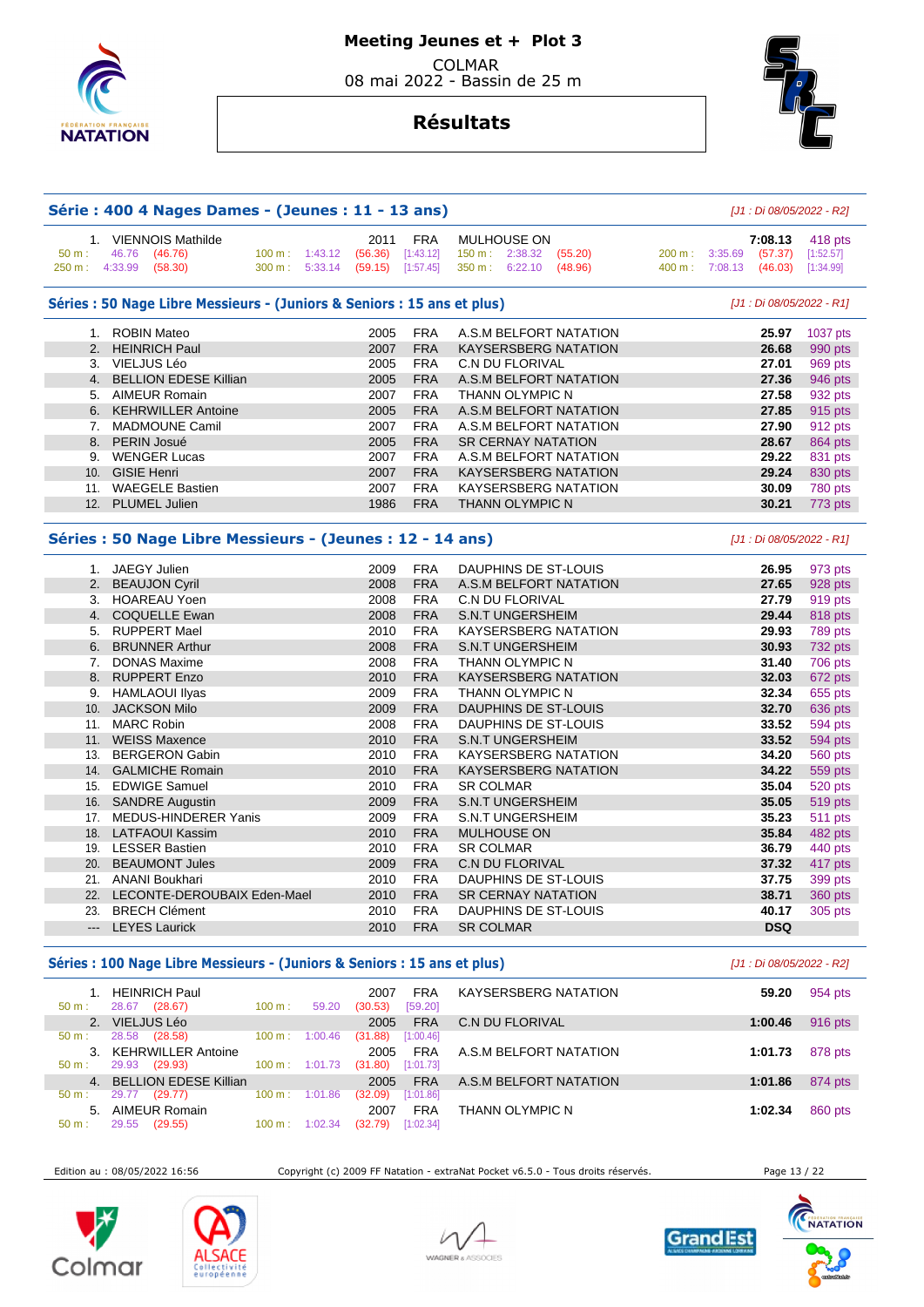

# **Meeting Jeunes et + Plot 3**

 COLMAR 08 mai 2022 - Bassin de 25 m

# **Résultats**



# **(Suite) Séries : 100 Nage Libre Messieurs - (Juniors & Seniors : 15 ans et plus)** [J1 : Di 08/05/2022 - R2]

|          | 6. WENGER Lucas        |                              | <b>FRA</b><br>2007   | A.S.M BELFORT NATATION      | 1:03.73 | 819 pts        |
|----------|------------------------|------------------------------|----------------------|-----------------------------|---------|----------------|
| $50 m$ : | 30.58 (30.58)          | 100 m:<br>1:03.73            | (33.15)<br>[1:03.73] |                             |         |                |
|          | <b>GISIE Henri</b>     |                              | <b>FRA</b><br>2007   | <b>KAYSERSBERG NATATION</b> | 1:04.04 | 811 pts        |
| $50 m$ : | 30.73 (30.73)          | 100 m:<br>1:04.04            | (33.31)<br>[1:04.04] |                             |         |                |
|          | 8. MADMOUNE Camil      |                              | <b>FRA</b><br>2007   | A.S.M BELFORT NATATION      | 1:05.28 | 776 pts        |
| $50 m$ : | 30.36 (30.36)          | 100 m:<br>1:05.28            | (34.92)<br>[1:05.28] |                             |         |                |
| 9.       | <b>WAEGELE Bastien</b> |                              | <b>FRA</b><br>2007   | <b>KAYSERSBERG NATATION</b> | 1:06.00 | 756 pts        |
| $50 m$ : | 31.06 (31.06)          | 100 m:<br>1:06.00            | [1:06.00]<br>(34.94) |                             |         |                |
|          | 10. RICHERT Mateo      |                              | <b>FRA</b><br>2007   | DAUPHINS DE ST-LOUIS        | 1:07.67 | <b>711 pts</b> |
| $50 m$ : | 32.38 (32.38)          | 100 m:<br>1:07.67            | (35.29)<br>[1:07.67] |                             |         |                |
| 11.      | <b>MENANTEAU Axel</b>  |                              | <b>FRA</b><br>2007   | A.S.M BELFORT NATATION      | 1:08.53 | 688 pts        |
| $50 m$ : | 32.28 (32.28)          | 100 m:<br>1:08.53            | (36.25)<br>[1:08.53] |                             |         |                |
|          | 12. RATEAU Mathurin    |                              | <b>FRA</b><br>2007   | <b>S.N.T UNGERSHEIM</b>     | 1:12.23 | 594 pts        |
| 50 m:    | 34.61<br>(34.61)       | 1:12.23<br>$100 \text{ m}$ : | (37.62)<br>[1:12.23] |                             |         |                |
|          |                        |                              |                      |                             |         |                |

## **Séries : 100 Nage Libre Messieurs - (Jeunes : 12 - 14 ans)** [J1 : Di 08/05/2022 - R2]

 1. BEAUJON Cyril 2008 FRA A.S.M BELFORT NATATION **1:01.42** 887 pts 50 m : 30.22 (30.22) 100 m : 1:01.42 (31.20) [1:01.42] 2. HOAREAU Yoen 2008 FRA C.N DU FLORIVAL **1:01.95** 871 pts 50 m : 29.56 (29.56) 100 m : 1:01.95 (32.39) [1:01.95] 3. STIRNEMANN Jules 2008 FRA THANN OLYMPIC N **1:04.30** 803 pts 50 m : 30.96 (30.96) 100 m : 1:04.30 (33.34) [1:04.30] 4. COQUELLE Ewan 2008 FRA S.N.T UNGERSHEIM **1:05.89** 759 pts 50 m : 31.57 (31.57) 100 m : 1:05.89 (34.32) [1:05.89] 5. RUPPERT Mael 2010 FRA KAYSERSBERG NATATION **1:06.12** 753 pts 31.91 (31.91) 6. GIRNY Florian 2010 FRA C.N DU FLORIVAL **1:09.52** 662 pts 50 m : 33.84 (33.84) 100 m : 1:09.52 (35.68) [1:09.52] 7. GHEBBARI Jessy 2010 FRA MULHOUSE ON **1:11.12** 622 pts  $(36.11)$  8. HAMLAOUI Ilyas 2009 FRA THANN OLYMPIC N **1:12.63** 585 pts 50 m : 35.45 (35.45) 100 m : 1:12.63 (37.18) [1:12.63] 9. GALMICHE Romain 2010 FRA KAYSERSBERG NATATION **1:15.86** 509 pts 50 m : 36.51 (36.51) 100 m : 1:15.86 (39.35) [1:15.86] 10. WEISS Maxence 2010 FRA S.N.T UNGERSHEIM **1:17.25** 478 pts 36.61 (36.61) 11. ELMAS-KUENTZ Sasha 2009 FRA C.N DU FLORIVAL **1:18.28** 456 pts 37.19 (37.19) 12. LATFAOUI Kassim 2010 FRA MULHOUSE ON **1:23.57** 350 pts 50 m : 39.08 (39.08) 100 m : 1:23.57 (44.49) [1:23.57] 13. LEYES Laurick 2010 FRA SR COLMAR **1:36.75** 147 pts  $(52.49)$   $[1:36.75]$ --- MEDUS-HINDERER Yanis 2009 FRA S.N.T UNGERSHEIM **DNF** 

## Séries : 200 Nage Libre Messieurs - (Juniors & Seniors : 15 ans et plus) **[J1: Di 08/05/2022 - R2]**

| 50 m :   | ROBIN Mateo<br>27.85 (27.85) | 100 m:            | 58.94   | 2005<br>(31.09) | FRA<br>[58.94] | A.S.M BELFORT NATATION<br>$150 \text{ m}: 1:30.75$ | (31.81) | 200 m:            | 2:03.07        | 2:03.07<br>(32.32) | 1037 pts<br>[1:04.13] |
|----------|------------------------------|-------------------|---------|-----------------|----------------|----------------------------------------------------|---------|-------------------|----------------|--------------------|-----------------------|
|          | 2. RAFFIER Paul              |                   |         | 2007            | <b>FRA</b>     | A.S.M BELFORT NATATION                             |         |                   |                | 2:12.64            | 889 pts               |
| $50 m$ : | $30.13$ $(30.13)$            | 100 m:            | 1:03.32 | (33.19)         | [1:03.32]      | $150 \text{ m}: 1:38.34$                           | (35.02) | 200 m:            | 2:12.64        | (34.30)            | [1:09.32]             |
|          | 3. TRONTIN Philippe          |                   |         | 2005            | FRA            | A.S.M BELFORT NATATION                             |         |                   |                | 2:14.05            | 868 pts               |
| 50 m:    | (30.27)<br>30.27             | 100 m:            | 1:03.76 | (33.49)         | [1:03.76]      | $150 \text{ m}: 1:38.48$                           | (34.72) |                   | 200 m: 2:14.05 | (35.57)            | [1:10.29]             |
|          | 4. AIMEUR Romain             |                   |         | 2007            | <b>FRA</b>     | <b>THANN OLYMPIC N</b>                             |         |                   |                | 2:14.24            | 865 pts               |
| 50 m:    | 30.94 (30.94)                | 100 m:            | 1:04.79 | (33.85)         | [1:04.79]      | $150 \text{ m}: 1:39.83$                           | (35.04) | $200 \text{ m}$ : | 2:14.24        | (34.41)            | [1:09.45]             |
|          | 5. WENGER Lucas              |                   |         | 2007            | <b>FRA</b>     | A.S.M BELFORT NATATION                             |         |                   |                | 2:18.15            | 809 pts               |
| $50 m$ : | 31.54 (31.54)                | 100 m:            | 1:08.13 | (36.59)         | [1:08.13]      | $150 \text{ m}: 1:45.09$                           | (36.96) |                   | 200 m: 2:18.15 | (33.06)            | [1:10.02]             |
|          | 6. MADMOUNE Camil            |                   |         | 2007            | <b>FRA</b>     | A.S.M BELFORT NATATION                             |         |                   |                | 2:18.17            | 809 pts               |
| $50 m$ : | 31.62<br>(31.62)             | $100 \text{ m}$ : | 1:07.31 | (35.69)         | [1:07.31]      | $150 \text{ m}: 1:43.87$                           | (36.56) | 200 m:            | 2:18.17        | (34.30)            | [1:10.86]             |
|          | 7. WAEGELE Bastien           |                   |         | 2007            | <b>FRA</b>     | <b>KAYSERSBERG NATATION</b>                        |         |                   |                | 2:24.99            | 715 pts               |
| $50 m$ : | 31.69<br>(31.69)             | 100 m:            | 1:08.04 | (36.35)         | [1:08.04]      | $150 \text{ m}: 1:46.53$                           | (38.49) | $200 \text{ m}$ : | 2:24.99        | (38.46)            | [1:16.95]             |
|          |                              |                   |         |                 |                |                                                    |         |                   |                |                    |                       |

Edition au : 08/05/2022 16:56 Copyright (c) 2009 FF Natation - extraNat Pocket v6.5.0 - Tous droits réservés. Page 14 / 22









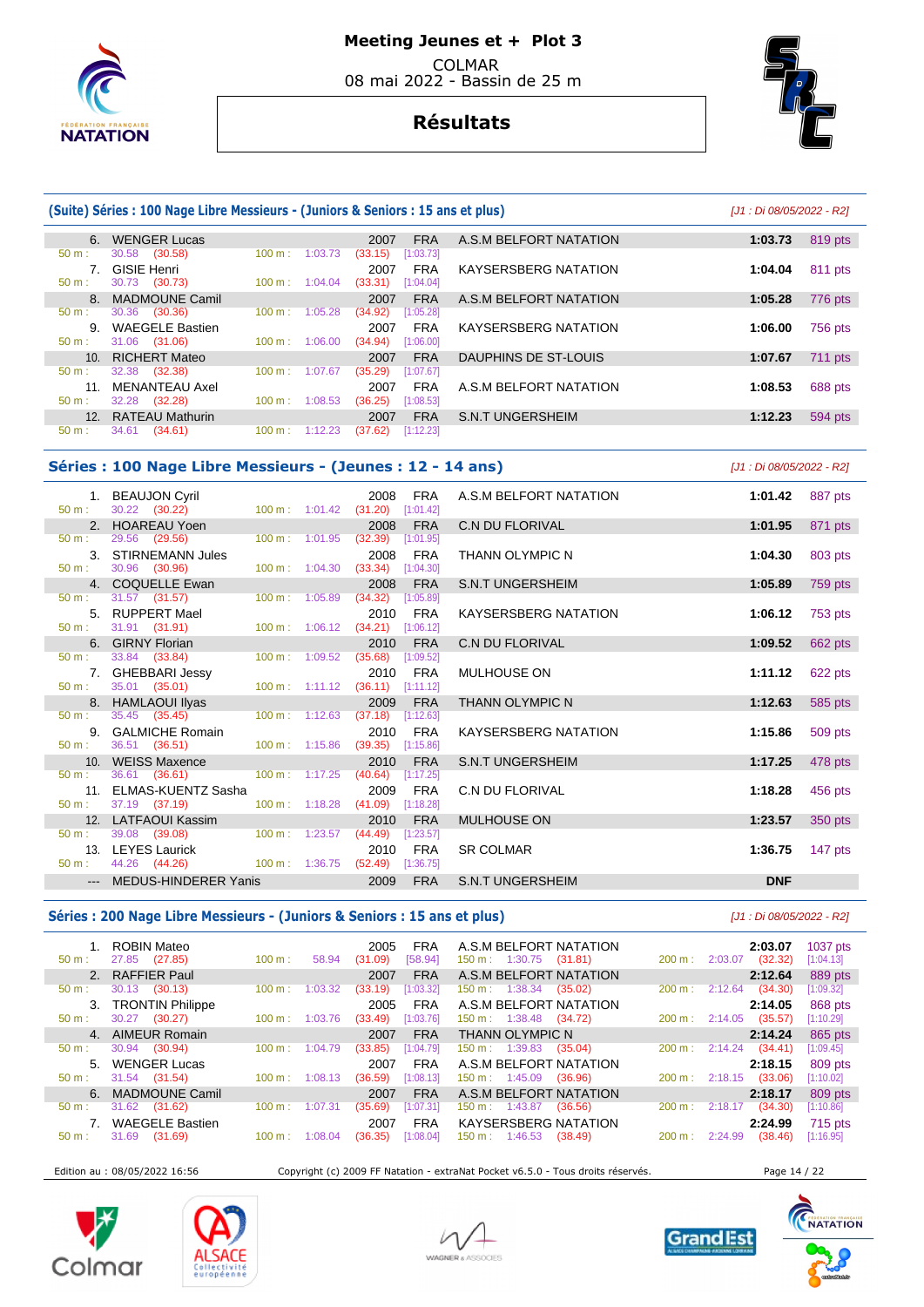

# **Résultats**



| 8.       | <b>RICHERT Mateo</b>                                       |           |                | 2007    | <b>FRA</b> | DAUPHINS DE ST-LOUIS             |         |        |         | 2:25.02                   | 714 pts   |
|----------|------------------------------------------------------------|-----------|----------------|---------|------------|----------------------------------|---------|--------|---------|---------------------------|-----------|
| 50 m:    | 32.82<br>(32.82)                                           | 100 m:    | 1:10.57        | (37.75) | [1:10.57]  | 150 m: 1:49.10 (38.53)           |         | 200 m: | 2:25.02 | (35.92)                   | [1:14.45] |
| 9.       | <b>RATEAU Mathurin</b>                                     |           |                | 2007    | <b>FRA</b> | <b>S.N.T UNGERSHEIM</b>          |         |        |         | 2:38.48                   | 546 pts   |
| 50 m:    | 34.79<br>(34.79)                                           | 100 m:    | 1:14.65        | (39.86) | [1:14.65]  | 150 m: 1:56.98                   | (42.33) | 200 m: | 2:38.48 | (41.50)                   | [1:23.83] |
|          | Séries : 200 Nage Libre Messieurs - (Jeunes : 12 - 14 ans) |           |                |         |            |                                  |         |        |         | [J1 : Di 08/05/2022 - R2] |           |
| 1.       | <b>RICCIO Mathias</b>                                      |           |                | 2009    | <b>FRA</b> | MULHOUSE ON                      |         |        |         | 2:07.60                   | 966 pts   |
| 50 m:    | 29.46<br>(29.46)                                           | 100 m:    | 1:01.64        | (32.18) | [1:01.64]  | $150 \text{ m}: 1:35.06$         | (33.42) | 200 m: | 2:07.60 | (32.54)                   | [1:05.96] |
| 2.       | <b>BRUCKERT Luca</b>                                       |           |                | 2008    | <b>FRA</b> | THANN OLYMPIC N                  |         |        |         | 2:10.13                   | 927 pts   |
| $50 m$ : | 29.25<br>(29.25)                                           | $100 m$ : | 1:02.13        | (32.88) | [1:02.13]  | $150 \text{ m}: 1:36.69$         | (34.56) | 200 m: | 2:10.13 | (33.44)                   | [1:08.00] |
| 3.       | <b>JAEGY Julien</b>                                        |           |                | 2009    | <b>FRA</b> | DAUPHINS DE ST-LOUIS             |         |        |         | 2:14.55                   | 861 pts   |
| 50 m:    | 30.39<br>(30.39)                                           | 100 m:    | 1:04.59        | (34.20) | [1:04.59]  | 150 m: 1:39.72                   | (35.13) | 200 m: | 2:14.55 | (34.83)                   | [1:09.96] |
| 4.       | <b>STIRNEMANN Jules</b>                                    |           |                | 2008    | <b>FRA</b> | THANN OLYMPIC N                  |         |        |         | 2:20.89                   | 770 pts   |
| 50 m:    | 31.69<br>(31.69)                                           | 100 m:    | 1:07.60        | (35.91) | [1:07.60]  | 150 m: 1:44.80                   | (37.20) | 200 m: | 2:20.89 | (36.09)                   | [1:13.29] |
| 5.       | <b>RUPPERT Mael</b>                                        |           |                | 2010    | <b>FRA</b> | <b>KAYSERSBERG NATATION</b>      |         |        |         | 2:24.84                   | 717 pts   |
| 50 m:    | 33.17 (33.17)                                              | 100 m:    | 1:10.20        | (37.03) | [1:10.20]  | 150 m: 1:48.17 (37.97)           |         | 200 m: | 2:24.84 | (36.67)                   | [1:14.64] |
| 6.       | <b>DONAS Maxime</b>                                        |           |                | 2008    | <b>FRA</b> | THANN OLYMPIC N                  |         |        |         | 2:25.56                   | 707 pts   |
| 50 m:    | 34.30<br>(34.30)                                           | 100 m:    | 1:12.08        | (37.78) | [1:12.08]  | 150 m: 1:49.50                   | (37.42) | 200 m: | 2:25.56 | (36.06)                   | [1:13.48] |
| 7.       | <b>RUPPERT Enzo</b>                                        |           |                | 2010    | <b>FRA</b> | <b>KAYSERSBERG NATATION</b>      |         |        |         | 2:29.39                   | 657 pts   |
| 50 m:    | 34.25 (34.25)                                              | 100 m:    | 1:12.13        | (37.88) | [1:12.13]  | 150 m: 1:51.74 (39.61)           |         | 200 m: | 2:29.39 | (37.65)                   | [1:17.26] |
| 8.       | <b>BRUNNER Arthur</b>                                      |           |                | 2008    | <b>FRA</b> | <b>S.N.T UNGERSHEIM</b>          |         |        |         | 2:31.68                   | 628 pts   |
| 50 m:    | 34.83<br>(34.83)                                           | 100 m:    | 1:13.78        | (38.95) | [1:13.78]  | $150 \text{ m}: 1:53.68$         | (39.90) | 200 m: | 2:31.68 | (38.00)                   | [1:17.90] |
| 9.       | <b>MARC Robin</b>                                          |           |                | 2008    | <b>FRA</b> | DAUPHINS DE ST-LOUIS             |         |        |         | 2:32.52                   | 618 pts   |
| $50 m$ : | 34.37<br>(34.37)                                           | 100 m:    | 1:14.84        | (40.47) | [1:14.84]  | 150 m: 1:54.49                   | (39.65) | 200 m: | 2:32.52 | (38.03)                   | [1:17.68] |
| 10.      | <b>HAMLAOUI Ilyas</b>                                      |           |                | 2009    | <b>FRA</b> | <b>THANN OLYMPIC N</b>           |         |        |         | 2:35.25                   | 584 pts   |
| 50 m:    | 36.08<br>(36.08)                                           | 100 m:    | 1:15.62        | (39.54) | [1:15.62]  | 150 m:<br>1:56.13                | (40.51) | 200 m: | 2:35.25 | (39.12)                   | [1:19.63] |
| 11.      | <b>JACKSON Milo</b>                                        |           |                | 2009    | <b>FRA</b> | DAUPHINS DE ST-LOUIS             |         |        |         | 2:35.66                   | 579 pts   |
| $50 m$ : | 35.93<br>(35.93)                                           | 100 m:    | 1:16.58        | (40.65) | [1:16.58]  | 150 m: 1:57.76                   | (41.18) | 200 m: | 2:35.66 | (37.90)                   | [1:19.08] |
| 12.      | <b>SANDRE Augustin</b>                                     |           |                | 2009    | <b>FRA</b> | <b>S.N.T UNGERSHEIM</b>          |         |        |         | 2:42.53                   | 500 pts   |
| 50 m:    | 36.04<br>(36.04)                                           | 100 m:    | 1:17.92        | (41.88) | [1:17.92]  | $150 \text{ m}: 2:01.19$         | (43.27) | 200 m: | 2:42.53 | (41.34)                   | [1:24.61] |
| 13.      | <b>ALVAREZ Charles</b>                                     |           |                | 2010    | <b>FRA</b> | <b>MULHOUSE ON</b>               |         |        |         | 2:43.59                   | 488 pts   |
| $50 m$ : | 37.56<br>(37.56)                                           | 100 m:    | 1:20.31        | (42.75) | [1:20.31]  | 150 m: 2:03.31 (43.00)           |         | 200 m: | 2:43.59 | (40.28)                   | [1:23.28] |
| 14.      | <b>GALMICHE Romain</b>                                     |           |                | 2010    | <b>FRA</b> | KAYSERSBERG NATATION             |         |        |         | 2:47.44                   | 446 pts   |
| 50 m:    | 38.10<br>(38.10)                                           | 100 m:    | 1:20.84        | (42.74) | [1:20.84]  | 150 m: 2:04.77                   | (43.93) | 200 m: | 2:47.44 | (42.67)                   | [1:26.60] |
| 15.      | <b>EDWIGE Samuel</b>                                       |           |                | 2010    | <b>FRA</b> | <b>SR COLMAR</b>                 |         |        |         | 2:51.16                   | 408 pts   |
| $50 m$ : | 37.85<br>(37.85)                                           | 100 m:    | 1:21.69        | (43.84) | [1:21.69]  | $150 \text{ m}: 2:06.80$ (45.11) |         | 200 m: | 2:51.16 | (44.36)                   | [1:29.47] |
| 16.      | ELMAS-KUENTZ Sasha                                         |           |                | 2009    | <b>FRA</b> | <b>C.N DU FLORIVAL</b>           |         |        |         | 2:53.77                   | 382 pts   |
| 50 m:    | 38.77<br>(38.77)                                           | 100 m:    | 1:24.33        | (45.56) | [1:24.33]  | $150 \text{ m}: 2:10.88$         | (46.55) | 200 m: | 2:53.77 | (42.89)                   | [1:29.44] |
| 17.      | <b>HSSAIN Cambyse</b>                                      |           |                | 2010    | <b>FRA</b> | <b>MULHOUSE ON</b>               |         |        |         | 3:00.89                   | 316 pts   |
| $50 m$ : | 42.08<br>(42.08)                                           | 100 m:    | 1:27.84        | (45.76) | [1:27.84]  | 150 m: 2:15.47                   | (47.63) | 200 m: | 3:00.89 | (45.42)                   | [1:33.05] |
| 18.      | <b>ANANI Boukhari</b>                                      |           |                | 2010    | <b>FRA</b> | <b>DAUPHINS DE ST-LOUIS</b>      |         |        |         | 3:03.22                   | 295 pts   |
| 50 m:    | 41.41<br>(41.41)                                           | 100 m:    | 1:29.68        | (48.27) | [1:29.68]  | 150 m: 2:17.86                   | (48.18) | 200 m: | 3:03.22 | (45.36)                   | [1:33.54] |
| 19.      | <b>LEYES Laurick</b>                                       |           |                | 2010    | <b>FRA</b> | <b>SR COLMAR</b>                 |         |        |         | 3:19.27                   | 174 pts   |
| 50 m:    | 42.61<br>(42.61)                                           | 100 m:    | 1:33.09        | (50.48) | [1:33.09]  | 150 m: 2:27.82                   | (54.73) | 200 m: | 3:19.27 | (51.45)                   | [1:46.18] |
| 20.      | <b>GALVAO ANDREUX Antoine</b>                              |           |                | 2010    | <b>FRA</b> | <b>SR COLMAR</b>                 |         |        |         | 3:22.68                   | $152$ pts |
| 50 m:    | 43.97<br>(43.97)                                           |           | 100 m: 1:34.67 | (50.70) | [1:34.67]  | 150 m: 2:29.05                   | (54.38) | 200 m: | 3:22.68 | (53.63)                   | [1:48.01] |

| 1. GISIE Henri                |                         |  |                                                           |  | 2007 FRA KAYSERSBERG NATATION |  |                                  | 5:00.35 741 pts |
|-------------------------------|-------------------------|--|-----------------------------------------------------------|--|-------------------------------|--|----------------------------------|-----------------|
| $50 \text{ m}: 32.71 (32.71)$ |                         |  | 100 m : 1:09.84 (37.13) [1:09.84] 150 m : 1:48.39 (38.55) |  |                               |  | 200 m: 2:26.84 (38.45) [1:17.00] |                 |
|                               | 250 m : 3:05.33 (38.49) |  | 300 m: 3:44.65 (39.32) [1:17.81] 350 m: 4:23.15 (38.50)   |  |                               |  | 400 m: 5:00.35 (37.20) [1:15.70] |                 |

## **Séries : 400 Nage Libre Messieurs - (Jeunes : 12 - 14 ans)** [J1 : Di 08/05/2022 - R1]

|                         |                               | 1. BRUCKERT Luca |  |  | 2008 FRA THANN OLYMPIC N                                |  |  |                                  | 4:34.96 922 pts |
|-------------------------|-------------------------------|------------------|--|--|---------------------------------------------------------|--|--|----------------------------------|-----------------|
|                         | $50 \text{ m}: 28.96 (28.96)$ |                  |  |  | 100 m: 1:03.10 (34.14) [1:03.10] 150 m: 1:38.46 (35.36) |  |  | 200 m: 2:13.60 (35.14) [1:10.50] |                 |
| 250 m : 2:50.09 (36.49) |                               |                  |  |  | 300 m: 3:25.49 (35.40) [1:11.89] 350 m: 4:01.14 (35.65) |  |  | 400 m: 4:34.96 (33.82) [1:09.47] |                 |

Edition au : 08/05/2022 16:56 Copyright (c) 2009 FF Natation - extraNat Pocket v6.5.0 - Tous droits réservés. Page 15 / 22







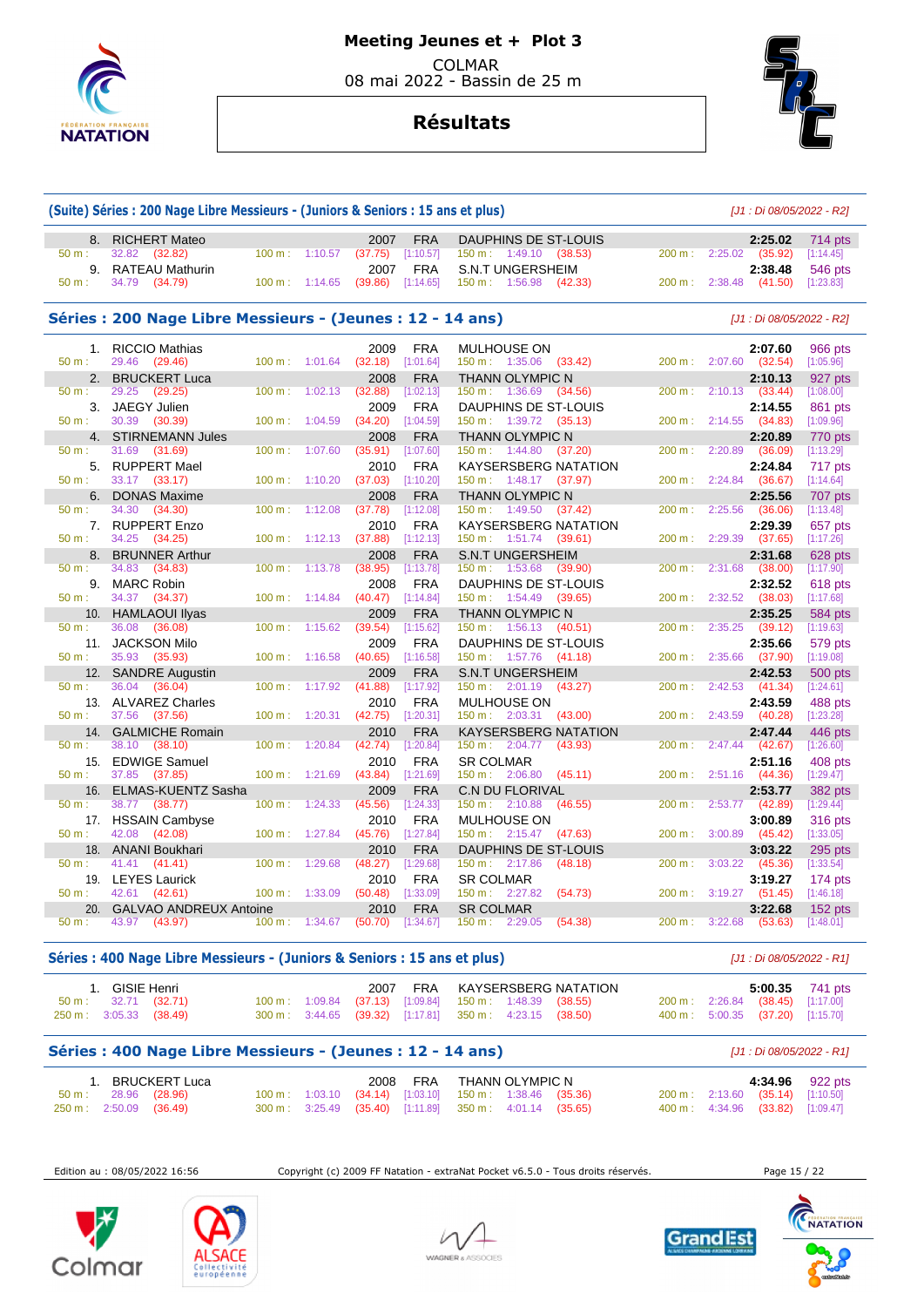



# **Résultats**

## **(Suite) Séries : 400 Nage Libre Messieurs - (Jeunes : 12 - 14 ans)** [J1 : Di 08/05/2022 - R1]

|                | 2. JAEGY Julien        |                        |                   |         | 2009    | <b>FRA</b> |         |                          | <b>DAUPHINS DE ST-LOUIS</b> |                   |                | 4:35.85 | 915 pts   |
|----------------|------------------------|------------------------|-------------------|---------|---------|------------|---------|--------------------------|-----------------------------|-------------------|----------------|---------|-----------|
| $50 m$ :       | 30.86                  | (30.86)                | $100 \text{ m}$ : | 1:05.77 | (34.91) | [1:05.77]  |         | 150 m: 1:41.39           | (35.62)                     |                   | 200 m: 2:17.42 | (36.03) | [1:11.65] |
| 250 m: 2:53.07 |                        | (35.65)                | 300 m:            | 3:28.77 | (35.70) | [1:11.35]  |         | 350 m: 4:03.59           | (34.82)                     | $400 \text{ m}$ : | 4:35.85        | (32.26) | [1:07.08] |
|                |                        | 2. RICCIO Mathias      |                   |         | 2009    | <b>FRA</b> |         | MULHOUSE ON              |                             |                   |                | 4:35.85 | 915 pts   |
| $50 m$ :       | 32.04                  | (32.04)                | 100 m:            | 1:06.25 | (34.21) | [1:06.25]  |         | $150 \text{ m}: 1:41.77$ | (35.52)                     | 200 m:            | 2:17.99        | (36.22) | [1:11.74] |
| 250 m: 2:53.73 |                        | (35.74)                | 300 m:            | 3:29.47 | (35.74) | [1:11.48]  |         | 350 m: 4:03.82           | (34.35)                     | $400 \text{ m}$ : | 4:35.85        | (32.03) | [1:06.38] |
| 4.             |                        | <b>BEAUJON Cyril</b>   |                   |         | 2008    | <b>FRA</b> |         |                          | A.S.M BELFORT NATATION      |                   |                | 4:36.24 | 912 pts   |
| $50 m$ :       | 30.79                  | (30.79)                | 100 m:            | 1:04.69 | (33.90) | [1:04.69]  | 150 m:  | 1:39.80                  | (35.11)                     | 200 m:            | 2:15.13        | (35.33) | [1:10.44] |
| 250 m: 2:51.26 |                        | (36.13)                | 300 m:            | 3:26.45 | (35.19) | [1:11.32]  |         | 350 m: 4:02.45           | (36.00)                     | 400 m:            | 4:36.24        | (33.79) | [1:09.79] |
| 5.             |                        | HOAREAU Yoen           |                   |         | 2008    | <b>FRA</b> |         | C.N DU FLORIVAL          |                             |                   |                | 4:53.93 | 785 pts   |
| $50 m$ :       | 32.59                  | (32.59)                | 100 m:            | 1:09.83 | (37.24) | [1:09.83]  | 150 m:  | 1:47.28                  | (37.45)                     | 200 m:            | 2:24.91        | (37.63) | [1:15.08] |
| 250 m:         | 3:02.39                | (37.48)                | 300 m:            | 3:39.95 | (37.56) | [1:15.04]  |         | 350 m: 4:17.50           | (37.55)                     | 400 m:            | 4:53.93        | (36.43) | [1:13.98] |
| 6.             |                        | <b>DEMESY Roman</b>    |                   |         | 2008    | <b>FRA</b> |         | <b>MULHOUSE ON</b>       |                             |                   |                | 5:00.70 | 738 pts   |
| $50 m$ :       | 33.96                  | (33.96)                | 100 m:            | 1:11.58 | (37.62) | [1:11.58]  | 150 m:  | 1:49.22                  | (37.64)                     | 200 m:            | 2:28.60        | (39.38) | [1:17.02] |
| 250 m: 3:07.55 |                        | (38.95)                | 300 m:            | 3:46.72 | (39.17) | [1:18.12]  |         | 350 m: 4:24.97           | (38.25)                     | 400 m:            | 5:00.70        | (35.73) | [1:13.98] |
|                |                        | 7. RUPPERT Enzo        |                   |         | 2010    | <b>FRA</b> |         |                          | <b>KAYSERSBERG NATATION</b> |                   |                | 5:05.90 | 704 pts   |
| $50 m$ :       | 35.97                  | (35.97)                | 100 m:            | 1:14.88 | (38.91) | [1:14.88]  | 150 m:  | 1:53.76                  | (38.88)                     | 200 m:            | 2:32.49        | (38.73) | [1:17.61] |
| 250 m: 3:11.28 |                        | (38.79)                | 300 m:            | 3:50.73 | (39.45) | [1:18.24]  |         | 350 m: 4:30.34           | (39.61)                     | 400 m:            | 5:05.90        | (35.56) | [1:15.17] |
| 8.             |                        | <b>RUPPERT Mael</b>    |                   |         | 2010    | <b>FRA</b> |         |                          | KAYSERSBERG NATATION        |                   |                | 5:06.38 | 701 pts   |
| 50 m:          | 33.75                  | (33.75)                | 100 m:            | 1:11.81 | (38.06) | [1:11.81]  | 150 m:  | 1:50.83                  | (39.02)                     | 200 m:            | 2:30.32        | (39.49) | [1:18.51] |
| 250 m:         | 3:09.85                | (39.53)                | 300 m:            | 3:49.69 | (39.84) | [1:19.37]  |         | 350 m: 4:28.94           | (39.25)                     | 400 m:            | 5:06.38        | (37.44) | [1:16.69] |
| 9.             | <b>MARC Robin</b>      |                        |                   |         | 2008    | <b>FRA</b> |         |                          | DAUPHINS DE ST-LOUIS        |                   |                | 5:08.77 | 685 pts   |
| $50 m$ :       | 34.48                  | (34.48)                | 100 m:            | 1:12.88 | (38.40) | [1:12.88]  | 150 m:  | 1:52.93                  | (40.05)                     | 200 m:            | 2:31.52        | (38.59) | [1:18.64] |
| 250 m: 3:10.93 |                        | (39.41)                | 300 m:            | 3:50.36 | (39.43) | [1:18.84]  |         | 350 m: 4:30.25           | (39.89)                     | 400 m:            | 5:08.77        | (38.52) | [1:18.41] |
| 10.            |                        | <b>GHEBBARI Jessy</b>  |                   |         | 2010    | <b>FRA</b> |         | <b>MULHOUSE ON</b>       |                             |                   |                | 5:13.28 | 656 pts   |
| 50 m:          | 35.57                  | (35.57)                | 100 m:            | 1:15.81 | (40.24) | [1:15.81]  | 150 m:  | 1:55.98                  | (40.17)                     | 200 m:            | 2:35.36        | (39.38) | [1:19.55] |
|                | 250 m: 3:15.41 (40.05) |                        | 300 m:            | 3:54.82 | (39.41) | [1:19.46]  |         | 350 m: 4:35.00           | (40.18)                     | 400 m:            | 5:13.28        | (38.28) | [1:18.46] |
|                |                        | 11. BERGERON Gabin     |                   |         | 2010    | <b>FRA</b> |         |                          | <b>KAYSERSBERG NATATION</b> |                   |                | 5:23.86 | 591 pts   |
| $50 m$ :       | 37.41                  | (37.41)                | 100 m:            | 1:19.03 | (41.62) | [1:19.03]  | 150 m:  | 1:59.95                  | (40.92)                     |                   | 200 m: 2:41.45 | (41.50) | [1:22.42] |
| 250 m: 3:22.88 |                        | (41.43)                | 300 m:            | 4:04.55 | (41.67) | [1:23.10]  |         | 350 m: 4:43.93           | (39.38)                     | 400 m:            | 5:23.86        | (39.93) | [1:19.31] |
|                |                        | 12. JACKSON Milo       |                   |         | 2009    | <b>FRA</b> |         |                          | DAUPHINS DE ST-LOUIS        |                   |                | 5:30.24 | 553 pts   |
| $50 m$ :       | 36.92                  | (36.92)                | 100 m:            | 1:19.45 | (42.53) | [1:19.45]  |         | 150 m: 2:01.63           | (42.18)                     | 200 m:            | 2:43.14        | (41.51) | [1:23.69] |
| 250 m:         | 3:25.48                | (42.34)                | 300 m:            | 4:08.21 | (42.73) | [1:25.07]  |         | 350 m: 4:50.15           | (41.94)                     | 400 m:            | 5:30.24        | (40.09) | [1:22.03] |
| 13.            |                        | <b>GALMICHE Romain</b> |                   |         | 2010    | <b>FRA</b> |         |                          | <b>KAYSERSBERG NATATION</b> |                   |                | 5:50.50 | 441 pts   |
| 50 m:          | 38.15                  | (38.15)                | 100 m:            | 1:20.97 | (42.82) | [1:20.97]  |         | 150 m: 2:06.22           | (45.25)                     | 200 m:            | 2:51.44        | (45.22) | [1:30.47] |
| 250 m:         | 3:37.40                | (45.96)                | $300 \text{ m}$ : | 4:23.04 | (45.64) | [1:31.60]  |         | 350 m : 5:08.33          | (45.29)                     | 400 m:            | 5:50.50        | (42.17) | [1:27.46] |
|                |                        | 14. SANDRE Augustin    |                   |         | 2009    | <b>FRA</b> |         | <b>S.N.T UNGERSHEIM</b>  |                             |                   |                | 5:59.11 | 397 pts   |
| 50 m:          | 38.52                  | (38.52)                | 100 m:            | 1:22.55 | (44.03) | [1:22.55]  |         | $150 \text{ m}: 2:07.36$ | (44.81)                     | 200 m:            | 2:51.46        | (44.10) | [1:28.91] |
| 250 m:         | 3:36.21                | (44.75)                | 300 m:            | 4:20.61 | (44.40) | [1:29.15]  | 350 m:  | 5:04.69                  | (44.08)                     | 400 m:            | 5:59.11        | (54.42) | [1:38.50] |
| 15.            |                        | ELMAS-KUENTZ Sasha     |                   |         | 2009    | <b>FRA</b> |         | <b>C.N DU FLORIVAL</b>   |                             |                   |                | 6:07.87 | 355 pts   |
| 50 m:          | 39.44                  | (39.44)                | 100 m:            | 1:26.20 | (46.76) | [1:26.20]  |         | $150 \text{ m}: 2:14.01$ | (47.81)                     | 200 m:            | 3:02.61        | (48.60) | [1:36.41] |
| 250 m:         | 3:50.48                | (47.87)                | 300 m:            | 4:38.48 | (48.00) | [1:35.87]  |         | 350 m: 5:26.46           | (47.98)                     |                   | 400 m: 6:07.87 | (41.41) | [1:29.39] |
|                |                        | 16. ANANI Boukhari     |                   |         | 2010    | <b>FRA</b> |         |                          | DAUPHINS DE ST-LOUIS        |                   |                | 6:27.77 | 268 pts   |
| $50 m$ :       | 44.00                  | (44.00)                | 100 m:            | 1:33.09 | (49.09) | [1:33.09]  |         | 150 m: 2:23.45           | (50.36)                     | 200 m:            | 3:14.45        | (51.00) | [1:41.36] |
| 250 m:         | 4:05.12                | (50.67)                | 300 m:            | 4:55.34 | (50.22) | [1:40.89]  | 350 m : | 5:44.25                  | (48.91)                     | 400 m:            | 6:27.77        | (43.52) | [1:32.43] |

## **Série : 1500 Nage Libre Messieurs - (Jeunes : 12 - 14 ans)** [J1 : Di 08/05/2022 - R2]

|                            |                               | BRUCKERT Luca |                                    | 2008 FRA THANN OLYMPIC N                                             |  |         |                                    | <b>17:56.61</b> 963 pts |
|----------------------------|-------------------------------|---------------|------------------------------------|----------------------------------------------------------------------|--|---------|------------------------------------|-------------------------|
|                            | $50 \text{ m}: 28.55 (28.55)$ |               |                                    | $100 \text{ m}$ : $1:02.13$ (33.58) [1:02.13] 150 m: 1:38.41 (36.28) |  |         | 200 m: 2:13.94 (35.53) [1:11.81]   |                         |
|                            | 250 m : 2:49.87 (35.93)       |               |                                    | 300 m : 3:25.78 (35.91) [1:11.84] 350 m : 4:01.84 (36.06)            |  |         | 400 m: 4:38.14 (36.30) [1:12.36]   |                         |
| 450 m : 5:13.81 (35.67)    |                               |               |                                    | 500 m : 5:50.28 (36.47) [1:12.14] 550 m : 6:26.75 (36.47)            |  |         | 600 m: 7:03.44 (36.69) [1:13.16]   |                         |
| 650 m : 7:40.09 (36.65)    |                               |               |                                    | 700 m: 8:16.21 (36.12) [1:12.77] 750 m: 8:52.85                      |  | (36.64) | 800 m: 9:29.76 (36.91) [1:13.55]   |                         |
| 850 m: 10:06.29 (36.53)    |                               |               |                                    | 900 m: 10:43.14 (36.85) [1:13.38] 950 m: 11:19.78                    |  | (36.64) | 1000 m: 11:55.88 (36.10) [1:12.74] |                         |
|                            | 1050 m: 12:32.24 (36.36)      |               |                                    | 1100 m: 13:08.65 (36.41) [1:12.77] 1150 m: 13:45.51                  |  | (36.86) | 1200 m: 14:21.34 (35.83) [1:12.69] |                         |
| $1250 \text{ m}: 14:58.08$ |                               | (36.74)       |                                    | 1300 m: 15:34.32 (36.24) [1:12.98] 1350 m: 16:10.57 (36.25)          |  |         | 1400 m: 16:47.52 (36.95) [1:13.20] |                         |
| 1450 m: 17:23.54 (36.02)   |                               |               | 1500 m: 17:56.61 (33.07) [1:09.09] |                                                                      |  |         |                                    |                         |

Edition au : 08/05/2022 16:56 Copyright (c) 2009 FF Natation - extraNat Pocket v6.5.0 - Tous droits réservés. Page 16 / 22











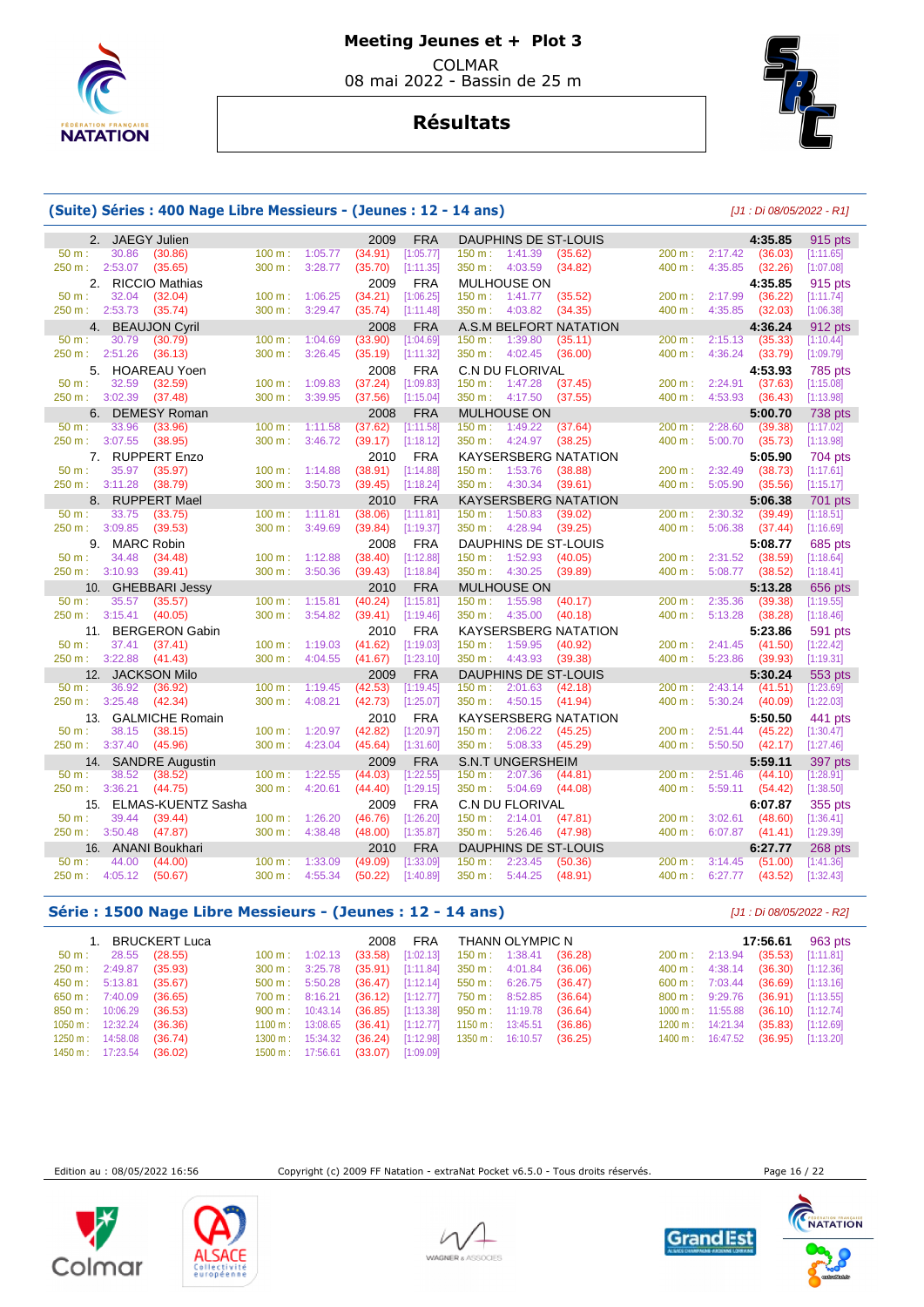

# **Résultats**



|                |          | (Suite) Série : 1500 Nage Libre Messieurs - (Jeunes : 12 - 14 ans) |         |          |         |            |         |                        |                             |         |          |          | [J1 : Di 08/05/2022 - R2] |
|----------------|----------|--------------------------------------------------------------------|---------|----------|---------|------------|---------|------------------------|-----------------------------|---------|----------|----------|---------------------------|
| 2.             |          | <b>BEAUJON Cyril</b>                                               |         |          | 2008    | <b>FRA</b> |         |                        | A.S.M BELFORT NATATION      |         |          | 17:58.95 | 959 pts                   |
| $50 m$ :       | 30.97    | (30.97)                                                            | 100 m:  | 1:05.50  | (34.53) | [1:05.50]  | 150 m:  | 1:40.49                | (34.99)                     | 200 m:  | 2:15.76  | (35.27)  | [1:10.26]                 |
| 250 m:         | 2:51.64  | (35.88)                                                            | 300 m:  | 3:27.49  | (35.85) | [1:11.73]  | 350 m:  | 4:03.51                | (36.02)                     | 400 m:  | 4:39.61  | (36.10)  | [1:12.12]                 |
| 450 m:         | 5:15.96  | (36.35)                                                            | 500 m:  | 5:52.38  | (36.42) | [1:12.77]  | 550 m:  | 6:28.81                | (36.43)                     | 600 m:  | 7:05.21  | (36.40)  | [1:12.83]                 |
| 650 m:         | 7:41.99  | (36.78)                                                            | 700 m:  | 8:18.12  | (36.13) | [1:12.91]  | 750 m : | 8:54.76                | (36.64)                     | 800 m:  | 9:31.66  | (36.90)  | [1:13.54]                 |
| 850 m:         | 10:08.30 | (36.64)                                                            | 900 m:  | 10:45.29 | (36.99) | [1:13.63]  | 950 m:  | 11:21.78               | (36.49)                     | 1000 m: | 11:57.94 | (36.16)  | [1:12.65]                 |
| 1050 m:        | 12:34.27 | (36.33)                                                            | 1100 m: | 13:11.12 | (36.85) | [1:13.18]  | 1150 m: | 13:47.53               | (36.41)                     | 1200 m: | 14:24.36 | (36.83)  | [1:13.24]                 |
| 1250 m:        | 15:01.27 | (36.91)                                                            | 1300 m: | 15:36.72 | (35.45) | [1:12.36]  | 1350 m: | 16:13.50               | (36.78)                     | 1400 m: | 16:50.40 | (36.90)  | [1:13.68]                 |
| 1450 m:        | 17:25.84 | (35.44)                                                            | 1500 m: | 17:58.95 | (33.11) | [1:08.55]  |         |                        |                             |         |          |          |                           |
|                |          | Séries : 50 Dos Messieurs - (Juniors & Seniors : 15 ans et plus)   |         |          |         |            |         |                        |                             |         |          |          | [J1 : Di 08/05/2022 - R1] |
| 1.             |          | <b>BELLION EDESE Killian</b>                                       |         |          | 2005    | <b>FRA</b> |         |                        | A.S.M BELFORT NATATION      |         |          | 31.09    | 936 pts                   |
| 2 <sub>1</sub> |          | <b>RAFFIER Paul</b>                                                |         |          | 2007    | <b>FRA</b> |         |                        | A.S.M BELFORT NATATION      |         |          | 31.21    | 930 pts                   |
| 3.             |          | <b>AIMEUR Romain</b>                                               |         |          | 2007    | <b>FRA</b> |         | THANN OLYMPIC N        |                             |         |          | 31.77    | 900 pts                   |
| 4.             |          | <b>GISIE Henri</b>                                                 |         |          | 2007    | <b>FRA</b> |         |                        | <b>KAYSERSBERG NATATION</b> |         |          | 32.43    | 866 pts                   |
| 5.             |          | VIELJUS Léo                                                        |         |          | 2005    | <b>FRA</b> |         | <b>C.N DU FLORIVAL</b> |                             |         |          | 32.69    | 852 pts                   |
| 6.             |          | <b>KEHRWILLER Antoine</b>                                          |         |          | 2005    | <b>FRA</b> |         |                        | A.S.M BELFORT NATATION      |         |          | 32.95    | 839 pts                   |

| Séries : 50 Dos Messieurs - (Jeunes : 12 - 14 ans) |      |            |                           | [J1 : Di 08/05/2022 - R1] |                |
|----------------------------------------------------|------|------------|---------------------------|---------------------------|----------------|
|                                                    |      |            |                           |                           |                |
| 10. PÉTRICOUL Benjamin                             | 2007 | <b>FRA</b> | <b>SR COLMAR</b>          | 34.71                     | 752 pts        |
| 9. MENANTEAU Axel                                  | 2007 | <b>FRA</b> | A.S.M BELFORT NATATION    | 33.56                     | 808 pts        |
| 8. WENGER Lucas                                    | 2007 | <b>FRA</b> | A.S.M BELFORT NATATION    | 33.13                     | 830 pts        |
| 7. PERIN Josué                                     | 2005 | <b>FRA</b> | <b>SR CERNAY NATATION</b> | 33.02                     | 835 pts        |
| 6. KEHRWILLER Antoine                              | 2005 | <b>FRA</b> | A.S.M BELFORT NATATION    | 32.95                     | 839 pts        |
| <u>J. VILLJUJ LEU</u>                              | zuuu | <b>INA</b> | <b>U.IN DU FLUNIVAL</b>   | JZ.UJ                     | <b>OUZ DIS</b> |

|          | <b>HOAREAU Yoen</b>           | 2008 | <b>FRA</b> | C.N DU FLORIVAL             | 32.14      | 881 pts   |
|----------|-------------------------------|------|------------|-----------------------------|------------|-----------|
| 2.       | <b>BRUNNER Arthur</b>         | 2008 | <b>FRA</b> | <b>S.N.T UNGERSHEIM</b>     | 34.48      | 763 pts   |
| 3.       | <b>RUPPERT Mael</b>           | 2010 | <b>FRA</b> | <b>KAYSERSBERG NATATION</b> | 36.13      | 685 pts   |
| 4.       | <b>HAMLAOUI Ilyas</b>         | 2009 | <b>FRA</b> | THANN OLYMPIC N             | 36.18      | 683 pts   |
| 5.       | SOW Thierno                   | 2010 | <b>FRA</b> | <b>MULHOUSE ON</b>          | 39.19      | 552 pts   |
| 6.       | <b>SANDRE Augustin</b>        | 2009 | <b>FRA</b> | <b>S.N.T UNGERSHEIM</b>     | 39.28      | 549 pts   |
|          | <b>EDWIGE Samuel</b>          | 2010 | <b>FRA</b> | <b>SR COLMAR</b>            | 39.42      | 543 pts   |
|          | 8. GALMICHE Romain            | 2010 | <b>FRA</b> | <b>KAYSERSBERG NATATION</b> | 39.61      | 535 pts   |
| 9.       | <b>WEISS Maxence</b>          | 2010 | <b>FRA</b> | <b>S.N.T UNGERSHEIM</b>     | 42.07      | 440 pts   |
| 10.      | <b>LESSER Bastien</b>         | 2010 | <b>FRA</b> | <b>SR COLMAR</b>            | 43.93      | 374 pts   |
| 11.      | <b>BRECH Clément</b>          | 2010 | <b>FRA</b> | DAUPHINS DE ST-LOUIS        | 44.50      | 355 pts   |
| 12.      | <b>GALVAO ANDREUX Antoine</b> | 2010 | <b>FRA</b> | <b>SR COLMAR</b>            | 49.11      | $219$ pts |
| 13.      | <b>LEYES Laurick</b>          | 2010 | <b>FRA</b> | <b>SR COLMAR</b>            | 49.20      | 217 pts   |
| $\cdots$ | <b>MEDUS-HINDERER Yanis</b>   | 2009 | <b>FRA</b> | <b>S.N.T UNGERSHEIM</b>     | <b>DSQ</b> |           |

|                     | Séries : 100 Dos Messieurs - (Juniors & Seniors : 15 ans et plus) |                   |         |                                            |                             | [J1 : Di 08/05/2022 - R2] |
|---------------------|-------------------------------------------------------------------|-------------------|---------|--------------------------------------------|-----------------------------|---------------------------|
|                     | <b>RAFFIER Paul</b>                                               |                   |         | <b>FRA</b><br>2007                         | A.S.M BELFORT NATATION      | 918 pts<br>1:07.00        |
| $50 m$ :            | 32.97<br>(32.97)<br>2. BELLION EDESE Killian                      | $100 \text{ m}$ : | 1:07.00 | [1:07.00]<br>(34.03)<br><b>FRA</b><br>2005 | A.S.M BELFORT NATATION      | 834 pts<br>1:10.37        |
| $50 m$ :<br>$3_{-}$ | 33.92<br>(33.92)<br>VIELJUS Léo                                   | $100 \text{ m}$ : | 1:10.37 | [1:10.37]<br>(36.45)<br><b>FRA</b><br>2005 | C.N DU FLORIVAL             | 829 pts<br>1:10.57        |
| $50 m$ :            | (34.05)<br>34.05<br>4. GISIE Henri                                | 100 m:            | 1:10.57 | (36.52)<br>[1:10.57]<br><b>FRA</b><br>2007 | <b>KAYSERSBERG NATATION</b> | 1:11.83<br>799 pts        |
| $50 m$ :            | (33.59)<br>33.59<br>5. KEHRWILLER Antoine                         | $100 \text{ m}$ : | 1:11.83 | (38.24)<br>[1:11.83]<br><b>FRA</b><br>2005 | A.S.M BELFORT NATATION      | 1:12.39<br>786 pts        |
| $50 m$ :<br>6.      | 35.58<br>(35.58)<br>MENANTEAU Axel                                | $100 \text{ m}$ : | 1:12.39 | (36.81)<br>[1:12.39]<br><b>FRA</b><br>2007 | A.S.M BELFORT NATATION      | 1:14.28<br>742 pts        |
| $50 m$ :            | 35.94<br>(35.94)                                                  | $100 \text{ m}$ : | 1:14.28 | (38.34)<br>[1:14.28]                       |                             |                           |

|        | Séries : 100 Dos Messieurs - (Jeunes : 12 - 14 ans)<br>[J1 : Di 08/05/2022 - R2] |  |  |                                          |     |             |                           |  |  |  |
|--------|----------------------------------------------------------------------------------|--|--|------------------------------------------|-----|-------------|---------------------------|--|--|--|
| 50 m : | 1. RICCIO Mathias<br>32.86 (32.86)                                               |  |  | 2009<br>100 m: 1:06.06 (33.20) [1:06.06] | FRA | MULHOUSE ON | 1:06.06 $942 \text{ pts}$ |  |  |  |

Edition au : 08/05/2022 16:56 Copyright (c) 2009 FF Natation - extraNat Pocket v6.5.0 - Tous droits réservés. Page 17 / 22







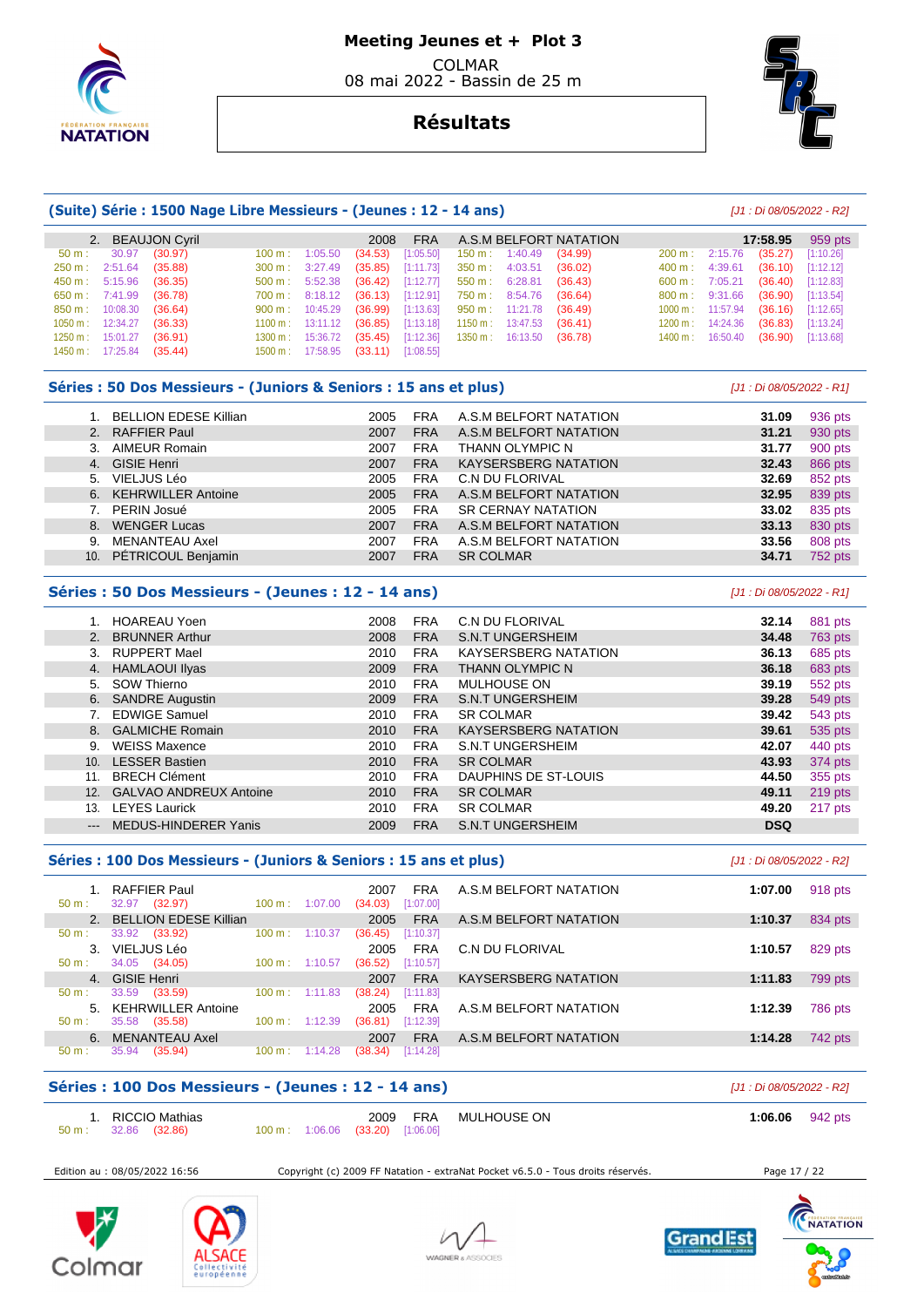

# **Résultats**



|               | (Suite) Séries : 100 Dos Messieurs - (Jeunes : 12 - 14 ans)<br>[J1 : Di 08/05/2022 - R2] |                           |                      |            |                  |                      |  |  |  |  |  |  |
|---------------|------------------------------------------------------------------------------------------|---------------------------|----------------------|------------|------------------|----------------------|--|--|--|--|--|--|
|               | 2. HOAREAU Yoen                                                                          |                           | 2008                 | <b>FRA</b> | C.N DU FLORIVAL  | 1:10.56<br>830 pts   |  |  |  |  |  |  |
| $50 m$ :      | 34.37 (34.37)                                                                            | $100 \text{ m}$ :         | 1:10.56<br>(36.19)   | [1:10.56]  |                  |                      |  |  |  |  |  |  |
| $\mathcal{R}$ | <b>GIRNY Florian</b>                                                                     |                           | 2010                 | <b>FRA</b> | C.N DU FLORIVAL  | 1:23.06<br>554 pts   |  |  |  |  |  |  |
| $50 m$ :      | 40.01 (40.01)                                                                            | $100 \text{ m}$ : 1:23.06 | (43.05)              | [1:23.06]  |                  |                      |  |  |  |  |  |  |
|               | 4. SOW Thierno                                                                           |                           | 2010                 | <b>FRA</b> | MULHOUSE ON      | 1:27.65<br>467 pts   |  |  |  |  |  |  |
| 50 m:         | 44.43 (44.43)                                                                            | $100 \text{ m}$ :         | (43.22)<br>1:27.65   | [1:27.65]  |                  |                      |  |  |  |  |  |  |
| $5 -$         | <b>WEISS Maxence</b>                                                                     |                           | 2010                 | <b>FRA</b> | S.N.T UNGERSHEIM | 1:30.21<br>422 pts   |  |  |  |  |  |  |
| $50 m$ :      | 43.77 (43.77)                                                                            | $100 \text{ m}: 1:30.21$  | (46.44)              | [1:30.21]  |                  |                      |  |  |  |  |  |  |
|               | 6. EDWIGE Samuel                                                                         |                           | 2010                 | <b>FRA</b> | <b>SR COLMAR</b> | 406 pts<br>1:31.13   |  |  |  |  |  |  |
| $50 m$ :      | 44.50 (44.50)                                                                            | $100 \text{ m}: 1:31.13$  | (46.63)              | [1:31.13]  |                  |                      |  |  |  |  |  |  |
| $7^{\circ}$   | MEDUS-HINDERER Yanis                                                                     |                           | 2009                 | <b>FRA</b> | S.N.T UNGERSHEIM | 1:31.91<br>393 pts   |  |  |  |  |  |  |
| $50 m$ :      | 44.48 (44.48)                                                                            | $100 \text{ m}: 1:31.91$  | (47.43)              | [1:31.91]  |                  |                      |  |  |  |  |  |  |
|               | 8. LEYES Laurick                                                                         |                           | 2010                 | <b>FRA</b> | <b>SR COLMAR</b> | 1:55.06<br>$102$ pts |  |  |  |  |  |  |
| $50 m$ :      | 53.75<br>(53.75)                                                                         | 100 m:                    | 1:55.06<br>(1:01.31) | [1:55.06]  |                  |                      |  |  |  |  |  |  |

#### Séries : 200 Dos Messieurs - (Juniors & Seniors : 15 ans et plus) *[J1 : Di 08/05/2022 - R1]*

| 50 m :           | 1. RAFFIER Paul<br>34.23<br>(34.23) | $100 \text{ m}: 1:11.03$ |         | 2007<br>(36.80) | <b>FRA</b><br>[1:11.03] | A.S.M BELFORT NATATION<br>$150 \text{ m}: 1:50.34$ | (39.31) | $200 \text{ m}$ : | 2:30.22 | 2:30.22<br>(39.88) | 833 pts<br>[1:19.19] |
|------------------|-------------------------------------|--------------------------|---------|-----------------|-------------------------|----------------------------------------------------|---------|-------------------|---------|--------------------|----------------------|
|                  | 2. KEHRWILLER Antoine               |                          |         | 2005            | <b>FRA</b>              | A.S.M BELFORT NATATION                             |         |                   |         | 2:32.89            | 801 pts              |
| $50 \text{ m}$ : | 35.02<br>(35.02)                    | $100 \text{ m}$ :        | 1:13.29 | (38.27)         | [1:13.29]               | $150 \text{ m}: 1:52.75$                           | (39.46) | 200 m :           | 2:32.89 | (40.14)            | [1:19.60]            |
|                  | 3. BELLION EDESE Killian            |                          |         | 2005            | <b>FRA</b>              | A.S.M BELFORT NATATION                             |         |                   |         | 2:36.58            | 758 pts              |
| $50 \text{ m}$ : | 34.97 (34.97)                       | $100 \text{ m}: 1:14.57$ |         | (39.60)         | [1:14.57]               | $150 \text{ m}: 1:55.92$                           | (41.35) | 200 m:            | 2:36.58 | (40.66)            | [1:22.01]            |
|                  | 4. MENANTEAU Axel                   |                          |         | 2007            | <b>FRA</b>              | A.S.M BELFORT NATATION                             |         |                   |         | 2:41.50            | 702 pts              |
| $50 \text{ m}$ : | 36.36<br>(36.36)                    | $100 \text{ m}$ :        | 1:16.78 | (40.42)         | [1:16.78]               | $150 \text{ m}: 1:59.74$                           | (42.96) | 200 m :           | 2:41.50 | (41.76)            | [1:24.72]            |
|                  | 5. PÉTRICOUL Benjamin               |                          |         | 2007            | <b>FRA</b>              | <b>SR COLMAR</b>                                   |         |                   |         | 2:43.96            | 675 pts              |
| $50 m$ :         | 38.60<br>(38.60)                    | $100 \text{ m}$ :        | 1:20.14 | (41.54)         | [1:20.14]               | $150 \text{ m}: 2:02.48$                           | (42.34) | $200 \text{ m}$ : | 2:43.96 | (41.48)            | [1:23.82]            |

### **Séries : 200 Dos Messieurs - (Jeunes : 12 - 14 ans)** [J1 : Di 08/05/2022 - R1]

| 1. RICCIO Mathias<br>$50 \text{ m}: 34.14 (34.14)$ | FRA<br>2009 | MULHOUSE ON<br>100 m: 1:09.48 (35.34) [1:09.48] 150 m: 1:45.52 (36.04) | $2:20.53$ 954 pts<br>200 m: 2:20.53 (35.01) [1:11.05] |
|----------------------------------------------------|-------------|------------------------------------------------------------------------|-------------------------------------------------------|
| 2. BRUCKERT Luca                                   |             | 2008 FRA THANN OLYMPIC N                                               | 2:26.19 882 pts                                       |
| $50 \text{ m}: 32.15 (32.15)$                      |             | 100 m: 1:09.08 (36.93) [1:09.08] 150 m: 1:47.84 (38.76)                | 200 m: 2:26.19 (38.35) [1:17.11]                      |

## Séries : 50 Brasse Messieurs - (Juniors & Seniors : 15 ans et plus)  $[J1:Di 08/05/2022 - R2]$

| 1. TRONTIN Philippe   |  | 2005 FRA A.S.M BELFORT NATATION | <b>34.22</b> 932 pts |
|-----------------------|--|---------------------------------|----------------------|
| 2. PETRICOUL Benjamin |  | 2007 FRA SR COLMAR              | <b>34.82</b> 903 pts |
| 3. RATEAU Mathurin    |  | 2007 FRA S.N.T UNGERSHEIM       | 42.44 579 pts        |

## **Séries : 50 Brasse Messieurs - (Jeunes : 12 - 14 ans)** [J1 : Di 08/05/2022 - R2]

|    | JAEGY Julien                | 2009 | <b>FRA</b> | DAUPHINS DE ST-LOUIS        | 35.23      | 884 pts |
|----|-----------------------------|------|------------|-----------------------------|------------|---------|
|    | 2. BERGERON Gabin           | 2010 | <b>FRA</b> | <b>KAYSERSBERG NATATION</b> | 38.51      | 737 pts |
|    | 3. COQUELLE Ewan            | 2008 | <b>FRA</b> | <b>S.N.T UNGERSHEIM</b>     | 38.67      | 730 pts |
|    | 4. BRUNNER Arthur           | 2008 | <b>FRA</b> | <b>S.N.T UNGERSHEIM</b>     | 40.07      | 672 pts |
|    | 5. JACKSON Milo             | 2009 | <b>FRA</b> | DAUPHINS DE ST-LOUIS        | 42.89      | 562 pts |
|    | 6. MARC Robin               | 2008 | <b>FRA</b> | DAUPHINS DE ST-LOUIS        | 43.14      | 553 pts |
|    | 7. SANDRE Augustin          | 2009 | <b>FRA</b> | <b>S.N.T UNGERSHEIM</b>     | 47.94      | 389 pts |
|    | 8. LESSER Bastien           | 2010 | <b>FRA</b> | <b>SR COLMAR</b>            | 49.57      | 340 pts |
| 9. | <b>BEAUMONT Jules</b>       | 2009 | <b>FRA</b> | C.N DU FLORIVAL             | 51.11      | 297 pts |
|    | LECONTE-DEROUBAIX Eden-Mael | 2010 | <b>FRA</b> | <b>SR CERNAY NATATION</b>   | <b>DSQ</b> |         |
|    |                             |      |            |                             |            |         |

## **Séries : 100 Brasse Messieurs - (Juniors & Seniors : 15 ans et plus)** [J1 : Di 08/05/2022 - R1]

| 1. TRONTIN Philippe           |                                  |  | 2005 FRA A.S.M BELFORT NATATION | 1:15.32 925 pts |  |
|-------------------------------|----------------------------------|--|---------------------------------|-----------------|--|
| $50 \text{ m}: 34.11 (34.11)$ | 100 m: 1:15.32 (41.21) [1:15.32] |  |                                 |                 |  |

Edition au : 08/05/2022 16:56 Copyright (c) 2009 FF Natation - extraNat Pocket v6.5.0 - Tous droits réservés. Page 18 / 22







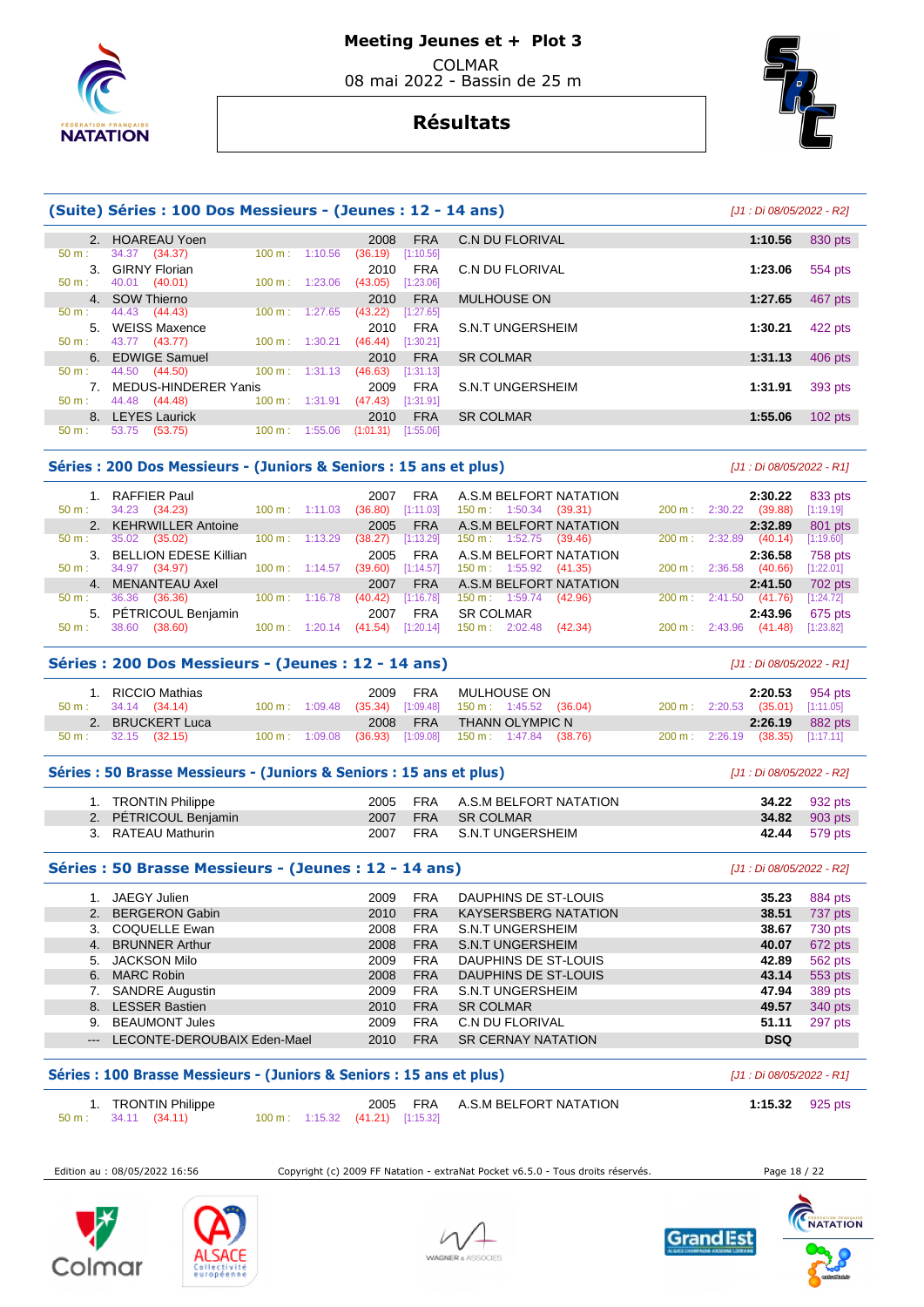

# **Meeting Jeunes et + Plot 3**

 COLMAR 08 mai 2022 - Bassin de 25 m

**Résultats**



|                                                        | (Suite) Séries : 100 Brasse Messieurs - (Juniors & Seniors : 15 ans et plus)<br>[J1 : Di 08/05/2022 - R1] |                           |                                            |                             |                                        |         |  |
|--------------------------------------------------------|-----------------------------------------------------------------------------------------------------------|---------------------------|--------------------------------------------|-----------------------------|----------------------------------------|---------|--|
|                                                        | 2. MADMOUNE Camil                                                                                         |                           | <b>FRA</b><br>2007                         | A.S.M BELFORT NATATION      | 1:19.07                                | 838 pts |  |
| 50 m:                                                  | 35.89 (35.89)                                                                                             | 100 m: 1:19.07            | (43.18)<br>[1:19.07]                       |                             |                                        |         |  |
|                                                        | 3. WAEGELE Bastien                                                                                        |                           | <b>FRA</b><br>2007                         | <b>KAYSERSBERG NATATION</b> | 1:27.55                                | 657 pts |  |
| 50 m:                                                  | 39.69 (39.69)                                                                                             |                           | 100 m: 1:27.55 (47.86) [1:27.55]           |                             |                                        |         |  |
| Séries : 100 Brasse Messieurs - (Jeunes : 12 - 14 ans) | [J1 : Di 08/05/2022 - R1]                                                                                 |                           |                                            |                             |                                        |         |  |
|                                                        | 1. STIRNEMANN Jules                                                                                       |                           | <b>FRA</b><br>2008                         | <b>THANN OLYMPIC N</b>      | 1:19.90                                | 819 pts |  |
| $50 \text{ m}$ :                                       | 37.41 (37.41)                                                                                             | $100 \text{ m}: 1:19.90$  | $(42.49)$ [1:19.90]                        |                             |                                        |         |  |
|                                                        | 2. BERGERON Gabin                                                                                         |                           | <b>FRA</b><br>2010                         | <b>KAYSERSBERG NATATION</b> | 1:25.26                                | 703 pts |  |
| $50 \text{ m}$ :                                       | $40.43$ $(40.43)$                                                                                         | $100 m$ : 1:25.26         | (44.83)<br>[1:25.26]                       |                             |                                        |         |  |
|                                                        | 3. COQUELLE Ewan                                                                                          |                           | 2008<br>FRA                                | <b>S.N.T UNGERSHEIM</b>     | 1:27.14                                | 665 pts |  |
| 50 m:                                                  | 39.40 (39.40)                                                                                             |                           | 100 m: 1:27.14 (47.74) [1:27.14]           |                             |                                        |         |  |
|                                                        | 4. MARC Robin                                                                                             |                           | <b>FRA</b><br>2008                         | DAUPHINS DE ST-LOUIS        | 1:31.06                                | 588 pts |  |
| $50 m$ :                                               | 43.08 (43.08)                                                                                             | $100 m$ : 1:31.06         | (47.98)<br>[1:31.06]                       |                             |                                        |         |  |
| 50 m:                                                  | 5. GIRNY Florian<br>43.58 (43.58)                                                                         | $100 \text{ m}$ : 1:32.20 | <b>FRA</b><br>2010<br>(48.62)<br>[1:32.20] | <b>C.N DU FLORIVAL</b>      | 1:32.20                                | 567 pts |  |
|                                                        | 6. JACKSON Milo                                                                                           |                           | <b>FRA</b><br>2009                         | DAUPHINS DE ST-LOUIS        | 1:37.47                                | 473 pts |  |
| $50 m$ :                                               | 44.97 (44.97)                                                                                             | 100 m: 1:37.47            | (52.50)<br>[1:37.47]                       |                             |                                        |         |  |
|                                                        | 7. ALVAREZ Charles                                                                                        |                           | <b>FRA</b><br>2010                         | <b>MULHOUSE ON</b>          | 1:40.75                                | 419 pts |  |
| 50 m:                                                  | 48.73 (48.73)                                                                                             | 100 m: 1:40.75            | $(52.02)$ [1:40.75]                        |                             |                                        |         |  |
|                                                        | 8. ELMAS-KUENTZ Sasha                                                                                     |                           | 2009<br><b>FRA</b>                         | <b>C.N DU FLORIVAL</b>      | 1:43.38                                | 377 pts |  |
| 50 m:                                                  | 47.30 (47.30)                                                                                             | $100 \text{ m}$ : 1:43.38 | (56.08)<br>[1:43.38]                       |                             |                                        |         |  |
|                                                        | 9. LECONTE-DEROUBAIX Eden-Mael                                                                            |                           | <b>FRA</b><br>2010                         | <b>SR CERNAY NATATION</b>   | 1:45.87                                | 341 pts |  |
| $50 m$ :                                               | 51.04 (51.04)                                                                                             | 100 m: 1:45.87            | (54.83)<br>[1:45.87]                       |                             |                                        |         |  |
|                                                        | 10. WEISS Maxence                                                                                         |                           | <b>FRA</b><br>2010                         | <b>S.N.T UNGERSHEIM</b>     | 1:50.52                                | 277 pts |  |
| 50 m:                                                  | 50.68 (50.68)                                                                                             | $100 m$ : 1:50.52         | (59.84)<br>[1:50.52]                       |                             |                                        |         |  |
|                                                        | 11. BEAUMONT Jules                                                                                        |                           | <b>FRA</b><br>2009                         | <b>C.N DU FLORIVAL</b>      | 1:50.68                                | 275 pts |  |
| $50 m$ :                                               | 52.02 (52.02)                                                                                             | $100 \text{ m}: 1:50.68$  | $(58.66)$ [1:50.68]                        |                             |                                        |         |  |
|                                                        | Cários : 200 Brasso Mossiqurs - (Juniors & Conjors : 15 ans of plus)                                      |                           |                                            |                             | $111 \cdot \text{Di}$ 08/05/2022 - 221 |         |  |

### **Series : 200 Brasse Messieurs - (Juniors & Seniors : 15 ans et plus)** [J1 : Di 08/05/2022 - R2]

| 1. TRONTIN Philippe<br>50 m : 37.17 (37.17)             |  | 2005 FRA A.S.M BELFORT NATATION<br>100 m: 1:19.94 (42.77) [1:19.94] 150 m: 2:04.93 (44.99) | <b>2:48.94</b> 819 pts<br>200 m: 2:48.94 (44.01) [1:29.00] |  |
|---------------------------------------------------------|--|--------------------------------------------------------------------------------------------|------------------------------------------------------------|--|
| 2. RICHERT Mateo<br>$50 \text{ m}: 41.17 \quad (41.17)$ |  | 2007 FRA DAUPHINS DE ST-LOUIS<br>100 m : 1:28.36 (47.19) [1:28.36] 150 m : 2:16.31 (47.95) | $3:03.19$ 668 pts<br>200 m: 3:03.19 (46.88) [1:34.83]      |  |

## **Séries : 200 Brasse Messieurs - (Jeunes : 12 - 14 ans)** [J1 : Di 08/05/2022 - R2]

|          | 1. BERGERON Gabin  |                   |         | 2010<br><b>FRA</b>     | <b>KAYSERSBERG NATATION</b>          |                   | 2:55.87            | 744 pts   |
|----------|--------------------|-------------------|---------|------------------------|--------------------------------------|-------------------|--------------------|-----------|
| $50 m$ : | 39.75<br>(39.75)   | $100 \text{ m}$ : | 1:24.66 | $[1:24.66]$<br>(44.91) | $150 \text{ m}: 2:10.27$<br>(45.61)  | 200 m:            | (45.60)<br>2:55.87 | [1:31.21] |
|          | 2. MARC Robin      |                   |         | <b>FRA</b><br>2008     | DAUPHINS DE ST-LOUIS                 |                   | 3:12.73            | 576 pts   |
| $50 m$ : | (44.69)<br>44.69   | $100 \text{ m}$ : | 1:34.10 | $[1:34.10]$<br>(49.41) | $150 \text{ m}: 2:23.58$<br>(49.48)  | $200 \text{ m}$ : | (49.15)<br>3:12.73 | [1:38.63] |
|          | 3. BRUNNER Arthur  |                   |         | 2008<br><b>FRA</b>     | S.N.T UNGERSHEIM                     |                   | 3:13.17            | 571 pts   |
| $50 m$ : | 42.85<br>(42.85)   | 100 m:            | 1:32.35 | [1:32.35]<br>(49.50)   | $150 \text{ m}: 2:24.08$<br>(51.73)  | 200 m:            | (49.09)<br>3:13.17 | [1:40.82] |
|          | 4. EDWIGE Samuel   |                   |         | <b>FRA</b><br>2010     | <b>SR COLMAR</b>                     |                   | 3:23.55            | 479 pts   |
| $50 m$ : | 45.85<br>(45.85)   | 100 m:            | 1:37.96 | [1:37.96]<br>(52.11)   | $150 \text{ m}: 2:31.01$<br>(53.05)  | 200 m:            | (52.54)<br>3:23.55 | [1:45.59] |
|          | 5. ALVAREZ Charles |                   |         | <b>FRA</b><br>2010     | <b>MULHOUSE ON</b>                   |                   | 3:35.48            | 383 pts   |
| 50 m:    | 49.72<br>(49.72)   | 100 m:            | 1:44.76 | [1:44.76]<br>(55.04)   | $150 \text{ m}$ : 2:40.25<br>(55.49) | 200 m:            | (55.23)<br>3:35.48 | [1:50.72] |

## **Séries : 50 Papillon Messieurs - (Juniors & Seniors : 15 ans et plus)** [J1 : Di 08/05/2022 - R2]

| ROBIN Mateo       | 2005 |            | FRA A.S.M BELFORT NATATION | 28.35 | 999 pts |
|-------------------|------|------------|----------------------------|-------|---------|
| 2. WENGER Lucas   | 2007 |            | FRA A.S.M BELFORT NATATION | 30.24 | 884 pts |
| 3. PERIN Josué    | 2005 |            | FRA SR CERNAY NATATION     | 30.37 | 876 pts |
| 4. MADMOUNE Camil | 2007 | FRA        | A.S.M BELFORT NATATION     | 30.85 | 848 pts |
| 5. PLUMEL Julien  | 1986 | <b>FRA</b> | THANN OLYMPIC N            | 33.92 | 680 pts |

Edition au : 08/05/2022 16:56 Copyright (c) 2009 FF Natation - extraNat Pocket v6.5.0 - Tous droits réservés. Page 19 / 22







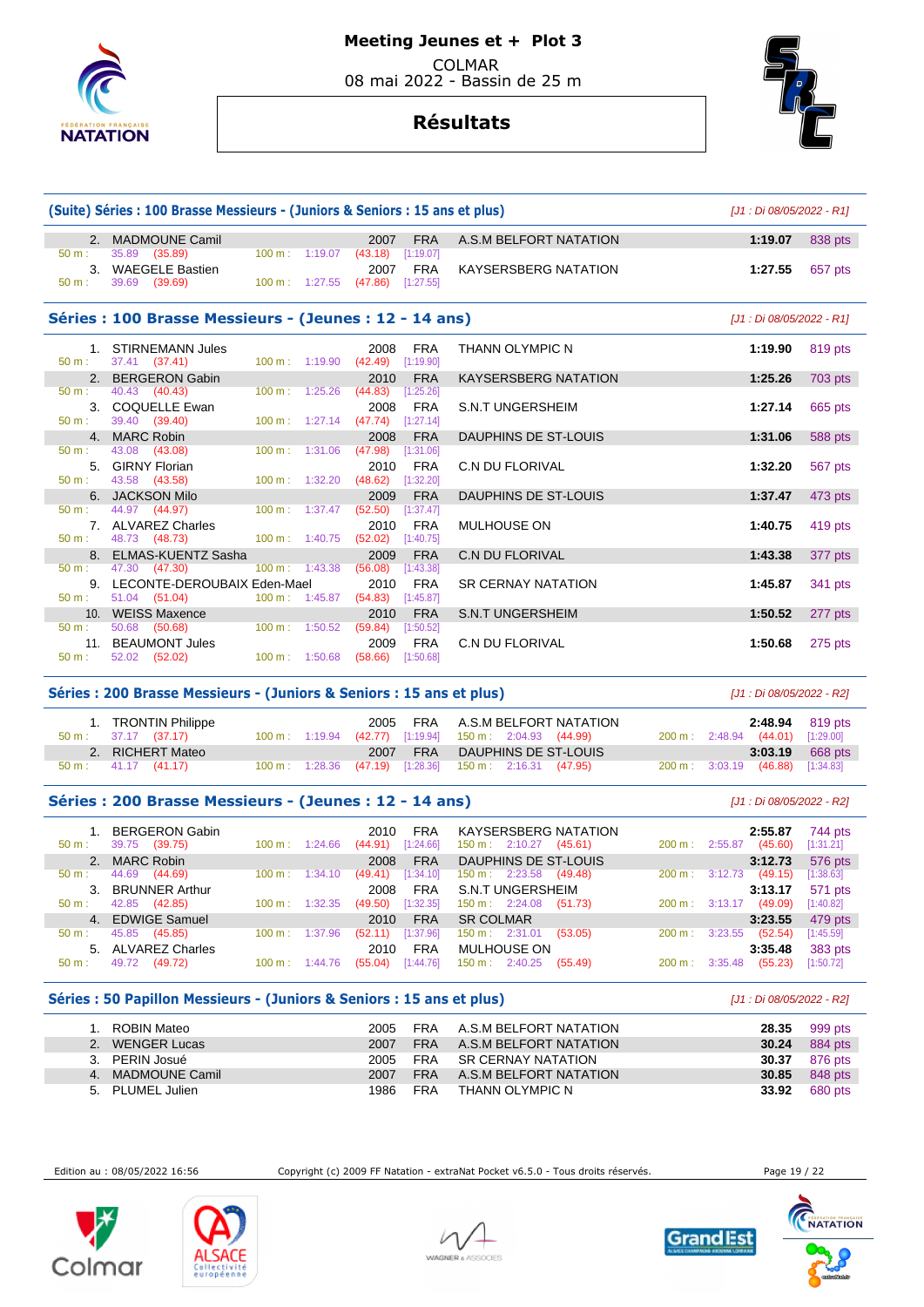

# **Résultats**



## **Séries : 50 Papillon Messieurs - (Jeunes : 12 - 14 ans)** [J1 : Di 08/05/2022 - R2] 1. BEAUJON Cyril 2008 FRA A.S.M BELFORT NATATION **32.20** 772 pts 2. COQUELLE Ewan 2008 FRA S.N.T UNGERSHEIM **32.96** 731 pts 3. DONAS Maxime 2008 FRA THANN OLYMPIC N **34.59** 645 pts 4. SANDRE Augustin 2009 FRA S.N.T UNGERSHEIM **43.10** 287 pts 5. BEAUMONT Jules 2009 FRA C.N DU FLORIVAL **43.56** 272 pts 6. LESSER Bastien **45.67 2010 FRA SR COLMAR <b>45.67 45.67**  7. ANANI Boukhari 2010 FRA DAUPHINS DE ST-LOUIS **46.34** 188 pts 8. LATFAOUI Kassim 2010 FRA MULHOUSE ON **47.51** 158 pts 9. GALVAO ANDREUX Antoine 2010 FRA SR COLMAR **51.29** 77 pts 10. BRECH Clément 2010 FRA DAUPHINS DE ST-LOUIS **52.71** 54 pts **Séries : 100 Papillon Messieurs - (Juniors & Seniors : 15 ans et plus)** [J1 : Di 08/05/2022 - R1] 1. ROBIN Mateo 2005 FRA A.S.M BELFORT NATATION **1:01.97** 1041 pts  $50 m$  : 28.51 (28.51) 2. HEINRICH Paul 2007 FRA KAYSERSBERG NATATION **1:11.02** 805 pts  $(37.98)$ **Séries : 100 Papillon Messieurs - (Jeunes : 12 - 14 ans)** [J1 : Di 08/05/2022 - R1] 1. JAEGY Julien 2009 FRA DAUPHINS DE ST-LOUIS **1:09.42** 845 pts 50 m i 31.10 (31.10) 100 m<br>100 m : 1:09 c.012 (31.100 m i 1:09.42) [1:09.42] [1:09.42] [1:09.42] [1:09.42] [1:09.42] [1:09.42] [1:09.42] 2. RUPPERT Enzo 2010 FRA KAYSERSBERG NATATION **1:15.87** 691 pts **1:15.87** 691 pts 50 m : 35.44 (35.44) 100 m : 1:15.87 (40.43) [1:15.87] 3. DONAS Maxime 2008 FRA THANN OLYMPIC N **1:17.47** 655 pts 50 m : 35.61 (35.61) 100 m : 1:17.47 (41.86) [1:17.47] 4. COQUELLE Ewan 2008 FRA S.N.T UNGERSHEIM **1:18.09** 642 pts 50 m : 33.64 (33.64) 100 m : 1:18.09 (44.45) [1:18.09] 5. GHEBBARI Jessy 2010 FRA MULHOUSE ON **1:25.66** 488 pts  $[1:25.66]$  6. AHN Allan 2010 KOR MULHOUSE ON **1:30.36** 402 pts 50 m : 41.35 (41.35) 100 m : 1:30.36 (49.01) [1:30.36] 7. HSSAIN Cambyse 2010 FRA MULHOUSE ON **1:33.08** 357 pts 50 m : 43.81 (43.81) 100 m : 1:33.08 (49.27) [1:33.08] 8. ANANI Boukhari 2010 FRA DAUPHINS DE ST-LOUIS **1:40.89** 241 pts 45.95 (45.95) 9. LATFAOUI Kassim 2010 FRA MULHOUSE ON **1:53.30** 104 pts 50 m : 52.95 (52.95) 100 m : 1:53.30 (1:00.35) [1:53.30]

## **Série : 200 Papillon Messieurs - (Juniors & Seniors : 15 ans et plus)** [J1 : Di 08/05/2022 - R2]

| 1. ROBIN Mateo<br>$50 \text{ m}: 31.48 (31.48)$ |  | 2005 FRA A.S.M BELFORT NATATION<br>100 m : 1:09.10 (37.62) [1:09.10] 150 m : 1:47.29 (38.19) |  | 200 m: 2:23.00 (35.71) [1:13.90] | $2:23.00$ 932 pts |
|-------------------------------------------------|--|----------------------------------------------------------------------------------------------|--|----------------------------------|-------------------|
| 2. PÉTRICOUL Benjamin                           |  | 2007 FRA SR COLMAR                                                                           |  |                                  | 3:27.43 275 pts   |
| $50 \text{ m}: 43.20 (43.20)$                   |  | 100 m : 1:37.25 (54.05) [1:37.25] 150 m : 2:33.25 (56.00)                                    |  | 200 m: 3:27.43 (54.18) [1:50.18] |                   |

#### **Série : 200 Papillon Messieurs - (Jeunes : 12 - 14 ans)** [J1 : Di 08/05/2022 - R2]

| 1. RUPPERT Enzo               |  | 2010 FRA KAYSERSBERG NATATION                             | $2:44.58$ 669 pts                |                 |
|-------------------------------|--|-----------------------------------------------------------|----------------------------------|-----------------|
| $50 \text{ m}: 36.96 (36.96)$ |  | 100 m : 1:19.24 (42.28) [1:19.24] 150 m : 2:02.76 (43.52) | 200 m: 2:44.58 (41.82) [1:25.34] |                 |
| 2. AHN Allan                  |  | 2010 KOR MULHOUSE ON                                      |                                  | 3:21.29 321 pts |
| $50 \text{ m}: 42.55 (42.55)$ |  | 100 m: 1:35.84 (53.29) [1:35.84] 150 m: 2:29.70 (53.86)   | 200 m: 3:21.29 (51.59) [1:45.45] |                 |

#### **Séries : 100 4 Nages Messieurs - (Juniors & Seniors : 15 ans et plus)** [J1 : Di 08/05/2022 - R2]

| HEINRICH Paul<br>$50 \text{ m}: 33.29 (33.29)$ | 100 m: 1:11.83 (38.54) [1:11.83] | <b>FRA</b><br>2007 | KAYSERSBERG NATATION | 1:11.83 $814 \text{ pts}$ |         |
|------------------------------------------------|----------------------------------|--------------------|----------------------|---------------------------|---------|
| 2. PERIN Josué                                 |                                  | 2005 FRA           | SR CERNAY NATATION   | 1:12.08                   | 808 pts |
| $50 \text{ m}: 31.92 (31.92)$                  | 100 m: 1:12.08 (40.16) [1:12.08] |                    |                      |                           |         |

Edition au : 08/05/2022 16:56 Copyright (c) 2009 FF Natation - extraNat Pocket v6.5.0 - Tous droits réservés. Page 20 / 22









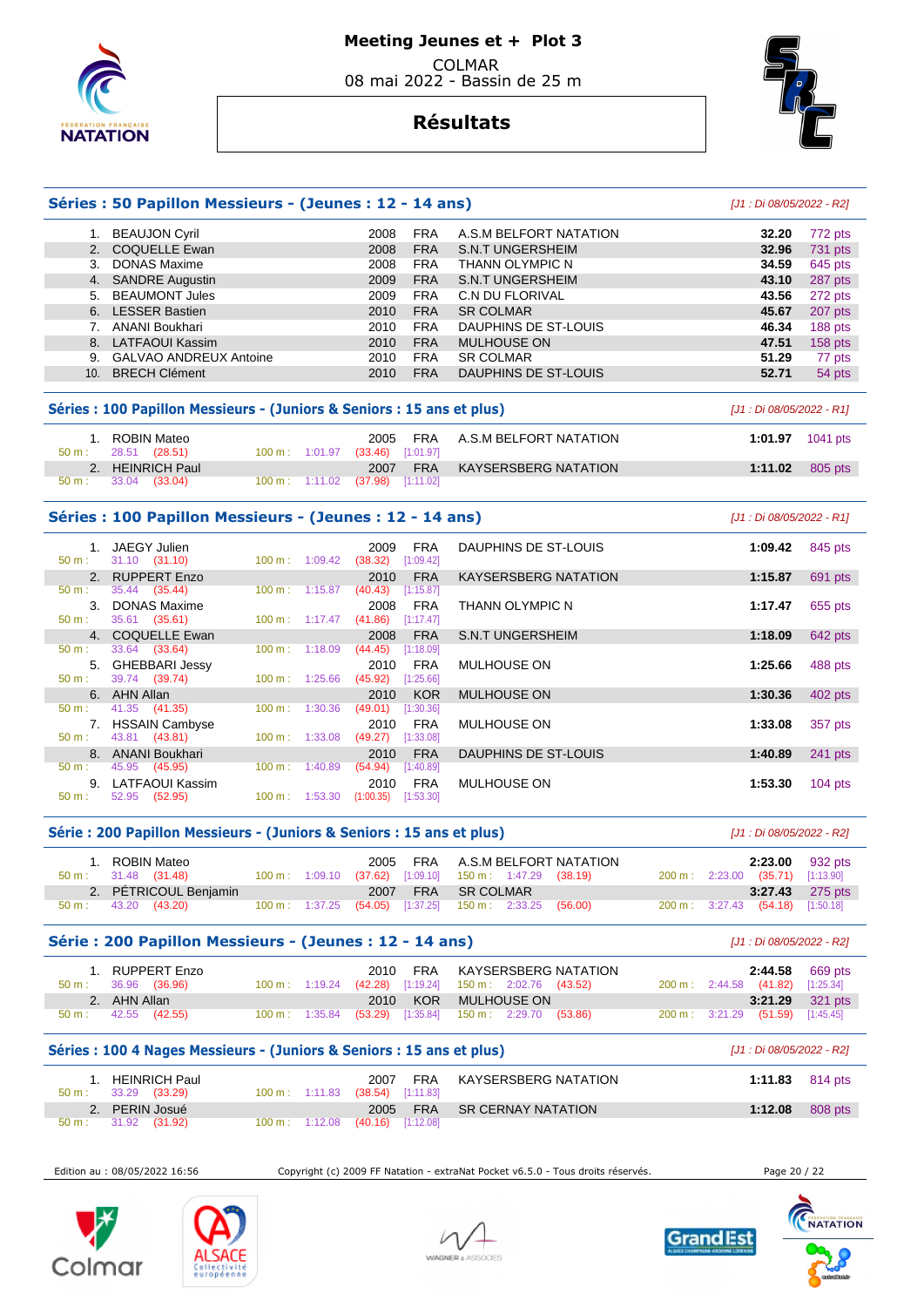

# **Résultats**



|                  | (Suite) Séries : 100 4 Nages Messieurs - (Juniors & Seniors : 15 ans et plus) |                                           |                             |            |           |  |  |  |  |
|------------------|-------------------------------------------------------------------------------|-------------------------------------------|-----------------------------|------------|-----------|--|--|--|--|
| 50 m:            | 3. PLUMEL Julien<br>36.39 (36.39)<br>$100 \text{ m}: 1:17.12$ (40.73)         | 1986<br><b>FRA</b><br>[1:17.12]           | <b>THANN OLYMPIC N</b>      | 1:17.12    | 685 pts   |  |  |  |  |
|                  | 4. WAEGELE Bastien                                                            | <b>FRA</b><br>2007                        | <b>KAYSERSBERG NATATION</b> | 1:18.15    | 662 pts   |  |  |  |  |
| $50 m$ :         | 36.24 (36.24)<br>100 m: 1:18.15                                               | (41.91)<br>[1:18.15]                      |                             |            |           |  |  |  |  |
|                  | --- RAFFIER Paul                                                              | <b>FRA</b><br>2007                        | A.S.M BELFORT NATATION      | <b>DNF</b> |           |  |  |  |  |
|                  | Séries : 100 4 Nages Messieurs - (Jeunes : 12 - 14 ans)                       |                                           | [J1 : Di 08/05/2022 - R2]   |            |           |  |  |  |  |
|                  | 1. RICCIO Mathias                                                             | 2009<br><b>FRA</b>                        | <b>MULHOUSE ON</b>          | 1:09.45    | 876 pts   |  |  |  |  |
| $50 m$ :         | 31.46 (31.46)<br>$100 m$ : $1:09.45$                                          | $(37.99)$ [1:09.45]                       |                             |            |           |  |  |  |  |
|                  | 2. JAEGY Julien                                                               | 2009<br><b>FRA</b>                        | DAUPHINS DE ST-LOUIS        | 1:09.90    | 864 pts   |  |  |  |  |
| 50 m:            | 32.29 (32.29)<br>100 m: 1:09.90<br>3. HOAREAU Yoen                            | $(37.61)$ [1:09.90]<br>2008<br><b>FRA</b> | <b>C.N DU FLORIVAL</b>      | 1:11.95    | 811 pts   |  |  |  |  |
| 50 m:            | 32.99 (32.99)<br>$100 m$ : 1:11.95                                            | $(38.96)$ [1:11.95]                       |                             |            |           |  |  |  |  |
|                  | 4. GIRNY Florian                                                              | 2010<br><b>FRA</b>                        | C.N DU FLORIVAL             | 1:20.90    | 600 pts   |  |  |  |  |
| $50 \text{ m}$ : | 36.59<br>(36.59)<br>$100 \text{ m}: 1:20.90$                                  | (44.31)<br>[1:20.90]                      |                             |            |           |  |  |  |  |
|                  | 5. JACKSON Milo                                                               | 2009<br><b>FRA</b>                        | DAUPHINS DE ST-LOUIS        | 1:27.09    | 473 pts   |  |  |  |  |
| $50 m$ :         | 42.25 (42.25)<br>100 m: 1:27.09                                               | $(44.84)$ [1:27.09]                       |                             |            |           |  |  |  |  |
|                  | 6. ELMAS-KUENTZ Sasha                                                         | <b>FRA</b><br>2009                        | C.N DU FLORIVAL             | 1:28.66    | 443 pts   |  |  |  |  |
| $50 \text{ m}$ : | 41.53 (41.53)<br>100 m: 1:28.66                                               | $(47.13)$ [1:28.66]                       |                             |            |           |  |  |  |  |
| $50 m$ :         | 7. SOW Thierno<br>44.50 (44.50)<br>$100 \text{ m}: 1:29.39$                   | 2010<br><b>FRA</b><br>$(44.89)$ [1:29.39] | MULHOUSE ON                 | 1:29.39    | 430 pts   |  |  |  |  |
|                  | 8. HSSAIN Cambyse                                                             | <b>FRA</b><br>2010                        | <b>MULHOUSE ON</b>          | 1:31.30    | 395 pts   |  |  |  |  |
| $50 m$ :         | 42.61<br>(42.61)<br>$100 \text{ m}: 1:31.30$                                  | $(48.69)$ [1:31.30]                       |                             |            |           |  |  |  |  |
|                  | 9. WEISS Maxence                                                              | 2010<br><b>FRA</b>                        | <b>S.N.T UNGERSHEIM</b>     | 1:33.40    | 359 pts   |  |  |  |  |
| $50 m$ :         | 42.95 (42.95)<br>$100 \text{ m}: 1:33.40$                                     | $(50.45)$ [1:33.40]                       |                             |            |           |  |  |  |  |
|                  | 10. LESSER Bastien                                                            | 2010<br><b>FRA</b>                        | <b>SR COLMAR</b>            | 1:34.64    | 338 pts   |  |  |  |  |
| $50 m$ :         | 45.54 (45.54)<br>$100 \text{ m}: 1:34.64$                                     | (49.10)<br>[1:34.64]                      |                             |            |           |  |  |  |  |
|                  | 11. BEAUMONT Jules                                                            | <b>FRA</b><br>2009                        | C.N DU FLORIVAL             | 1:37.28    | 296 pts   |  |  |  |  |
| 50 m:            | 45.38 (45.38)<br>100 m: 1:37.28<br>12. ANANI Boukhari                         | $(51.90)$ [1:37.28]<br>2010<br><b>FRA</b> | <b>DAUPHINS DE ST-LOUIS</b> | 1:39.20    |           |  |  |  |  |
| 50 m:            | 100 m: 1:39.20<br>46.95<br>(46.95)                                            | (52.25)<br>[1:39.20]                      |                             |            | 268 pts   |  |  |  |  |
|                  | 13. LECONTE-DEROUBAIX Eden-Mael                                               | <b>FRA</b><br>2010                        | <b>SR CERNAY NATATION</b>   | 1:39.44    | 264 pts   |  |  |  |  |
| $50 m$ :         | 49.51 (49.51)<br>$100 m$ : 1:39.44                                            | (49.93)<br>[1:39.44]                      |                             |            |           |  |  |  |  |
|                  | 14. GALVAO ANDREUX Antoine                                                    | <b>FRA</b><br>2010                        | <b>SR COLMAR</b>            | 1:42.67    | $220$ pts |  |  |  |  |
| 50 m:            | 49.16 (49.16)<br>$100 m$ : 1:42.67                                            | $(53.51)$ [1:42.67]                       |                             |            |           |  |  |  |  |
|                  | 15. BRECH Clément                                                             | <b>FRA</b><br>2010                        | DAUPHINS DE ST-LOUIS        | 1:48.24    | 152 pts   |  |  |  |  |
| $50 m$ :         | 51.39 (51.39)<br>$100 \text{ m}$ : 1:48.24                                    | $(56.85)$ [1:48.24]                       |                             |            |           |  |  |  |  |
|                  | --- MEDUS-HINDERER Yanis                                                      | 2009<br><b>FRA</b>                        | <b>S.N.T UNGERSHEIM</b>     | <b>DSQ</b> |           |  |  |  |  |

## **Séries : 200 4 Nages Messieurs - (Juniors & Seniors : 15 ans et plus)** [J1 : Di 08/05/2022 - R1]

| 1. TRONTIN Philippe<br>$50 \text{ m}: 32.88 (32.88)$ |  | 2005 FRA A.S.M BELFORT NATATION<br>100 m: 1:13.04 (40.16) [1:13.04] 150 m: 1:57.31 (44.27) | 2:33.48 811 pts<br>200 m: 2:33.48 (36.17) [1:20.44] |  |
|------------------------------------------------------|--|--------------------------------------------------------------------------------------------|-----------------------------------------------------|--|
| 2. MENANTEAU Axel                                    |  | 2007 FRA A.S.M BELFORT NATATION                                                            | $2:47.67$ 642 pts                                   |  |
| $50 \text{ m}: 34.44 (34.44)$                        |  | 100 m: 1:15.49 (41.05) [1:15.49] 150 m: 2:08.04 (52.55)                                    | 200 m: 2:47.67 (39.63) [1:32.18]                    |  |

## **Séries : 200 4 Nages Messieurs - (Jeunes : 12 - 14 ans)** [J1 : Di 08/05/2022 - R1]

|                  | 1. STIRNEMANN Jules |                   |         | 2008<br><b>FRA</b>   | THANN OLYMPIC N                              |                   | 2:41.84            | 709 pts   |
|------------------|---------------------|-------------------|---------|----------------------|----------------------------------------------|-------------------|--------------------|-----------|
| 50 m:            | 35.56<br>(35.56)    | $100 \text{ m}$ : | 1:18.36 | [1:18.36]<br>(42.80) | $150 \text{ m}: 2:05.20$<br>(46.84)          | $200 \text{ m}$ : | (36.64)<br>2:41.84 | [1:23.48] |
|                  | 2. BRUNNER Arthur   |                   |         | <b>FRA</b><br>2008   | <b>S.N.T UNGERSHEIM</b>                      |                   | 2:52.21            | 592 pts   |
| $50 m$ :         | 38.29<br>(38.29)    | $100 \text{ m}$ : | 1:20.02 | [1:20.02]<br>(41.73) | $150 \text{ m}: \quad 2:12.12 \quad (52.10)$ | $200 \text{ m}$ : | 2:52.21<br>(40.09) | [1:32.19] |
|                  | 3. AHN Allan        |                   |         | <b>KOR</b><br>2010   | MULHOUSE ON                                  |                   | 2:53.62            | 577 pts   |
| $50 \text{ m}$ : | (39.86)<br>39.86    | $100 \text{ m}$ : | 1:24.49 | [1:24.49]<br>(44.63) | $150 \text{ m}: 2:15.37$<br>(50.88)          | $200 \text{ m}$ : | (38.25)<br>2:53.62 | [1:29.13] |
|                  | 4. GIRNY Florian    |                   |         | <b>FRA</b><br>2010   | C.N DU FLORIVAL                              |                   | 2:55.45            | 558 pts   |
| $50 m$ :         | 35.76<br>(35.76)    | $100 \text{ m}$ : | 1:22.61 | [1:22.61]<br>(46.85) | 150 m: 2:17.05<br>(54.44)                    | $200 \text{ m}$ : | (38.40)<br>2:55.45 | [1:32.84] |
|                  | 5. SOW Thierno      |                   |         | <b>FRA</b><br>2010   | MULHOUSE ON                                  |                   | 3:12.23            | 396 pts   |
| $50 m$ :         | 46.81<br>(46.81)    | $100 \text{ m}$ : | 1:35.29 | [1:35.29]<br>(48.48) | $150 \text{ m}: 2:32.20$<br>(56.91)          | $200 \text{ m}$ : | (40.03)<br>3:12.23 | [1:36.94] |

Edition au : 08/05/2022 16:56 Copyright (c) 2009 FF Natation - extraNat Pocket v6.5.0 - Tous droits réservés. Page 21 / 22